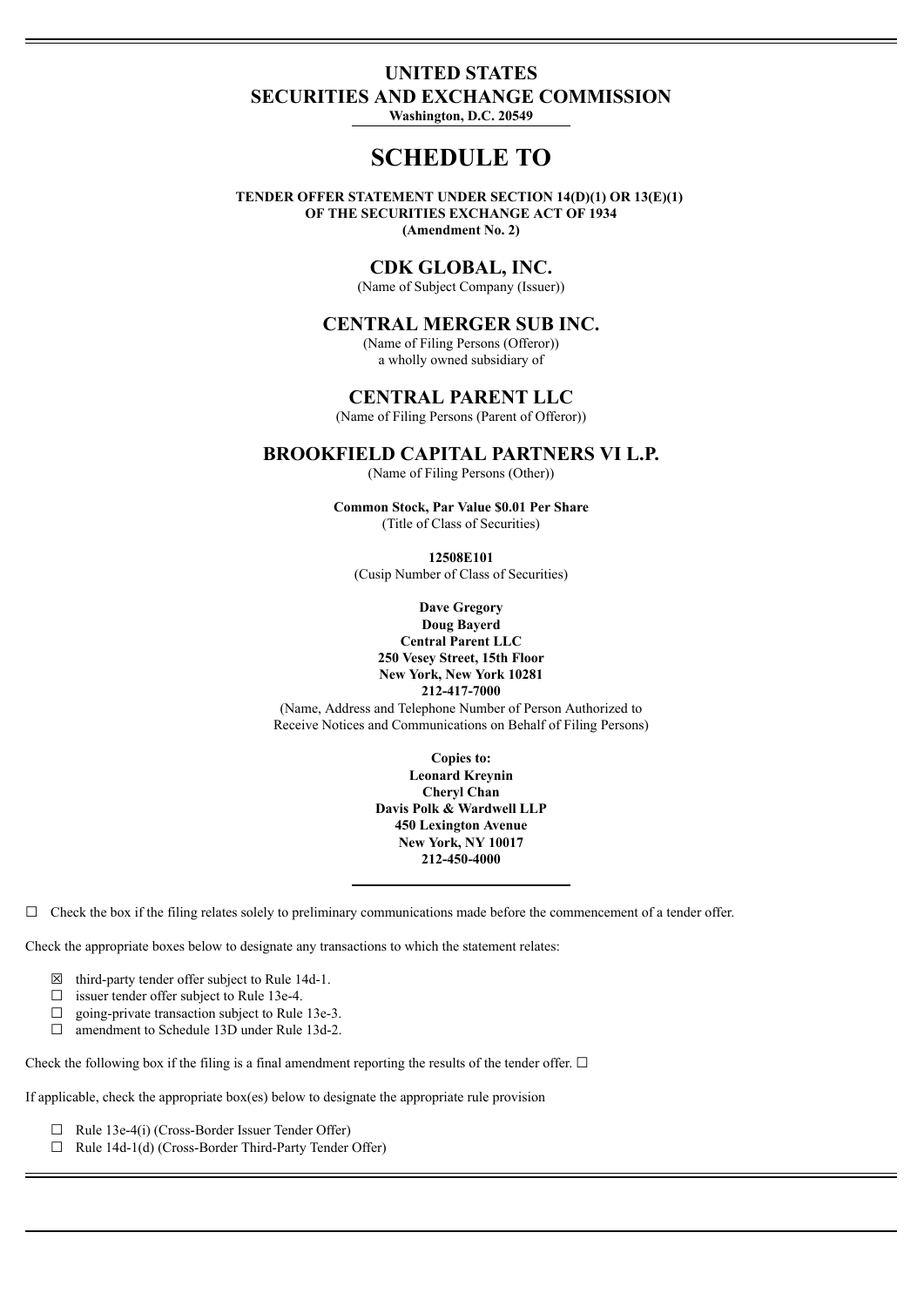This Amendment No. 2 (this "Amendment") amends and supplements the Tender Offer Statement on Schedule TO filed by Central Merger Sub Inc., a Delaware corporation ("Purchaser"), and Central Parent LLC, a Delaware limited liability company ("Parent"), with the U.S. Securities and Exchange Commission on April 22, 2022 (together with any subsequent amendments and supplements thereto, the "Schedule TO"). The Schedule TO relates to the offer by Purchaser to purchase any and all of the issued and outstanding shares of common stock, par value \$0.01 per share, of CDK Global, Inc., a Delaware corporation ("CDK" and such shares, the "Shares"), at a price of \$54.87 per Share, without interest, to the holder in cash, less any applicable withholding taxes, upon the terms and subject to the conditions described in the Offer to Purchase dated April 22, 2022 (together with any amendments or supplements thereto, the "Offer to Purchase") and in the accompanying Letter of Transmittal (together with any amendments or supplements thereto and with the Offer to Purchase, the "Offer"), which are annexed to and filed with the Schedule TO as Exhibits (a)(1)(A) and (a)(1)(B), respectively. Purchaser is a wholly owned subsidiary of Parent. This Amendment is being filed on behalf of Parent, Purchaser and Brookfield Capital Partners VI L.P. Unless otherwise indicated, references to sections in the Schedule TO are references to sections of the Offer to Purchase.

Except as otherwise set forth in this Amendment, the information set forth in the Schedule TO remains unchanged and is incorporated herein by reference to the extent relevant to the items in this Amendment. Capitalized terms used but not defined herein have the meanings ascribed to them in the Schedule TO.

## *Items 1 through 9 and Item 11.*

The disclosure in the Offer to Purchase and Items 1 through 9 and Item 11 of the Schedule TO is amended and supplemented as set forth below:

"On May 17, 2022, Purchaser announced an extension of the Offer Expiration Time until 5:00 p.m., New York City time, on Tuesday, July 5, 2022, unless further extended or earlier terminated in accordance with the Merger Agreement. The Offer was previously scheduled to expire one minute following 11:59 p.m. (12:00 midnight), New York City time, on Thursday, May 19, 2022. The Purchaser is extending the Offer Expiration Time to 5:00 p.m., New York City time, on Tuesday, July 5, 2022 in accordance with the Merger Agreement.

The Depositary has advised Purchaser that, as of 5:00 p.m., New York City time, on May 16, 2022, approximately 5,579,055 Shares have been validly tendered and not properly withdrawn pursuant to the Offer, representing approximately 4.78% of the outstanding Shares.

Purchaser expects that the Offer will be consummated promptly following the Offer Expiration Time (as hereby extended), subject to the satisfaction or waiver of each of the Offer conditions set forth in the Merger Agreement as of the Offer Expiration Time (as hereby extended), and that the Merger will be consummated promptly following the consummation of the Offer."

The press release announcing the extension of the Offer is attached hereto as Exhibit  $(a)(5)(E)$  and is incorporated herein by reference.

The disclosure in the Offer to Purchase under "The Tender Offer—Section 9—"Source and Amount of Funds" is hereby amended by adding the following as the last paragraph under the subheading "Debt Financing":

"Parent entered into a second amended and restated Debt Commitment Letter ("A&R Debt Commitment Letter") on May 6, 2022. The following summary of certain provisions of the A&R Debt Commitment Letter are qualified by reference to the A&R Debt Commitment Letter itself, which is incorporated herein by reference. We have filed a copy of the A&R Debt Commitment Letter as Exhibit (b)(2). The A&R Debt Commitment Letter amends the Debt Commitment Letter by including additional original commitment parties that will act as lead arrangers with respect to the First Lien Term Loan Facility and the first lien senior secured revolving facility."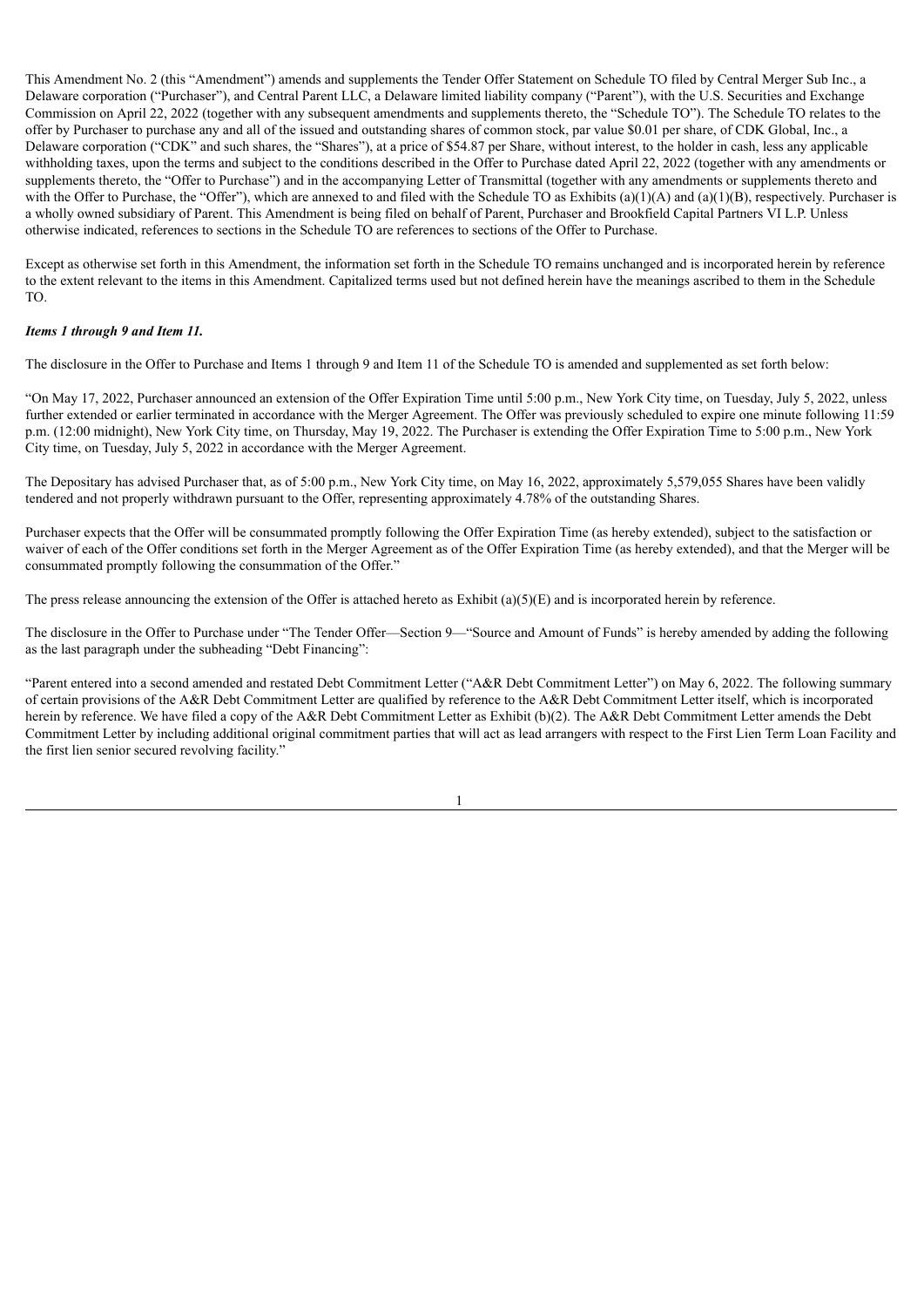#### *Items 1 through 11.*

The disclosure in the Offer to Purchase under "The Tender Offer—Section 16—Certain Legal Matters; Regulatory Approvals" and Items 1 through 11 of the Schedule TO, to the extent such Items incorporate by reference the information contained in the Offer to Purchase, are hereby amended and supplemented by deleting the first sentence of the section entitled "*General*" and inserting the following section and subsections at the beginning of "The Tender Offer—Section 16—Certain Legal Matters; Regulatory Approvals":

*"Certain Legal Proceedings Relating to the Tender Of er*

#### *Stockholder Litigation*

Between April 26, 2022 and May 5, 2022, seven complaints relating to the Merger were filed by purported CDK stockholders against CDK, the Company Board, Brookfield Business Corporation, and Brookfield Business Partners L.P. in (a) the U.S. District Court for the Southern District of New York (*Stein v.* CDK Global, Inc. et. al., Case No. 1:22-cv-3379, Greenberg v. CDK Global, Inc. et. al., Case No. 1:22-cv-03453, Bernstein v. CDK Global, Inc. et. al., Case No. 1:22-cv-03430*, Ryan v. CDK Global, Inc. et. al.,* Case No. 1:22-cv-03671), (b) the U.S. District Court for the Eastern District of New York (Hopkins v. CDK Global, Inc. et. al., Case No. 1:22-cv-02549), (c) the U.S. District Court for the District of Delaware (Morgan v. CDK Global, Inc. et. al. (Case No. 1:22- cv-00602), and (d) the U.S. District Court for the Eastern District of Pennsylvania (*Whitfield v. CDK Global, Inc. et. al.,* Case No. 2:22-cv-01729) (collectively, the "Complaints"). The Complaints generally allege that CDK and the Company Board violated Sections  $14(d)(4)$  and  $14(e)$  of the Exchange Act and the SEC Rule 14a-9, and that the CDK Board violated Section 20(a) of the Exchange Act, based upon alleged material misstatements or omissions in the Schedule 14D-9 relating to (a) the financial projections made in connection with the Offer, (b) the financial analysis of Morgan Stanley, and/or (c) background, process, and/or purported potential conflicts of interest concerning the Offer. The Complaints seek, among other things, to enjoin the Offer or, should it be consummated, to rescind it or award damages, as well as an award of the plaintiffs' attorneys' fees and costs in the actions.

On May 5, 2022, a complaint relating to the Merger was filed by Jeffrey Sponder ("Plaintiff Sponder") against CDK, the Company Board, Morgan Stanley, Parent and Purchaser in the Delaware Chancery Court (*Sponder v. CDK Global, Inc. et. al*., Case No. 2022-0395). The complaint alleges that the Company Board breached its fiduciary duties based upon alleged material misstatements or omissions in the Schedule 14D-9 and that Morgan Stanley, CDK, Parent and Purchaser aided and abetted the Company Board's breach of its fiduciary duties. Plaintiff Sponder seeks, among other things, to enjoin the Offer or, should it be consummated, to rescind it or award damages, as well as an award of the plaintiffs' attorneys' fees and costs in the action. Plaintiff Sponder filed a motion for expedition on May 5, 2022, which the court denied on May 6, 2022. Plaintiff Sponder filed a motion for reconsideration on May 9, 2022, which the court denied on May 10, 2022.

On May 2, 2022, a complaint relating to the Merger was filed by Robert Garfield ("Plaintiff Garfield") against CDK, the Company Board, Brookfield Business Partners L.P. and Brookfield Asset Management, Inc. in the Circuit Court of Cook County, Illinois, County Department, Chancery Division (*Garfield v. Leslie A. Brun et. al.,* Case No. 2022CH04167). The complaint alleges that the defendants violated the Illinois Securities Act of 1953, 815 ILCS 5/12 and Illinois common law, based upon an allegation that the Offer price is unfair, purported conflicts of interest concerning the Offer and alleged material misstatements or omissions in the Schedule 14D-9. Plaintiff Garfield seeks among other things, to enjoin the Offer and an award of the plaintiffs' attorneys' fees and costs in the action.

The outcome of these lawsuits cannot be predicted with certainty. However, Purchaser believes that the plaintiffs' allegations in each of the foregoing complaints are without merit.

#### *Demand Letters*

On April 29, 2022 and May 9, 2022, counsel to CDK received two demand letters from counsel to purported shareholders Christopher Taylor and David Kaufmann (the "Demand Letters"). The Demand Letters allege that the Schedule 14D-9 misrepresents or omits material information that is necessary for CDK stockholders to make an informed decision on whether to tender their Shares in the Offer and demand that CDK provide corrective disclosures in an amendment or supplement to the Schedule 14D-9. Purchaser believes that the assertions made in the Demand Letters lack merit.

If additional similar complaints are filed, absent new or different allegations that are material, Purchaser will not necessarily announce such additional filings."

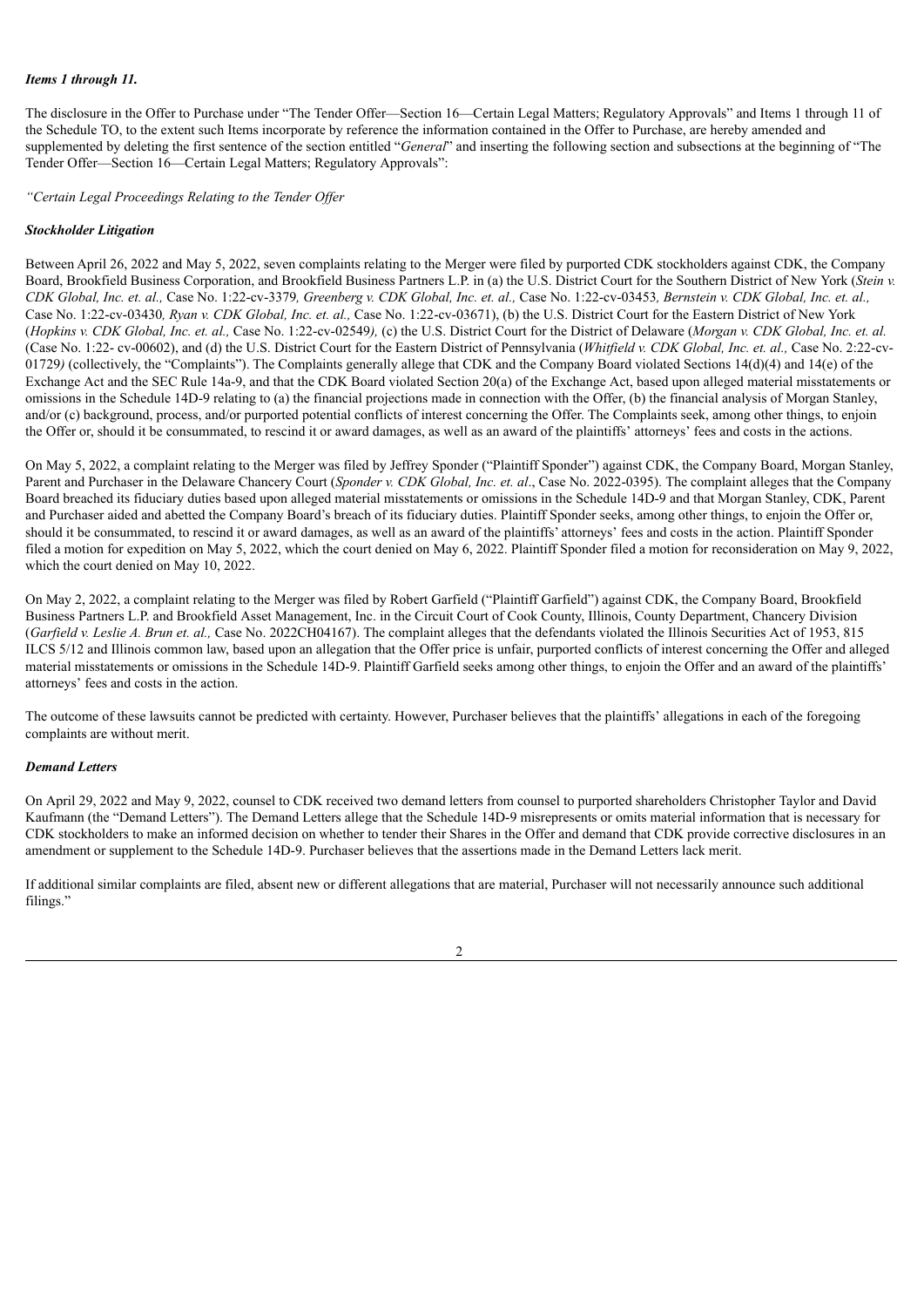## *Item 12. Exhibits*

Item 12 of the Schedule TO is hereby amended and supplemented by adding the following exhibits:

## **Index No.**

 $(a)(5)(E)$  Press Release issued by [Purchaser](#page-5-0) on May 17, 2022.

[\(b\)\(2\)](#page-7-0) Second Amended and Restated [Commitment](#page-7-0) Letter, dated as of May 6, 2022, among Central Parent LLC and certain other parties.

## *Amendments to the Of er to Purchase and Other Exhibits to the Schedule TO.*

All references in the Offer to Purchase (Exhibit (a)(1)(A)), Form of Letter of Transmittal (Exhibit (a)(1)(B)), Form of Notice of Guaranteed Delivery (Exhibit (a)(1)(C)), Form of Letter to Brokers, Dealers, Commercial Banks, Trust Companies and Other Nominees (Exhibit (a)(1)(D)) and Form of Letter to Clients for Use by Brokers, Dealers, Commercial Banks, Trust Companies and Other Nominees (Exhibit (a)(1)(E)) of the Offer Expiration Time being "one minute after 11:59 p.m., New York City time, on Thursday, May 19, 2022" are amended and replaced with "5:00 p.m., New York City time, on Tuesday, July 5, 2022."

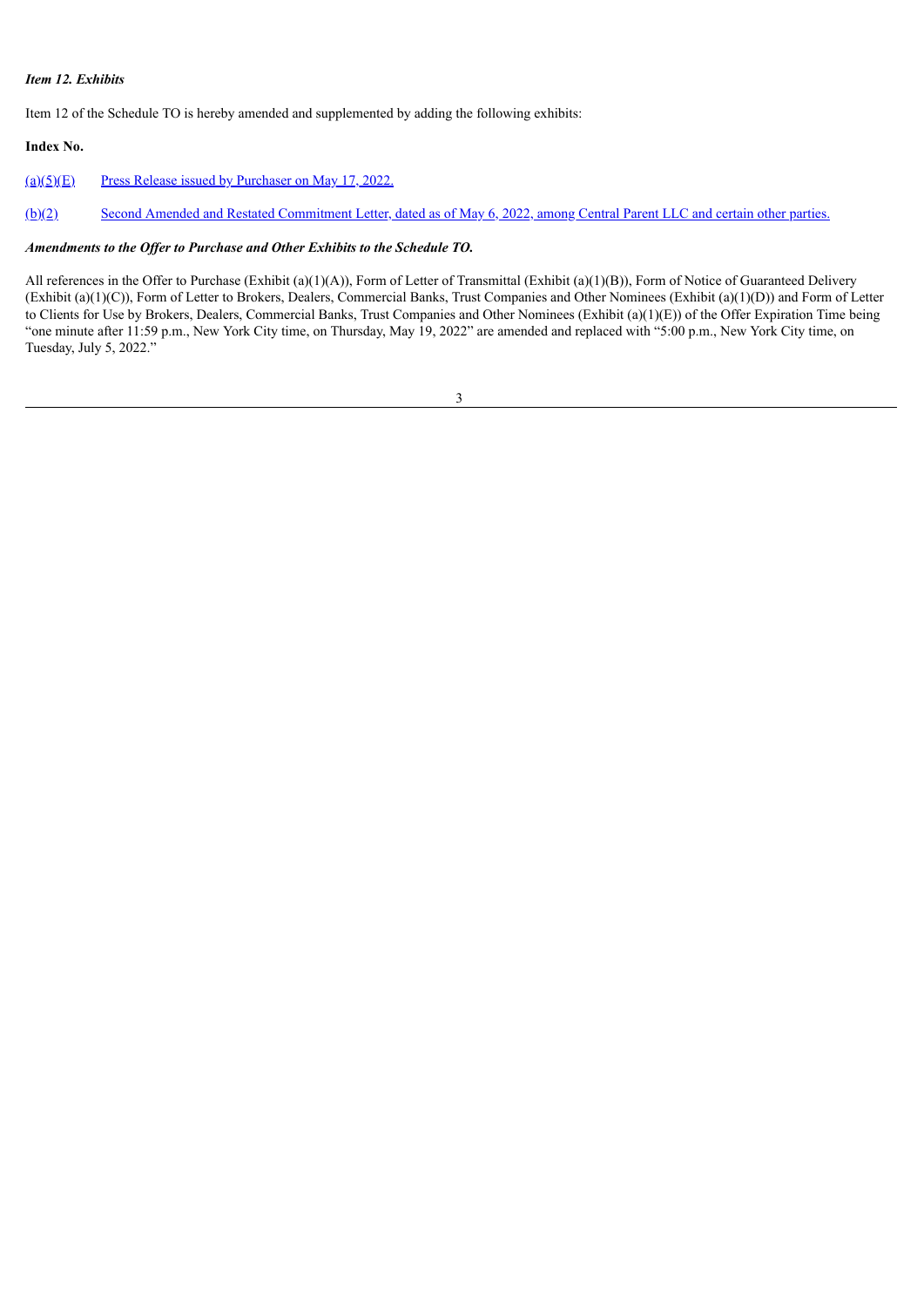#### **SIGNATURE**

After due inquiry and to the best of my knowledge and belief, I certify that the information set forth in this statement is true, complete and correct.

Dated: May 17, 2022

## **CENTRAL MERGER SUB INC.**

By: /s/ David Gregory Name: David Gregory Title: Managing Partner

## **CENTRAL PARENT LLC**

By: /s/ David Gregory Name: David Gregory Title: Managing Partner

## **BROOKFIELD CAPITAL PARTNERS VI L.P.**

By: Brookfield Capital Partners VI GP LLC, *its general partner*

By: Brookfield Capital Partners VI Officer GP LLC, *its sole member*

By: /s/ David Gregory Name: David Gregory Title: Managing Partner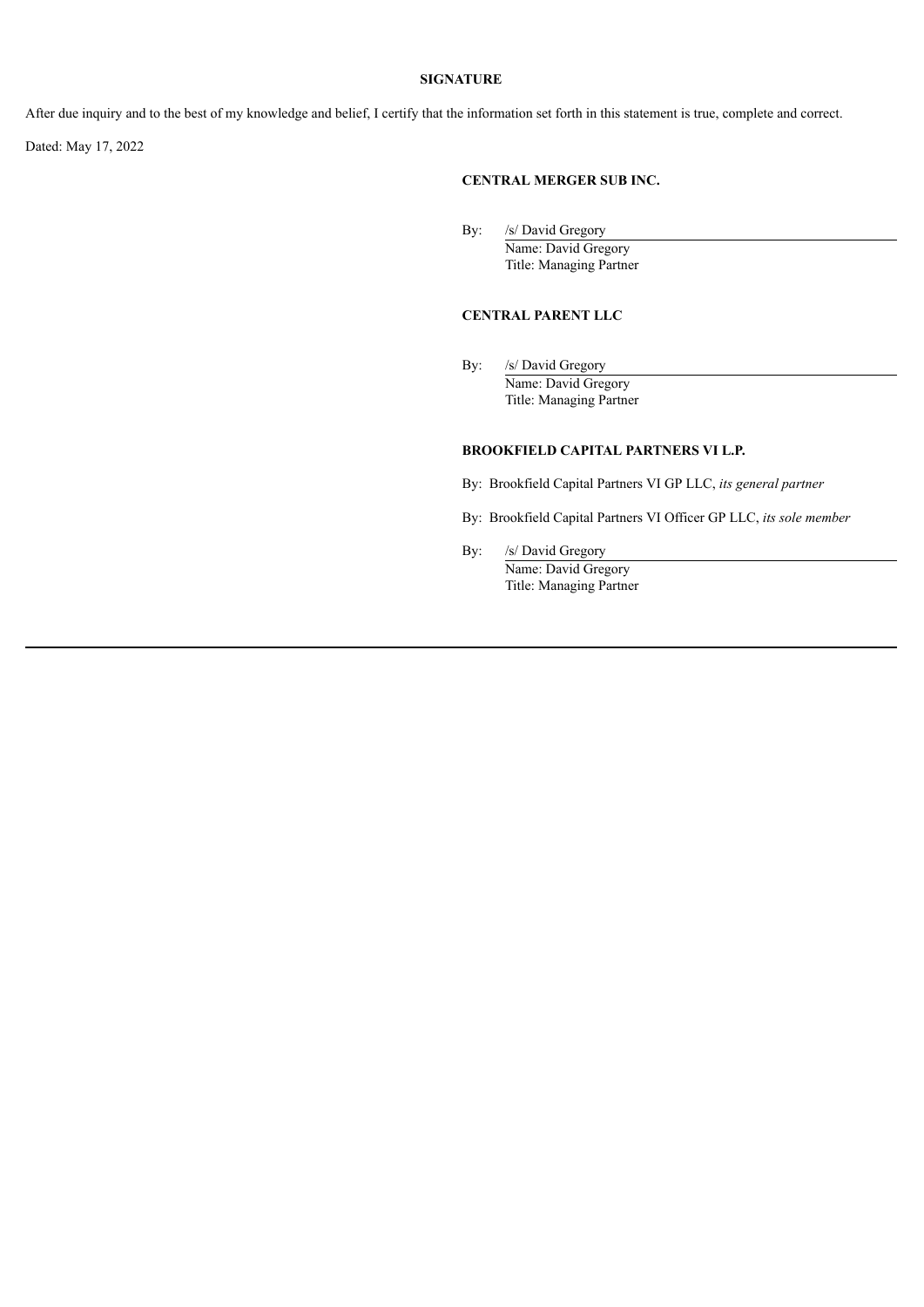#### <span id="page-5-0"></span>**FOR IMMEDIATE RELEASE**

#### **EXTENSION OF THE EXPIRATION TIME FOR THE TENDER OFFER FOR SHARES OF CDK GLOBAL, INC.**

**May 17, 2022** – Central Merger Sub Inc. ("Purchaser"), a wholly-owned subsidiary of Central Parent LLC ("Parent"), today announced the extension of the expiration time for the previously commenced cash tender offer by Purchaser to purchase any and all of the issued and outstanding shares of common stock of CDK Global, Inc. ("CDK Global") to 5:00 P.M., New York City time, on Tuesday, July 5, 2022, unless further extended. The tender offer was previously scheduled to expire one minute after 11:59 P.M., New York City time, on Thursday, May 19, 2022. Purchaser and Parent are affiliates of Brookfield Capital Partners VI L.P. ("Brookfield").

Computershare Trust Company, N.A., the depositary for the tender offer, has advised Brookfield that, as of 5:00 P.M., New York City time, on Monday, May 16, 2022, 5,579,055 shares of common stock of CDK Global, representing approximately 4.78% of the issued and outstanding CDK Global shares, were tendered pursuant to the tender offer. Stockholders who have already tendered their shares of common stock of CDK Global do not have to re-tender their shares or take any other actions as a result of the extension of the expiration of the tender offer.

Purchaser expects the tender offer will be consummated promptly following the expiration time for the tender offer (as hereby extended), subject to the satisfaction or waiver of the remaining conditions to the consummation of the tender offer set forth in the merger agreement.

MacKenzie Partners, Inc. is the Information Agent for the tender offer and any questions or requests for the Offer to Purchase and related materials with respect to the tender offer may be directed to them by telephone, toll-free, at (800) 322-2885.

This press release shall not constitute an offer to sell or the solicitation of an offer to buy any security and shall not constitute an offer, solicitation or sale in any jurisdiction in which such offering, solicitation or sale would be unlawful.

**-ends-**

**Media**

For more information, please contact:

**Investor Relations**

Alan Fleming Tel: +1 (416) 645 2736 Email: alan.fleming@brookfield.com Sebastien Bouchard Tel: +1 (416) 943-7937 Email: sebastien.bouchard@brookfield.com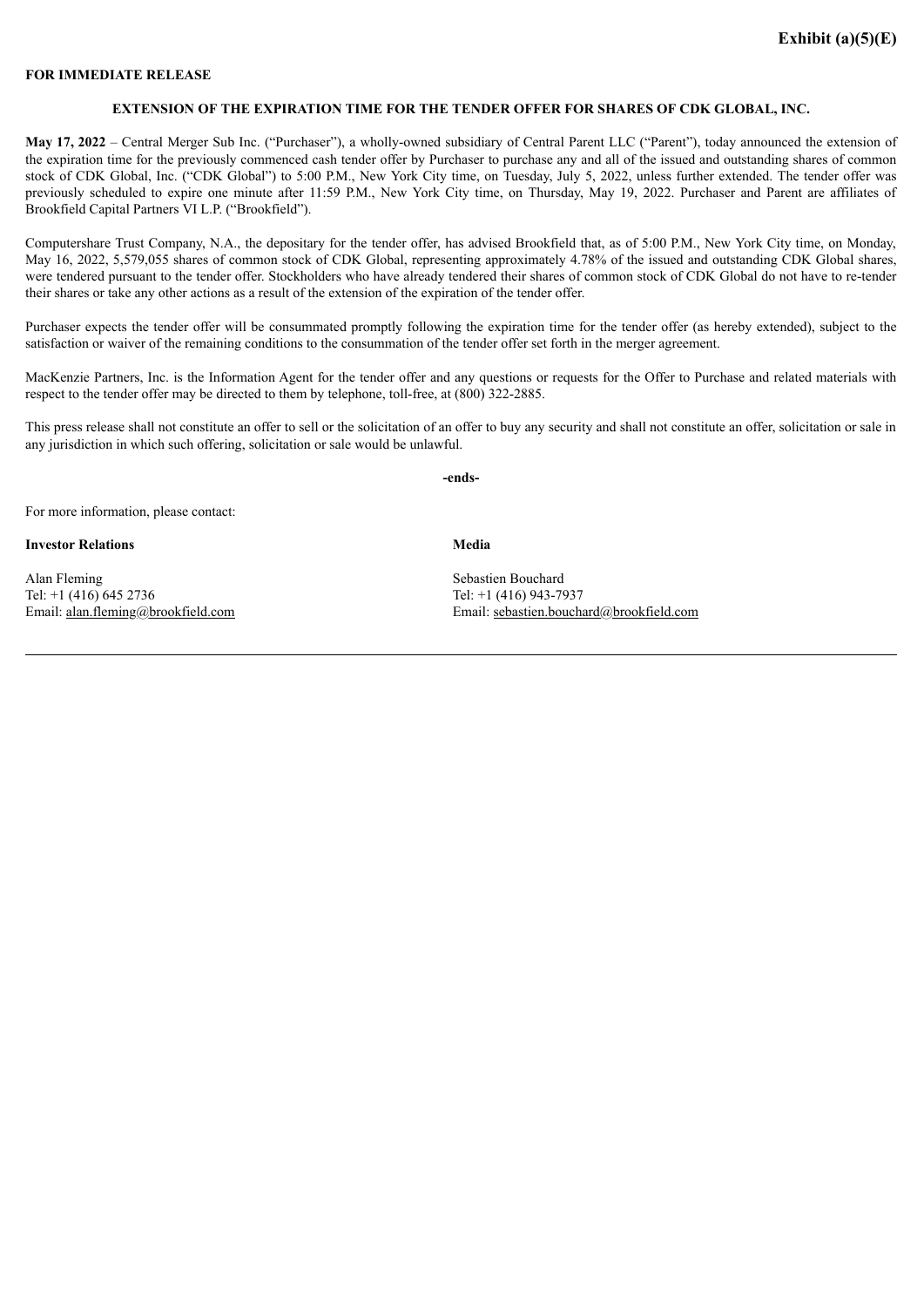#### **ADDITIONAL INFORMATION AND WHERE TO FIND IT**

This communication is for informational purposes only and is neither an offer to purchase nor a solicitation of an offer to sell shares of CDK Global. Purchaser has filed a Tender Offer Statement on Schedule TO with the U.S. Securities and Exchange Commission (the "SEC") containing an offer to purchase all of the outstanding shares of common stock of CDK Global for \$54.87 per share, and CDK Global has filed a Solicitation/Recommendation Statement on Schedule 14D-9 with the SEC with respect to the tender offer. The tender offer is being made solely by means of the Offer to Purchase, and the exhibits filed with respect thereto (including the Letter of Transmittal), which contain the full terms and conditions of the tender offer. CDK GLOBAL'S STOCKHOLDERS AND OTHER INVESTORS ARE URGED TO READ THE TENDER OFFER MATERIALS (INCLUDING THE OFFER TO PURCHASE, THE RELATED LETTER OF TRANSMITTAL AND CERTAIN OTHER TENDER OFFER DOCUMENTS) AND THE SOLICITATION/RECOMMENDATION STATEMENT BECAUSE THEY CONTAIN IMPORTANT INFORMATION WHICH SHOULD BE READ CAREFULLY BEFORE ANY DECISION IS MADE WITH RESPECT TO THE TENDER OFFER. The Offer to Purchase, the related Letter of Transmittal and certain other tender offer documents, as well as the Solicitation/Recommendation Statement, have been sent to all stockholders of CDK Global at no expense to them. The Tender Offer Statement and the Solicitation/Recommendation Statement are available for free at the SEC's website at www.sec.gov. Free copies of these materials and certain other offering documents are available by directing requests for such materials to the information agent for the offer named in the Tender Offer Statement. Copies of the documents filed with the SEC by CDK Global are available under the "Investor Relations" section of CDK Global's website at www.cdkglobal.com.

## **FORWARD-LOOKING STATEMENTS**

This communication contains forward-looking statements which reflect management's current views and estimates regarding the abilities of the parties to complete the proposed transaction and the expected timing of completion of the proposed transaction, among other matters. All statements other than statements of historical fact are statements that could be deemed forward-looking statements, including all statements regarding the intent, belief or current expectation of the parties and members of their senior management team. Forward-looking statements include, without limitation, statements regarding the transaction and related matters, prospective performance and opportunities, post-closing operations and the outlook for the business; filings and approvals relating to the transaction; the expected timing of the completion of the transaction; the ability to complete the transaction considering the various closing conditions; and any assumptions underlying any of the foregoing. Investors are cautioned that any such forward-looking statements are not guarantees of future performance and involve risks and uncertainties and are cautioned not to place undue reliance on these forward-looking statements. Actual results may differ materially from those currently anticipated due to a number of risks and uncertainties. Risks and uncertainties that could cause the actual results to differ from expectations contemplated by forward-looking statements include: uncertainties as to the timing of the tender offer and merger; uncertainties as to how many of CDK Global's stockholders will tender their stock in the offer; the possibility of business disruptions due to transaction-related uncertainty; the possibility that competing offers will be made; the possibility that various closing conditions for the transaction may not be satisfied or waived, including that a governmental entity may prohibit, delay or refuse to grant approval for the consummation of the transaction; the occurrence of any event, change or other circumstance that could give rise to the termination of the merger agreement; the risk that stockholder litigation in connection with the proposed transaction may result in significant costs of defense, indemnification and liability; the effects of the transaction on relationships with employees, other business partners or governmental entities; other business effects, including the effects of industry, economic or political conditions; transaction costs; actual or contingent liabilities; CDK Global's success in obtaining, retaining and selling additional services to customers; the pricing of CDK Global's products and services; auto sales and related industry changes; competitive conditions; changes in regulation; changes in technology, security breaches, interruptions, failures and other errors involving CDK Global's systems; availability of skilled technical employees/labor/personnel; the impact of new acquisitions and divestitures; employment and wage levels; the onset of or developments in litigation involving contract, intellectual property, competition, and other matters, and governmental investigations; adverse impacts on business, operating results or financial condition in the future due to pandemics, epidemics or outbreaks, such as COVID-19; and other risks and uncertainties detailed from time to time in CDK Global's periodic reports filed with the SEC, including current reports on Form 8-K, quarterly reports on Form 10-Q and annual reports on Form 10-K, as well as the Schedule 14D-9 filed by CDK Global and the Schedule TO and related tender offer documents filed by Purchaser. All forward-looking statements are based on information currently available and the parties assume no obligation and disclaim any intent to update any such forward-looking statements.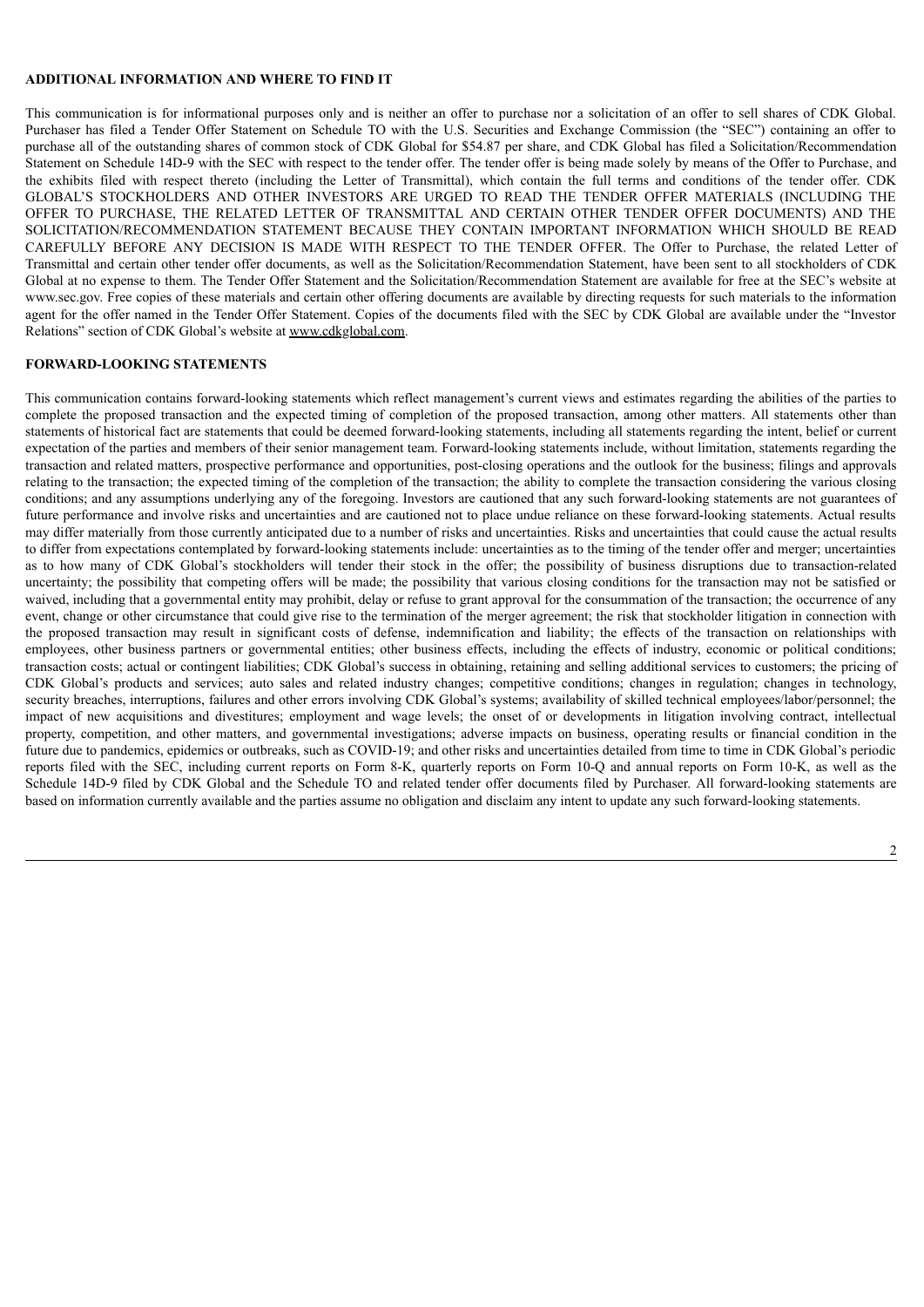## **Exhibit (b)(2)**

#### **Execution Version**

<span id="page-7-0"></span>**CREDIT SUISSE AG CREDIT SUISSE LOAN FUNDING LLC** Eleven Madison Avenue New York, NY 10010

> **BARCLAYS** 745 Seventh Avenue New York, New York 10019

**THE TORONTO-DOMINION BANK, NEW YORK BRANCH TD SECURITIES (USA) LLC** 1 Vanderbilt Avenue New York, NY 10017

**BROAD STREET CREDIT HOLDINGS LLC** 200 West Street New York, NY 10282

**WSMP VIII INVESTMENTS L, SLP** 200 West Street New York, NY 10282

**CANADIAN IMPERIAL BANK OF COMMERCE, NEW YORK BRANCH CIBC WORLD MARKETS CORP.** 300 Madison Avenue, 5th Floor

New York, NY 10017

## **MUFG**

1221 Avenue of the Americas New York, NY 10020

**GOLDMAN SACHS BANK USA GOLDMAN SACHS LENDING PARTNERS LLC** 200 West Street New York, NY 10282

**DEUTSCHE BANK AG NEW YORK BRANCH DEUTSCHE BANK SECURITIES INC.** 1 Columbus Circle New York, NY 10019

**WELLS FARGO BANK, NATIONAL ASSOCIATION WELLS FARGO SECURITIES, LLC** 550 S Tryon Street Charlotte, NC 28202

> **WSMP VIII INVESTMENTS HOLDINGS D, L.P.** 200 West Street New York, NY 10282

**WSMP VIII INVESTMENTS Q, LLC** 200 West Street New York, NY 10282

**CRÉDIT AGRICOLE CORPORATE AND INVESTMENT BANK** 1301 Avenue of the Americas New York, NY 10019

**THE BANK OF NOVA SCOTIA**

40 King Street West, 62nd Floor Toronto, Ontario, Canada M5W 2XC

**BANK OF MONTREAL BMO CAPITAL MARKETS CORP.** 151 West 42nd Street New York, NY 10036

**ROYAL BANK OF CANADA RBC CAPITAL MARKETS, LLC** 200 Vesey Street New York, NY 10281

**BANK OF AMERICA, N.A. BOFA SECURITIES, INC.** One Bryant Park New York, NY 10036

**WSMP VIII INVESTMENTS J, LP** 200 West Street New York, NY 10282

**BNP PARIBAS BNP PARIBAS SECURITIES CORP.** 787 Seventh Avenue New York, NY 10019

> **GOLUB CAPITAL LLC** 200 Park Avenue New York, NY 10166

**SOCIÉTÉ GÉNÉRALE** 245 Park Avenue 10th Floor New York, NY 10167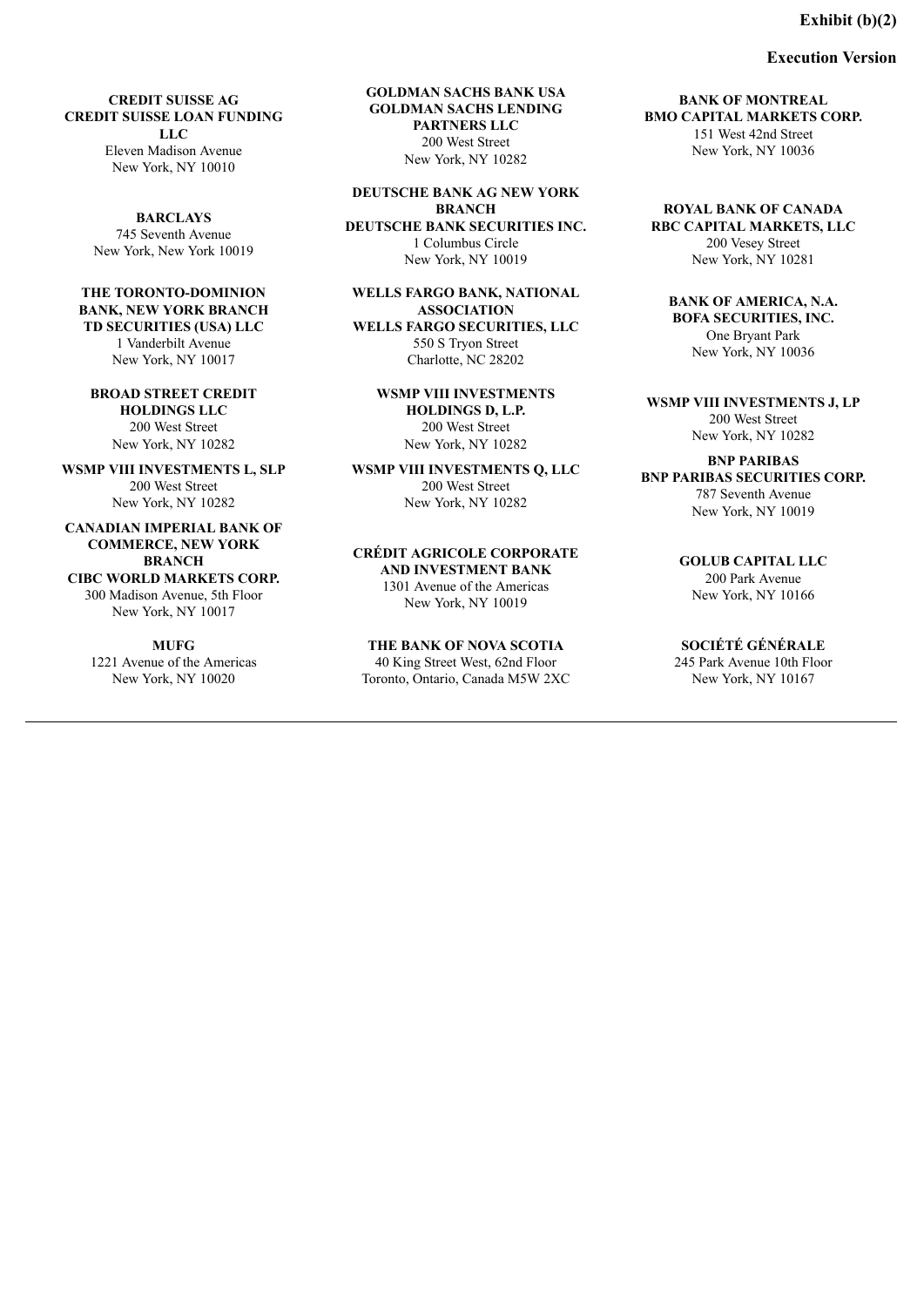Central Parent LLC c/o Brookfield Capital Partners 250 Vesey Street New York, New York 10281 Attention: Ms. Lindsay Ingram

## PROJECT CENTRAL Second Amended & Restated Commitment Letter

#### Ladies and Gentlemen:

This second amended and restated commitment letter amends, restates and supersedes in its entirety that certain commitment letter (the "Original") Commitment Letter") dated as of April 7, 2022, among you, Credit Suisse AG (acting through such of its affiliates or branches as it deems appropriate, "CSAG"), Credit Suisse Loan Funding LLC ("CSLF" and together with CSAG, "CS"), Goldman Sachs Bank USA (acting alone or through or with affiliates selected by it, "GS Bank"), Goldman Sachs Lending Partners LLC (acting alone or through or with affiliates selected by it, "GSLP" and together with GS Bank, "GS"), Bank of Montreal ("BOM"), BMO Capital Markets Corp. ("BMOCM"), Barclays Bank PLC ("Barclays"), Deutsche Bank AG New York Branch ("DBNY"), Deutsche Bank Securities Inc. ("DBSI"), Royal Bank of Canada ("Royal Bank"), RBC Capital Markets, LLC<sup>1</sup> ("RBCCM"), The Toronto-Dominion Bank, New York Branch ("TDNY"), TD Securities (USA) LLC ("TDS" and together with TDNY, "TD"), Wells Fargo Bank, National Association ("WFB"), Wells Fargo Securities, LLC ("WFS"), Bank of America, N.A. ("Bank of America"), BofA Securities, Inc. (or any of its designated affiliates, "BofA Securities") (together, the "Original Commitment Parties"), as amended and restated by that certain Amended and Restated Commitment Letter (the "First Amended and Restated Commitment Letter") dated as of April 12, 2022, among you, the Original Commitment Parties, Broad Street Credit Holdings LLC ("Broad Street"), WSMP VIII Investments Holdings D, L.P. ("WSMP Holdings"), WSMP VIII Investments J, LP ("WSMP LP"), WSMP VIII Investments L, SLP ("WSMP SLP") and WSMP VIII Investments Q, LLC ("WSMP LLC" and, together with Broad Street, WSMP Holdings, WSMP LP and WSMP SLP, collectively, the "Initial GS Principal Investors" and together with any Other GS Principal Investors (as defined below) to which any commitments in respect of the Second Lien Term Facility are reallocated, sold, assigned or otherwise transferred pursuant to, and in accordance with, the First Amended and Restated Commitment Letter, the "GS Principal Investors"). From and after the Acceptance Date, the First Amended and Restated Commitment Letter shall be of no further force or effect (other than the provisions of the First Amended and Restated Commitment Letter that expressly survive the termination of the First Amended and Restated Commitment Letter).

You have advised the Original Commitment Parties, the GS Principal Investors, BNP Paribas ("BNP"), BNP Paribas Securities Corp. ("BNP Securities"), Canadian Imperial Bank of Commerce, New York Branch ("CIBC Bank"), CIBC World Markets Corp. ("CIBC World Markets" and, together with CIBC Bank, "CIBC"), Credit Agricole Corporate and Investment Bank ("CA-CIB"), Golub Capital LLC ("Golub"), MUFG (as defined below), the Bank of Nova Scotia ("ScotiaBank") and Société Générale ("SocGen" and, together with BNP, BNP Securities, CIBC, CA-CIB, Golub, MUFG, ScotiaBank, the Original Commitment Parties and the GS Principal Investors, the "Commitment Parties", "us" or "we") that you intend to directly or indirectly acquire the Target and consummate the other transactions described in the Transaction Summary attached hereto (the "Transaction Summary"). Capitalized terms used but not defined herein have the meanings assigned to them in the Exhibits and Annexes (including the Definitions Annex) attached hereto (such Exhibits and Annexes, together with this letter, collectively, the "Commitment Letter"). "MUFG" shall mean MUFG Bank, Ltd., MUFG Union Bank, N.A., MUFG Securities Americas Inc. and/or any other affiliates or subsidiaries as they collectively deem appropriate to provide the services referred to herein.

-2-

<sup>&</sup>lt;sup>1</sup> RBC Capital Markets is a brand name for the capital markets business of Royal Bank of Canada and its affiliates.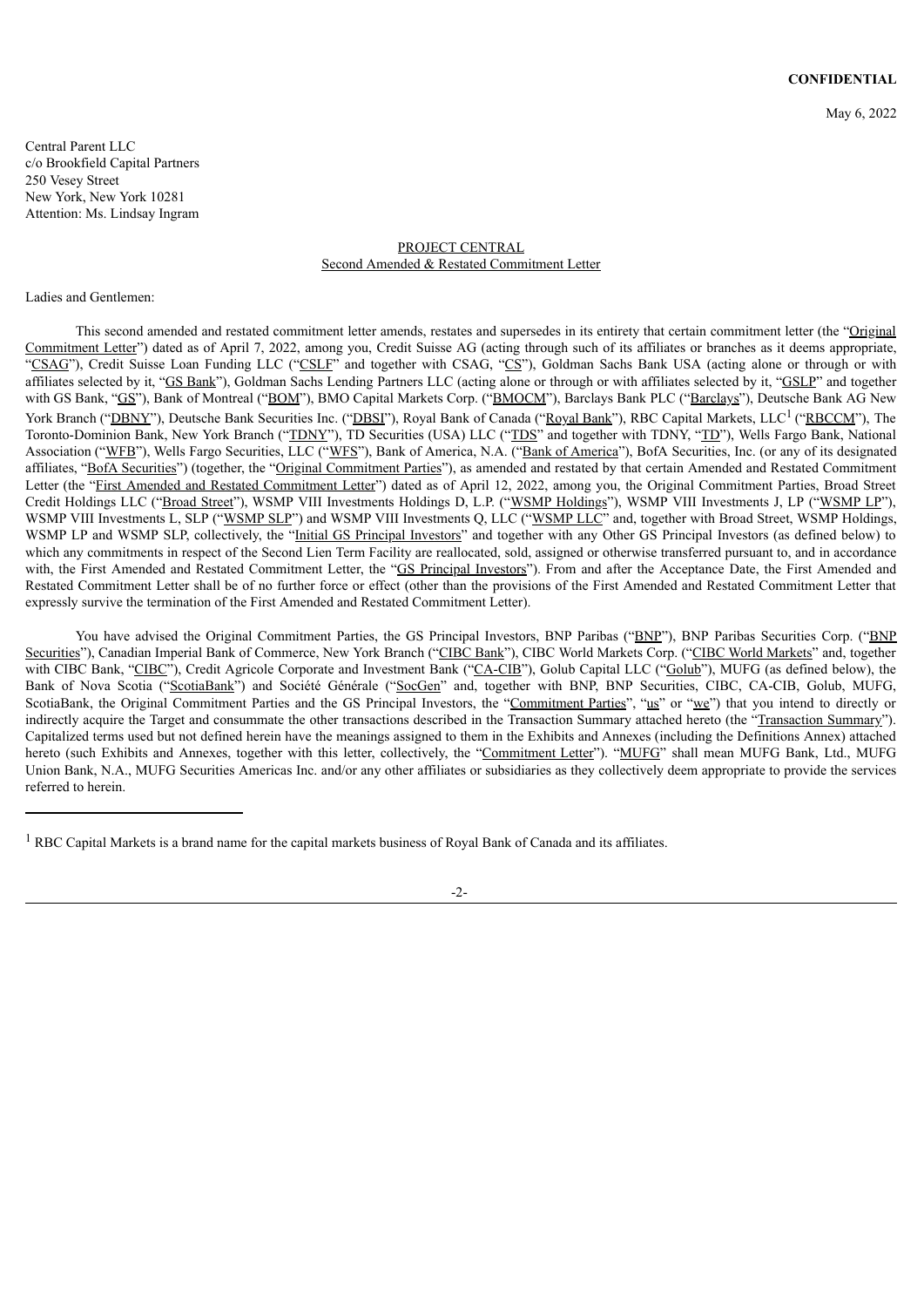#### 1. Commitments

In connection with the Transactions, each of CSAG, GS, BOM, Barclays, DBNY, Royal Bank, TDNY, WFB, Bank of America, WSMP LP, WSMP LLC, WSMP SLP, WSMP Holdings, Broad Street, BNP, CIBC Bank (acting alone or through or with affiliates selected by it), CA-CIB, Golub, MUFG, ScotiaBank and SocGen is pleased to advise you of its commitment to provide the percentage of the principal amount of (i) the First Lien Facilities set forth opposite its name on the Commitments Schedule attached hereto, on the terms set forth in this Commitment Letter and the First Lien Facilities Term Sheet attached hereto (the "First Lien Facilities Term Sheet") (each in such capacity, an "Initial First Lien Lender") and (ii) the Second Lien Term Facility set forth opposite its name on the Commitments Schedule attached hereto, on the terms set forth in this Commitment Letter and the Second Lien Term Facility Term Sheet attached hereto (the "Second Lien Term Sheet") (each in such capacity, an "Initial Second Lien Lender") (each such Commitment Party in the foregoing capacities, an "Initial Lender"; and each such term sheet, a "Term Sheet"), in each case subject solely to the applicable conditions set forth in the Conditions Exhibit attached hereto (the "Conditions Exhibit"). The commitments herein of each Initial Lender are several and not joint.

#### 2. Titles and Roles

It is agreed that (i) each of CSLF, GS, BMOCM, Barclays, DBSI, RBCCM, TDS, WFS, BofA Securities, BNP Securities, CIBC World Markets (acting alone or through or with affiliates selected by it), CA-CIB, Golub, MUFG, ScotiaBank and SocGen will act as a joint lead arranger and joint bookrunner for the First Lien Facilities (each in such capacity, a "First Lien Lead Arranger") and will perform the duties and have the responsibilities customarily associated with such roles, (ii) CSLF will have "left" placement in any and all marketing materials or other documentation used in connection with the First Lien Facilities and will perform the duties and have the responsibilities customarily associated with such roles and name placement, (iii) CS will act as the sole administrative agent (and sole collateral agent) for the First Lien Facilities and (iv) Goldman Sachs Specialty Lending Group, L.P. will act as the sole administrative agent (and sole collateral agent) for the Second Lien Term Facility.

You agree that no other agents, co-agents, arrangers, managers or bookrunners will be appointed, no other titles will be awarded and no compensation (other than that expressly contemplated by the Commitment Letter and the Fee and Closing Payment Letters (as each may be amended from time to time) will be paid to any Lender (as defined below) in order to obtain its commitment to participate in the Facilities unless you and we shall so agree.

#### 3. Syndication

The First Lien Lead Arrangers reserve the right to syndicate the First Lien Facilities to a group of banks, financial institutions and other institutional lenders (together with the Initial First Lien Lenders, the "First Lien Lenders"; the First Lien Lenders together with the Initial Second Lien Lenders are collectively referred to herein as the "Lenders") identified by the First Lien Lead Arrangers in consultation with you and reasonably acceptable to you (such acceptance not to be unreasonably withheld, conditioned or delayed) (including any relationship lenders designated by you in consultation with the First Lien Lead Arrangers), in each case excluding (i) any person identified by you or the Sponsor to the First Lien Lead Arrangers in writing (including by email) prior to the date of the Original Commitment Letter (or, if after the date of the Original Commitment Letter and prior to launch of syndication, that is reasonably acceptable to the First Lien Lead Arrangers, or, if on or after the Closing Date, to the applicable Administrative Agent), (ii) any person that is a competitor of Holdings, you, the Target or your or their respective subsidiaries, in each case that is separately identified in writing by you or the Sponsor to the First Lien Lead Arrangers from time to time prior to the Closing Date or to the applicable Administrative Agent on or after the Closing Date, (iii) any affiliate of any person identified in clause (i) or (ii) that is (a) identified in writing by you or the Sponsor to the First Lien Lead Arrangers and the GS Principal Investors from time to time prior to the Closing Date or to the applicable Administrative Agent on or after the Closing Date or (b) reasonably identifiable as an affiliate on the basis of its name (other than bona fide debt funds that purchase commercial loans in the ordinary course of business, other than such debt funds excluded pursuant to clause (i) or (ii) of this paragraph) or (iv) any person that is an Excluded Party (any such person in clause (i), (ii), (iii) or (iv) above, a "Disqualified Institution"); provided that any such additional designation shall not apply retroactively to any prior assignment, participation or sharing of information to any First Lien Lender that was otherwise permitted hereunder at the time of such assignment, participation or sharing of information. Notwithstanding any other provision of this Commitment Letter to the contrary, (i) no Initial First Lien Lender shall be relieved or novated from its obligations hereunder (including its obligation to fund the First Lien Facilities on the Closing Date) in connection with any syndication, assignment or participation of the First Lien Facilities, including its commitments in respect thereof, until after the initial funding of the First Lien Facilities on the Closing Date, (ii) no assignment or novation shall become effective with respect to all or any portion of any Initial First Lien Lender's commitments in respect of the Facilities until after the initial funding of the Facilities on the Closing Date and (iii) unless you and the First Lien Lead Arrangers agree in writing, the Initial First Lien Lenders shall retain exclusive control over all rights and obligations with respect to their commitments in respect of the Facilities, including all rights with respect to consents, modifications, supplements and amendments, until the Closing Date has occurred.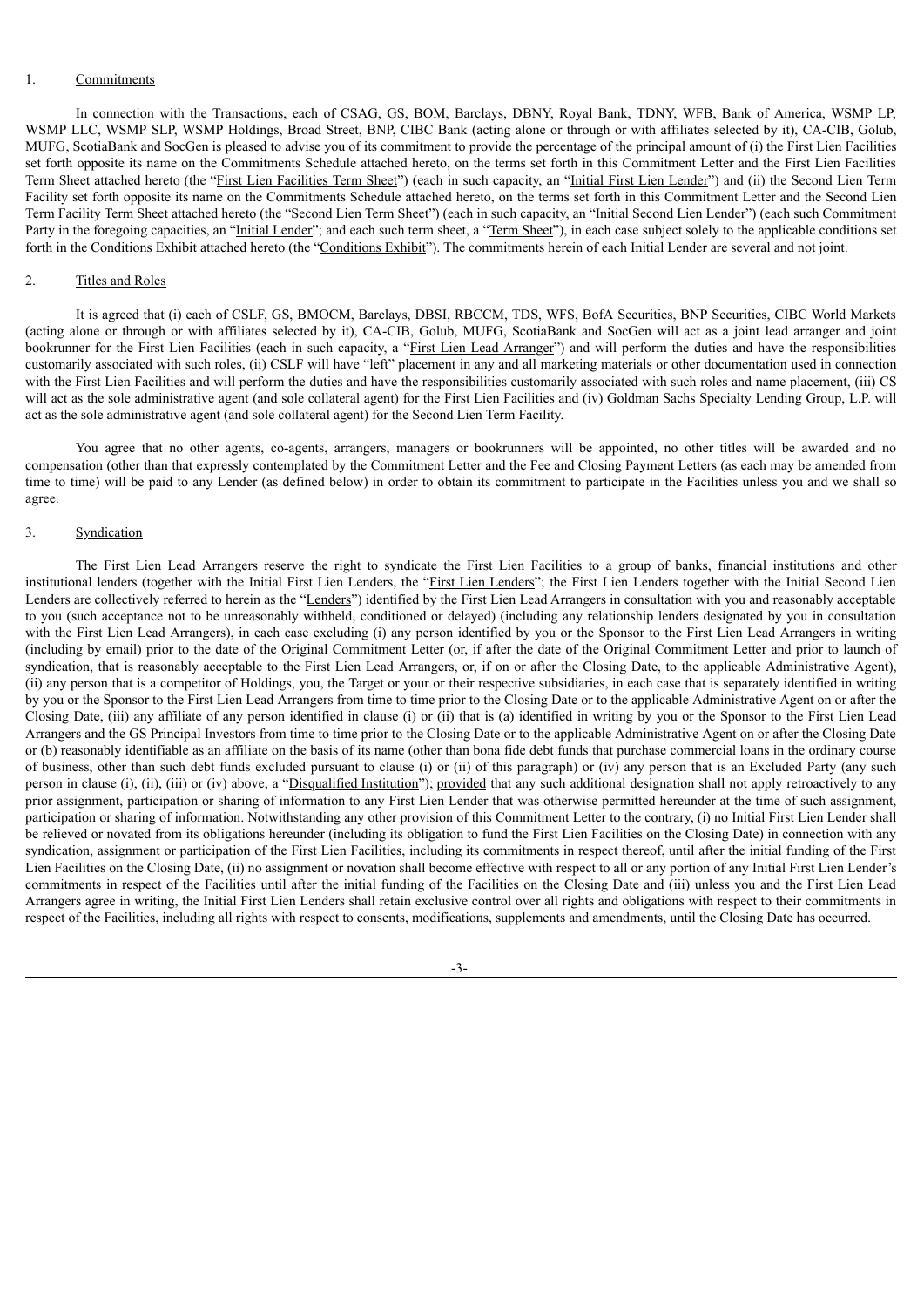The First Lien Lead Arrangers intend to commence syndication efforts promptly after the execution hereof, and until the earlier to occur of (i) the date that a Successful Syndication (as defined in the First Lien Fee Letter) occurs and (ii) the date that is 30 days after the Closing Date (the period until such earlier date, the "Syndication Period"), you agree to use commercially reasonable efforts to assist, to use commercially reasonable efforts to cause the Sponsor to assist and, to the extent practical and appropriate and not in contravention of the Acquisition Agreement, to use commercially reasonable efforts to cause the Target to assist the First Lien Lead Arrangers in completing a syndication reasonably satisfactory to us and you. Such assistance shall be limited to (i) using commercially reasonable efforts to ensure that the syndication efforts benefit from the existing banking relationships of you and the Sponsor and, to the extent practical and appropriate and not in contravention of the Acquisition Agreement, the Target, (ii) facilitating direct contact between appropriate members of senior management and certain legal and non-legal advisors and representatives of you and the Sponsor, on the one hand, and the proposed First Lien Lenders, on the other hand (and, to the extent practical and appropriate and not in contravention of the Acquisition Agreement, using your commercially reasonable efforts to cause such contact between appropriate members of senior management and certain advisors and representatives of the Target and the proposed First Lien Lenders), in each case upon reasonable advance notice and at times and locations to be agreed, (iii) your assistance (and using your commercially reasonable efforts to cause the Sponsor and, to the extent practical and appropriate and not in contravention of the Acquisition Agreement, the Target to assist) in the preparation of customary confidential information memoranda (collectively, the "Confidential Information Memorandum") and other customary marketing materials reasonably requested by the First Lien Lead Arrangers to be used in connection with the syndication of the First Lien Facilities (such materials, together with the Confidential Information Memorandum and the Term Sheets, collectively, the "Information Materials"), (iv) the hosting, with the Commitment Parties, of no more than two meetings (or, if you and we so agree, no more than two conference calls in lieu of such meetings) of prospective First Lien Lenders at such time and location to be mutually agreed (and, to the extent practical and appropriate and not in contravention of the Acquisition Agreement, using your commercially reasonable efforts to cause appropriate members of senior management and certain advisors and representatives of the Target to be available for each such meeting (or each such conference call, as the case may be)); provided that, in each case, any such meeting shall be conducted virtually by videoconference or other media, (v) using commercially reasonable efforts to obtain, at the reasonable prior written request of the First Lien Lead Arrangers, prior to the launch of general syndication of the First Lien Facilities (which use of commercially reasonable efforts shall not require you to change the proposed terms of any Facility)  $(x)$  public corporate family ratings (but not a specific rating) for the Lead Borrower and (y) public ratings (but not a specific rating) for the First Lien Term Facility from each of Moody's Investors Service, Inc. ("Moody's") and Standard & Poor's Financial Services LLC, a subsidiary of S&P Global Inc. ("S&P") and (vi) ensuring and, to the extent practical and appropriate and not in contravention of the Acquisition Agreement, using your commercially reasonable efforts to cause the Target to ensure, that, without the prior written consent of the First Lien Lead Arrangers (such consent not to be unreasonably withheld, conditioned or delayed), until the expiration of the Syndication Period, there is no competing offering, placement or arrangement of any debt securities or syndicated credit facilities (other than the Facilities, any debt disclosed to us on or prior to the date of the Original Commitment Letter (including any such debt referenced in the Target's financial statements delivered to us on or prior to the date of the Original Commitment Letter), drawings under any revolving credit facility, any debt permitted to remain outstanding by the Transaction Summary, any debt that the First Lien Lead Arrangers agree may remain outstanding, any pari passu first lien notes that you and the First Lien Lead Arrangers may mutually agree to issue in lieu of all or a portion of the First Lien Term Facility, any debt permitted under the Acquisition Agreement and any refinancing, replacement, extension or renewal of existing debt of the Target or any of its subsidiaries or any amendment to any such debt (in each case of any such refinancing, replacement, extension, renewal or amendment, to the extent not prohibited by the terms of the Acquisition Agreement (as in effect on the date of the Original Commitment Letter)), by or on behalf of Holdings, the Lead Borrower, the Target or any of their respective subsidiaries that would reasonably be expected to materially and adversely impair the primary syndication of the First Lien Facilities (it being agreed that (i) any debt incurred in the ordinary course of business, including, without limitation, deferred purchase obligations, intercompany debt, capital leases, purchase money financings and equipment financings and (ii) any change of control offer, tender offer, consent solicitation or other liability management transaction for the redemption, repurchase and/or tender of the Existing Notes are not restricted by the foregoing).

-4-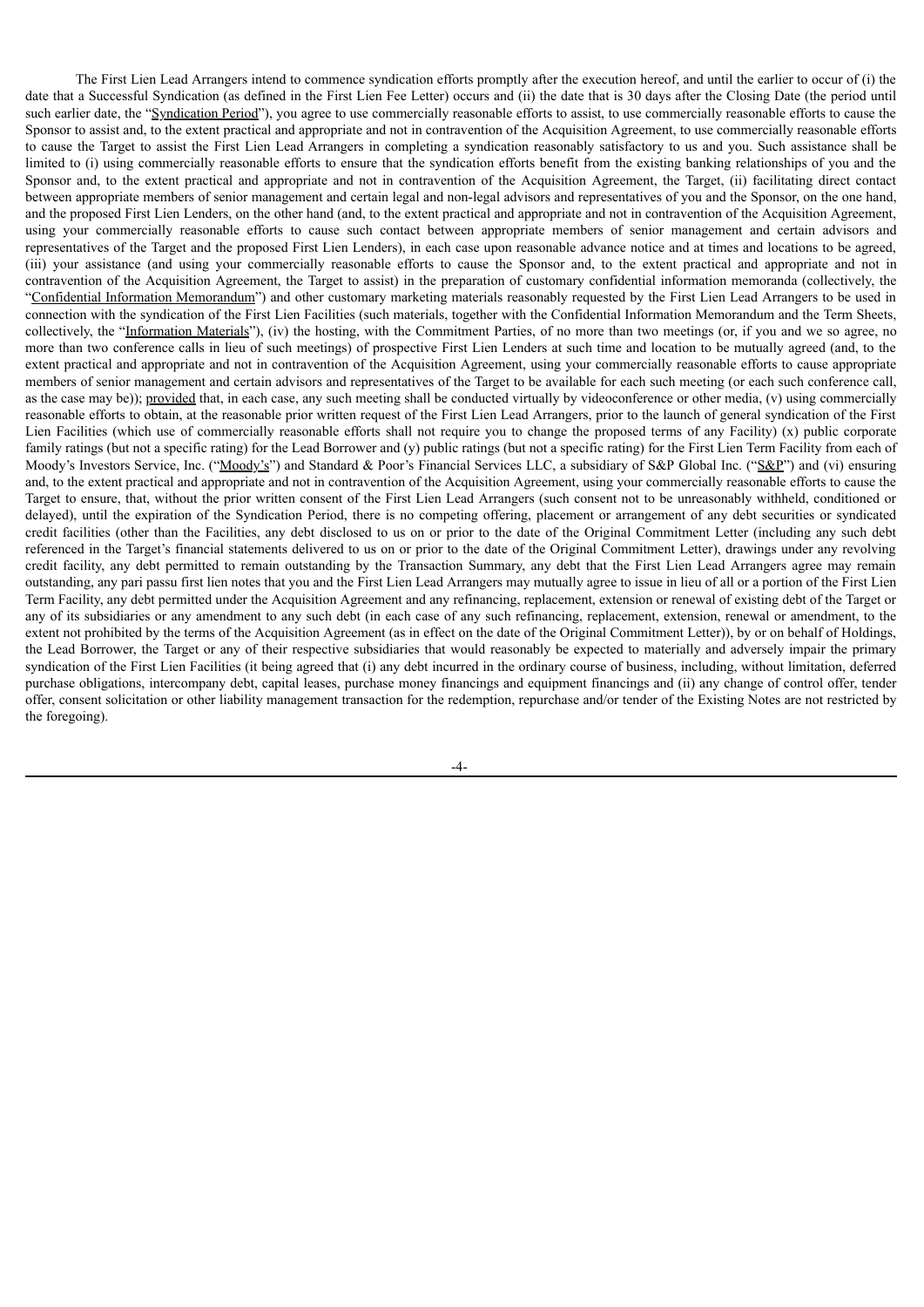With respect to the First Lien Term Facility, in the event that you and the First Lien Lead Arrangers agree, in your sole discretion, to actually or potentially replace a portion of the First Lien Term Facility with the proceeds of an offering of senior secured debt securities (the "Notes") (which you and the First Lien Lead Arrangers acknowledge is contemplated (though not yet agreed) as of the date hereof), you shall use commercially reasonable efforts to provide one or more investment banks reasonably satisfactory to the First Lien Lead Arrangers (the "Investment Banks") with a customary preliminary prospectus, preliminary offering memorandum or preliminary private placement memorandum (an "Offering Document") for the Notes suitable for use in a customary "high yield road show" relating to the Notes and in customary form for offering memoranda used in Rule 144A-for-life offerings of debt securities by portfolio company affiliates of top tier sponsors in North America, which Offering Document shall include financial statements, pro forma financial statements and other financial data, in each case, of the type and form customarily included in a preliminary Rule 144A-for-life offering memorandum (subject to exceptions customary for a Rule 144A-for-life offering involving high yield debt securities, including that such Offering Document shall not be required to include financial statements or information required by Rules 3-03(e), 3-05, 3-09, 3-10, 3-16, 13-01 or 13-02 of Regulation S-X, Compensation Discussion and Analysis or other information required by Item 10, Item 402 or Item 601 of Regulation S-K, XBRL exhibits and the executive compensation and related person disclosure rules related to SEC Release Nos. 33-8732A, 34-54302A and IC-27444A, and segment reporting and disclosure, including, without limitation, any required by Regulation S-K Item 101(b) and FASB Accounting Standards Codification Topic 280 or other information customarily excluded from Rule 144A for life offering memorandum) reasonably necessary for the Investment Banks to receive customary (for high-yield debt securities issued in a private placement pursuant to Rule 144A) "comfort" (including customary "negative assurance" comfort) in connection with the offering of the Notes (it being understood that such "comfort" letters may contain disclosures as to the omission of the items specified above and other customary items); provided that this covenant shall be deemed to be complied with if such Offering Document excludes the "Description of Notes" and other sections that would customarily be provided by the Investment Banks or their counsel, but is otherwise complete. Notwithstanding anything in this paragraph to the contrary, the only financial statements that shall be required to be included in the Offering Document shall be (I) those actually delivered pursuant to paragraph 6 of the Conditions Exhibit and (II) to the extent customary for transactions of this type, the pro forma financial statements actually delivered pursuant to paragraph 7 of the Conditions Exhibit. For the avoidance of doubt, contemplation or pursuit of any such Notes or other debt securities offering (and any references thereto herein) shall not in any manner derogate the commitments hereunder with respect to the First Lien Term Facility.

-5-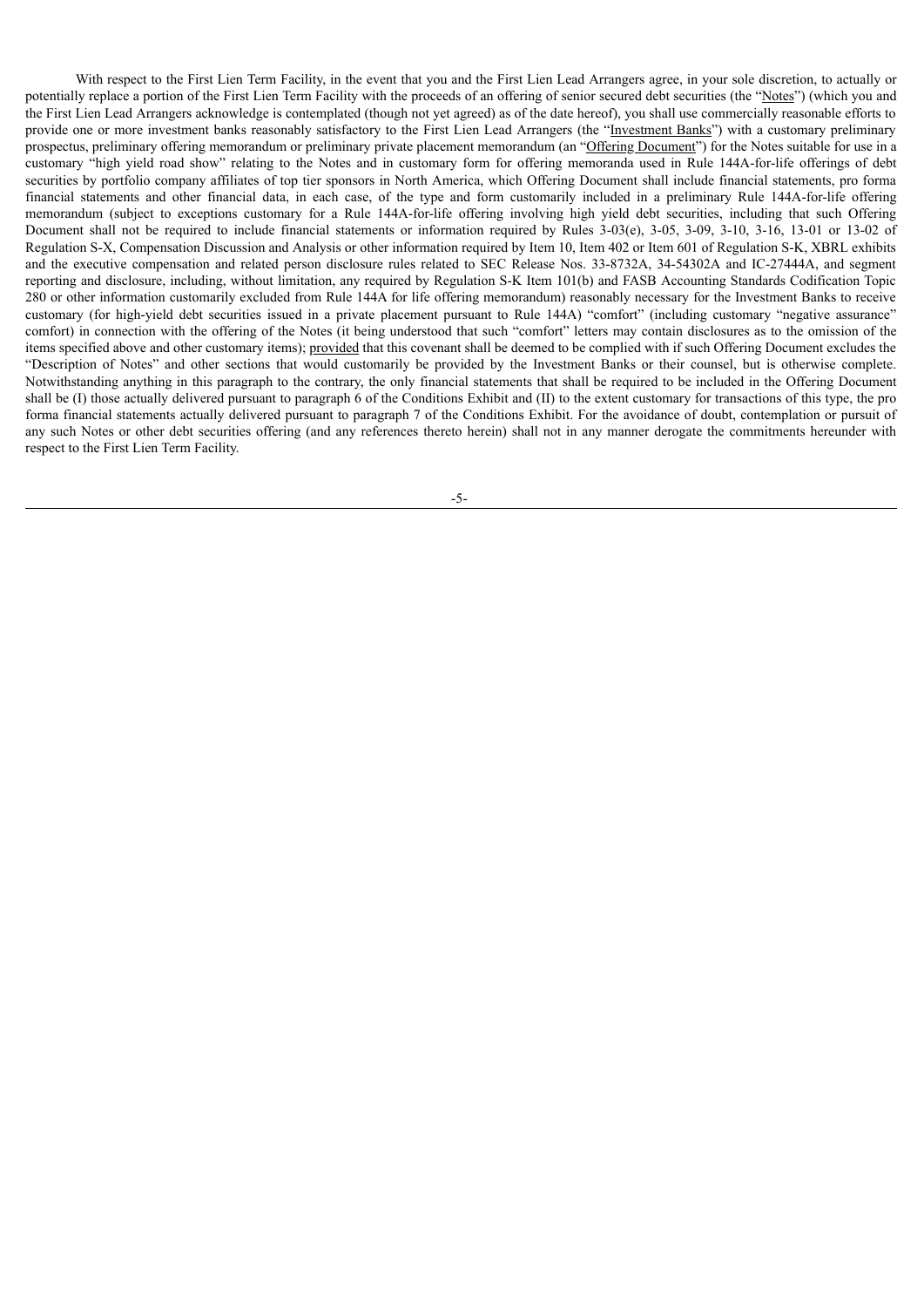Notwithstanding anything to the contrary contained in this Commitment Letter or any Fee and Closing Payment Letter or any other letter agreement or undertaking concerning the financing of the Transactions, neither the obtaining of the ratings referenced above, nor the commencement or completion of syndication of the Facilities, nor the completion of a Confidential Information Memorandum, nor the preparation or delivery of an Offering Document or other marketing materials nor compliance with any other provision set forth in this Commitment Letter (other than the conditions set forth in the Conditions Exhibit), shall constitute a condition to the commitments hereunder or to the funding of the Facilities on the Closing Date. For the avoidance of doubt, you will not be required to provide any information to the extent the provision thereof would violate any applicable law, rule or regulation, or any confidentiality obligation binding upon, or waive any privilege that may be asserted by, Holdings, the Lead Borrower, the Target and its subsidiaries, the Sponsor or any of their respective subsidiaries or affiliates; provided that, in the event you do not provide information in reliance on this sentence, you shall provide notice to us that such information is being withheld (but solely to the extent both feasible and permitted under applicable law, rule, regulation or confidentiality obligation, or without waiving such privilege) and you shall use your commercially reasonable efforts to describe, to the extent both feasible and permitted under applicable law, rule, regulation or confidentiality obligation, or without waiving such privilege, as applicable, the applicable information; and provided further that the representation and warranty made by you with respect to information in Section 4 shall not be affected in any way by your decision not to provide such information. Notwithstanding anything herein to the contrary, the only financial statements that shall be required to be provided in connection with the syndication of the Facilities shall be those required to be delivered pursuant to paragraphs 6 and 7 of the Conditions Exhibit. The First Lien Lead Arrangers will manage, in consultation with you, all aspects of the syndication of the Facilities, including decisions as to the selection of institutions (subject to your consent, not to be unreasonably withheld or delayed, and subject to the exclusion of Disqualified Institutions) to be approached and when they will be approached, when the First Lien Lenders' commitments will be accepted, which First Lien Lenders will participate (subject to your consent, not to be unreasonably withheld or delayed, and subject to the exclusion of Disqualified Institutions), the allocation of the commitments among the First Lien Lenders and the amount and distribution of fees among the First Lien Lenders.

You acknowledge that (i) the First Lien Lead Arrangers, on your behalf, will make available the Information Materials to the proposed syndicate of First Lien Lenders by posting the Information Materials on SyndTrak or IntraLinks or another similar electronic system and (ii) certain prospective First Lien Lenders (such First Lien Lenders, "Public Lenders"; all other First Lien Lenders, "Private Lenders") may have personnel that do not wish to receive MNPI (as defined below) with respect to Holdings, the Target and their respective subsidiaries (collectively, the "Relevant Entities") or the securities of any of the foregoing, and who may be engaged in investment and other market-related activities with respect to such entities' securities. As used herein, "MNPI" means information about any Relevant Entity and its securities that constitutes material non-public information within the meaning of the United States federal and state securities laws, or, if such Relevant Entity is not a public reporting company, that would have constituted material non-public information within the meaning of the United States federal and state securities laws if such Relevant Entity was a public reporting company (as determined by you in good faith). If the First Lien Lead Arrangers reasonably request, you will use your commercially reasonable efforts to assist us in preparing (and, to the extent practical and appropriate and not in contravention of the Acquisition Agreement, use commercially reasonable efforts to cause the Target to assist us in preparing) a customary additional version of the Information Materials not containing MNPI (the "Public Information Materials") to be distributed to prospective Public Lenders.

-6-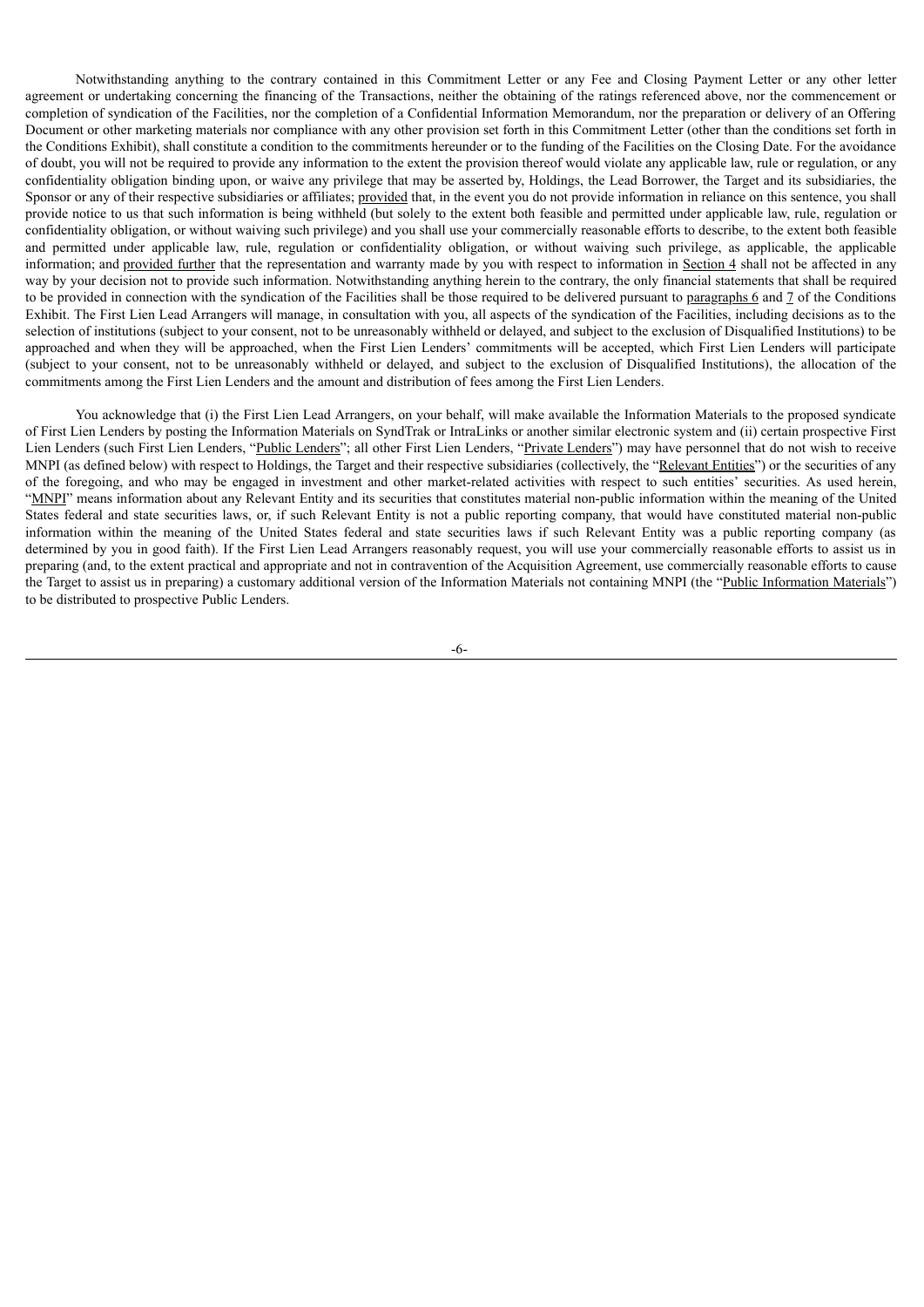Before distribution of any Information Materials (i) to prospective Private Lenders, you (or the Target) shall provide the First Lien Lead Arrangers with a customary letter authorizing the dissemination of the Information Materials and (ii) to prospective Public Lenders, you (or the Target) shall provide the First Lien Lead Arrangers with a customary letter consistent with the terms of this Commitment Letter authorizing the dissemination of the Public Information Materials and customarily represent as to the absence of MNPI therein, and in each case exculpating the First Lien Lead Arrangers and their affiliates, the Target and its affiliates and you and your affiliates from any liability related to the use or the contents of the Information Materials by the recipients thereof. Each such letter shall contain a customary "10b-5" representation, which shall be consistent with the Information representation set forth in Section 4 below.

You agree that, subject to the confidentiality and other provisions of this Commitment Letter, the First Lien Lead Arrangers, on your behalf, may distribute the following documents to all prospective First Lien Lenders, including prospective Public Lenders, unless you advise the First Lien Lead Arrangers in writing (including by email) within a reasonable time prior to their intended distributions that such material should only be distributed to prospective Private Lenders (provided that you and your counsel shall have been given a reasonable opportunity to review such documents): (i) administrative materials for prospective First Lien Lenders such as lender meeting invitations, allocations and funding and closing memoranda, (ii) term sheets and notifications of changes to the Facilities' terms and (iii) drafts and final versions of the Facilities Documentation. If you advise the First Lien Lead Arrangers, prior to their dissemination, that any of the foregoing items should be distributed only to Private Lenders, then the First Lien Lead Arrangers will not distribute such materials to Public Lenders without your prior written consent. You also agree, at the reasonable request of the First Lien Lead Arrangers, to use commercially reasonable efforts to identify information to be distributed to the Public Lenders by clearly and conspicuously marking the same as "PUBLIC" (it being understood that you shall not be under any obligation to mark any particular portion of the information as "PUBLIC"). By marking any documents, information or other data "PUBLIC" you shall be deemed to have authorized the Commitment Parties and the First Lien Lenders (subject to the confidentiality and other provisions of this Commitment Letter) to treat such documents, information or other data as not containing MNPI. The First Lien Lead Arrangers shall be entitled to treat all information that is not specifically identified as "PUBLIC" as being suitable only for posting to Private Lenders (other than those documents described in clauses (i), (ii) and (iii) of this paragraph).

-7-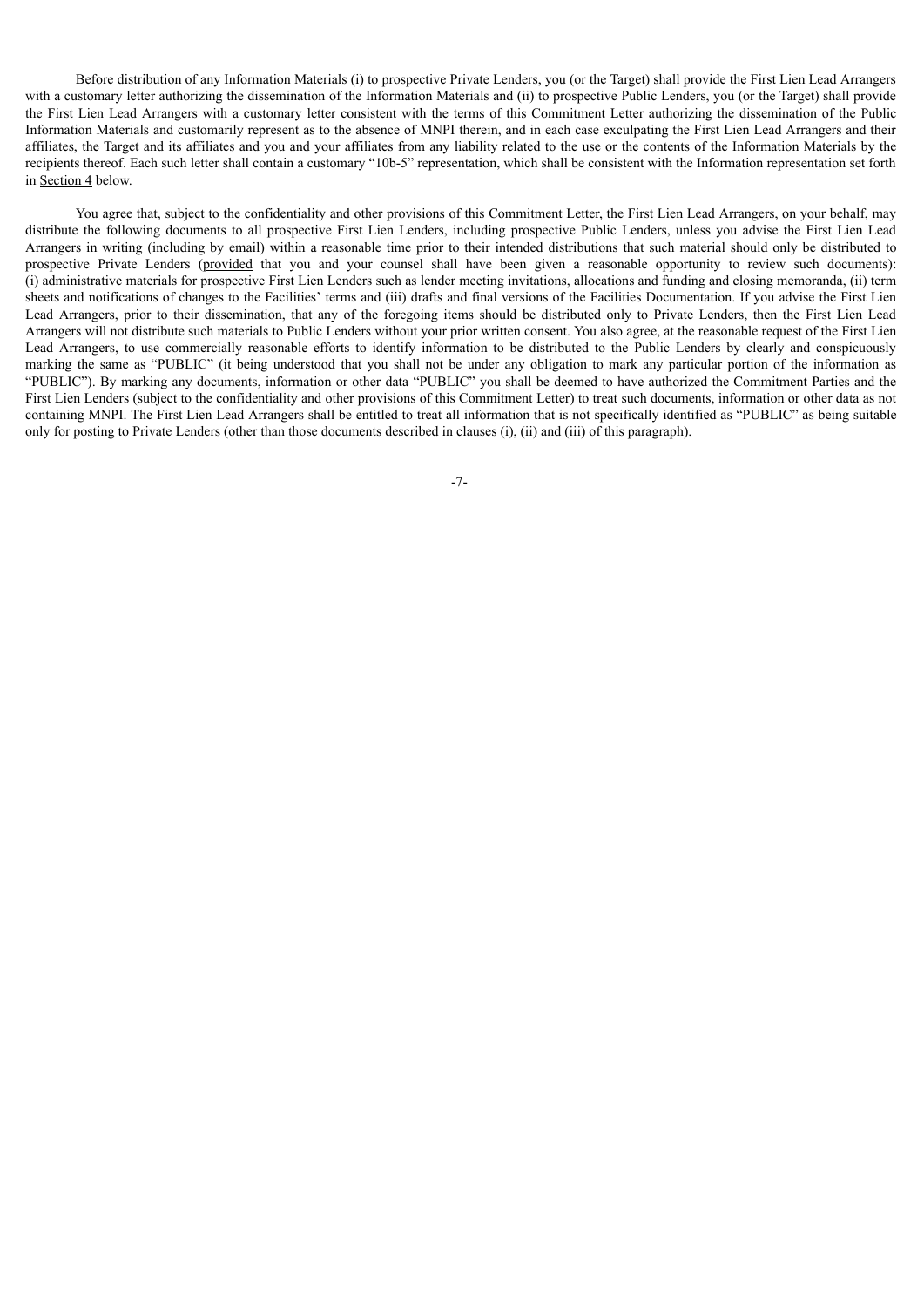#### 4. Information

You hereby represent (with respect to the Target and its subsidiaries and their respective businesses and assets, to your knowledge) (but the accuracy of which representation shall not be a condition to the commitments hereunder or to the funding of the Facilities on the Closing Date) that (i) all written factual information (other than the Projections, the Model, other forward-looking information, information of a general economic or general industry nature and all third party memos or reports furnished to us) (such non-excluded items, the "Information"), that has been or will be made available to us by you, the Sponsor or any of your or its representatives in connection with the transactions contemplated hereby, when taken as a whole, does not or will not, when furnished, contain any untrue statement of a material fact or omit to state a material fact necessary in order to make the statements contained therein not materially misleading in light of the circumstances under which such statements are made (after giving effect to all supplements and updates thereto) and (ii) the written financial projections that have been or will be made available to us by you, the Sponsor or any of your or its representatives on your behalf in connection with the transactions contemplated hereby (the "Projections") have been or will be prepared in good faith based upon assumptions believed by you to be reasonable at the time furnished (it being recognized by the Commitment Parties that such Projections are predictions as to future events and are not to be viewed as facts, are subject to significant uncertainties and contingencies, many of which are beyond your control, that no assurance can be given that any particular financial projections will be realized, that actual results during the period or periods covered by any such Projections may differ significantly from the projected results, and that such differences may be material). You agree that if, at any time prior to the later of (x) the Closing Date and (y) the expiration of the Syndication Period, you become aware that any of the representations in the preceding sentence (to your knowledge with respect to the Target and its subsidiaries and their respective businesses and assets and any third party memos or reports), would be incorrect in any material respect if the Information and the Projections contained in the Information Materials were being furnished, and such representations and warranties were being made, at such time, then you will promptly supplement (or, with respect to Information and Projections with respect to the Target and its subsidiaries or assets, subject to any limitation on your rights set forth in the Acquisition Agreement, use your commercially reasonable efforts to promptly supplement) the Information or the Projections, as applicable, so that such representations are correct in all material respects under those circumstances (or, in the case of any Information or Projections with respect to the Target and its subsidiaries and their respective businesses and assets or contained in any third party memos, reports, or any Company SEC Reports (as defined in the Acquisition Agreement), to your knowledge), and such supplementation shall cure any breach of any such representation. In arranging and syndicating the First Lien Facilities, the First Lien Lead Arrangers may, and in providing the Second Lien Term Facility the GS Principal Investors may, use and rely on the Information, Projections and other forward-looking information without independent verification thereof and we do not assume responsibility for the accuracy or completeness of the Information, the Projections, the Model and other forward-looking information.

#### 5. Fees and Closing Payments

As consideration for the commitments and agreements of the Commitment Parties hereunder, you agree to pay or cause to be paid the fees described in this Commitment Letter and in (i) the Second Amended & Restated First Lien Fee Letter dated the date hereof and delivered herewith among you, the First Lien Lead Arrangers and the Initial First Lien Lenders (the "First Lien Fee Letter") and (ii) the Second Lien Closing Payment Letter dated April 12, 2022 and delivered in connection with the First Amended and Restated Commitment Letter among you and the Initial GS Principal Investors (the "Second Lien Closing Payment Letter" and, together with the First Lien Fee Letter, collectively, the "Fee and Closing Payment Letters"), in each case, on the terms and subject to the conditions (including as to timing and amount) set forth herein and therein.

#### 6. Conditions

Notwithstanding anything in this Commitment Letter, the Fee and Closing Payment Letters, the Facilities Documentation or any other letter agreement or other undertaking concerning the financing of the transactions contemplated hereby to the contrary:

(i) the only conditions to the commitments hereunder and the availability and funding of any Facility on the Closing Date are those set forth in the Conditions Exhibit applicable to such Facility and, upon satisfaction (or waiver by the applicable Initial Lenders) of such conditions, each Administrative Agent and the Initial Lenders will execute and deliver the Facilities Documentation to which it is a party and the initial funding of the Facilities shall occur; it being understood and agreed that there are no other conditions (implied or otherwise) to the commitments hereunder or to the availability and funding of the Facilities on the Closing Date, including compliance with the terms of this Commitment Letter, the First Lien Fee Letter and Second Lien Closing Payment Letter or the Facilities Documentation (other than the conditions set forth in the Conditions Exhibit);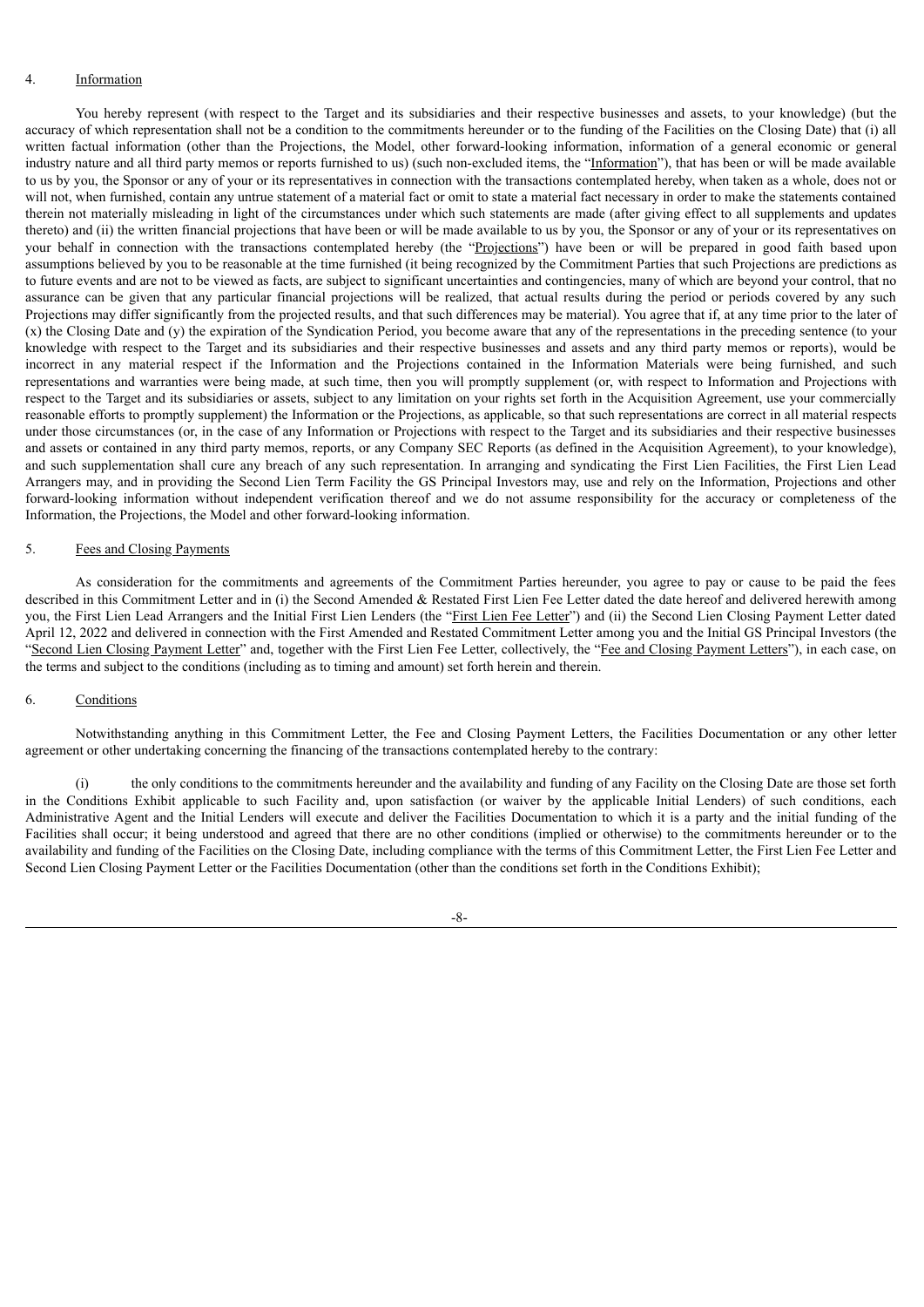(ii) the only representations and warranties the making or accuracy of which shall be a condition to the availability and funding of the Facilities on the Closing Date shall be (a) such of the representations made by or with respect to the Target and its subsidiaries in the Acquisition Agreement as are material to the interests of the Lenders (in their capacities as such), but only to the extent that you or your applicable affiliate has the right (taking into account any cure provisions) to terminate your (or its) obligations under the Acquisition Agreement or to decline to consummate the Acquisition without resulting in (x) the payment of any fees, liquidated damages or other amounts under the Acquisition Agreement in accordance with the Acquisition Agreement or (y) liability to it or you (or such affiliate) as a result of a breach of such representations (to such extent, the "Specified Acquisition Agreement Representations") and (b) the Specified Representations (as defined below) (the representations described in clauses (a) and (b) being the "Closing Date Representations"); and

(iii) the terms of the Facilities Documentation and any closing deliverables shall be in a form such that they do not impair the availability or funding of the Facilities on the Closing Date if the conditions set forth in the Conditions Exhibit are satisfied (or waived by the applicable Initial Lenders) (it being understood that, to the extent any lien search or, if applicable, Collateral (including the creation or perfection of any security interest) is not or cannot be provided on the Closing Date (other than, if applicable, the perfection of liens on Collateral that may be perfected by the filing of financing statements under the UCC and the delivery of stock certificates of the Lead Borrower and its wholly-owned, material restricted subsidiaries formed or organized under the laws of the United States of America, any state thereof or the District of Columbia (in each case, to the extent certificated) evidencing the equity interests required to be pledged pursuant to the Term Sheets with respect to which a lien may be perfected by the delivery of a stock or equivalent certificate, but, with respect to the Target and its subsidiaries, only to the extent received after use of commercially reasonable efforts to do so) after your use of commercially reasonable efforts to do so without undue burden or expense, then the provision of any such lien search and/or Collateral (including the creation or perfection of any security interest) shall not constitute a condition precedent to the availability or funding of the Facilities on the Closing Date, but may instead be provided within 90 days (or 120 days in the case of real property and related fixtures) after the Closing Date (or, in the case of any possessory collateral, the date upon which stay at home, social distancing and other COVID-19 related measures limiting physical interaction are lifted (including taking into account any quarantine, "shelter in place," "stay at home," workforce reduction, facility capacity limitation, social distancing, shut down, closure, sequester, safety or similar applicable law, directive, guidelines or recommendations promulgated by any governmental authority, including the Centers for Disease Control and Prevention and the World Health Organization, in each case, in connection with or in response to the disease known as "COVID-19", including the CARES Act and Families First Act); provided that if such measures are lifted and later reinstated, they will be deemed to not have been lifted for purposes hereof) pursuant to arrangements to be mutually agreed, subject to such extensions as are reasonably agreed by the First Lien Administrative Agent.

"Specified Representations" means the representations and warranties set forth in the Term Sheets and made by the Loan Parties in the Facilities Documentation solely relating to: incorporation or formation of Holdings and the Lead Borrower; organizational power and authority of the Loan Parties to execute, deliver and perform under the Facilities Documentation; due authorization, execution, delivery and enforceability of the Facilities Documentation; solvency of Holdings and its subsidiaries on a consolidated basis after giving effect to the Transactions (to be determined in a manner consistent with the solvency certificate in the form attached as Annex I to the Conditions Exhibit); no conflicts of the Facilities Documentation (limited to the execution, delivery and performance of the applicable Facilities Documentation, incurrence of the debt thereunder and the granting of guarantees and, if applicable, security interests in respect thereof) with charter documents of the Loan Parties; not violating Federal Reserve margin regulations and the Investment Company Act; use of proceeds of the Facilities not violating PATRIOT Act, FCPA and OFAC; and, if applicable, the creation, validity and perfection of the security interests granted in UCC Article 9 collateral to be perfected on the Closing Date (subject in all respects to customary permitted liens and the foregoing provisions of this Section). Notwithstanding anything to the contrary contained herein, if any of the Closing Date Representations is qualified or subject to "material adverse effect", the definition of "Company Material Adverse Effect" in the Acquisition Agreement shall apply for the purposes of any representations and warranties made, or to be made, on or as of the Closing Date.

-9-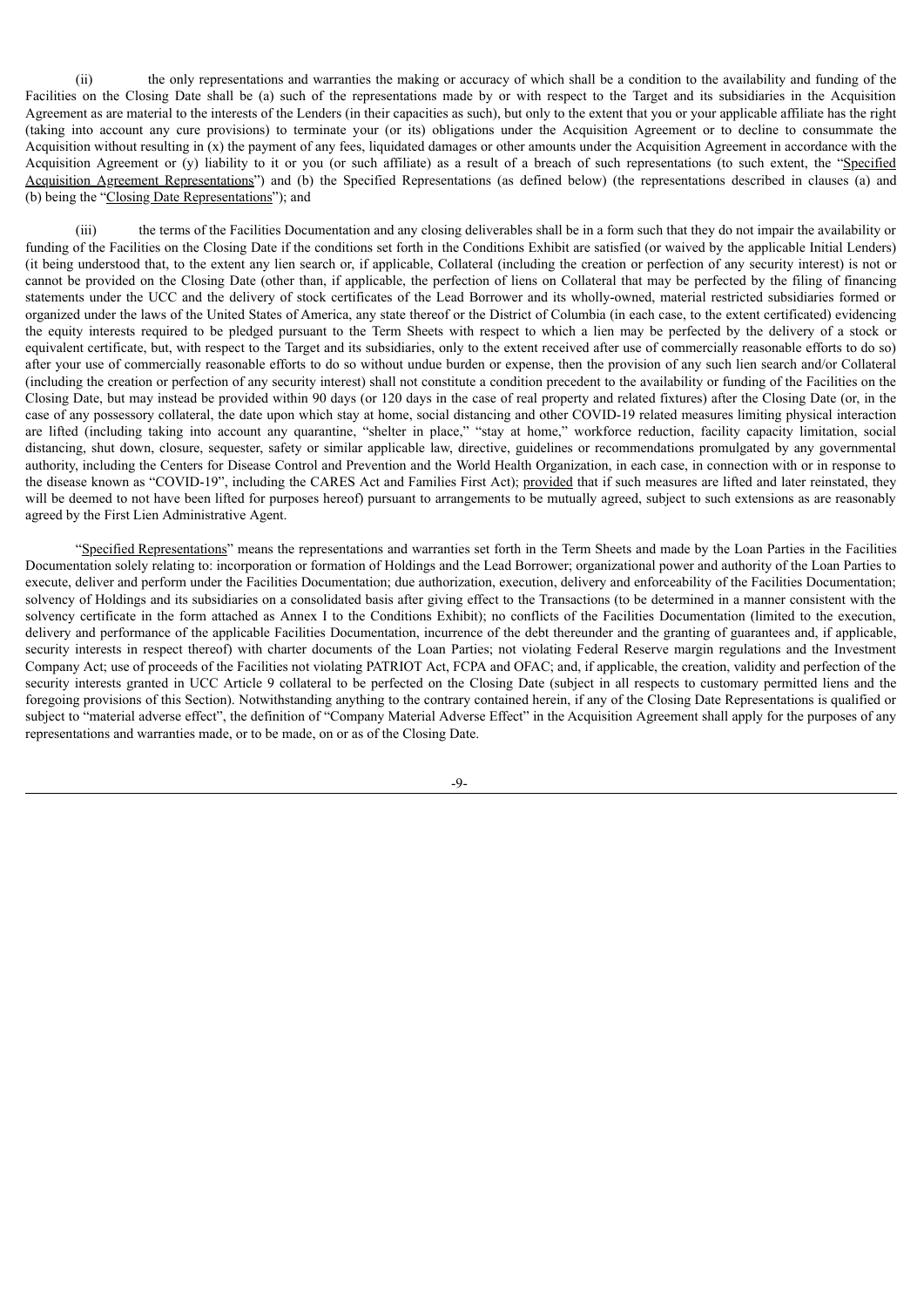This Section 6, and the provisions herein, shall be referred to as the "Limited Conditionality Provision".

## 7. Indemnification and Expenses

You agree, if the Closing Date occurs, to reimburse the Commitment Parties, on the Closing Date, upon presentation of a summary statement, together with any supporting documentation reasonably requested by you, for all reasonable out-of-pocket fees and expenses (provided that (i) legal fees will be limited to the reasonable fees, disbursements and other charges of one firm of counsel to the First Lien Lenders, of one firm of counsel to the Second Lien Lenders and, if necessary, of one local counsel in each relevant material jurisdiction, in each case to such persons taken as a whole and (ii) in the case of any other advisors or consultants, such expense reimbursement obligations shall be limited solely to advisors or consultants approved by you) incurred in connection with the Facilities, solely in the case of the First Lien Facilities, the syndication thereof, and, in each case, the preparation, negotiation and execution of the applicable Facilities Documentation.

You agree to indemnify and hold harmless each of the Commitment Parties and their respective affiliates (other than any Excluded Party and any Related Party of such Excluded Party in its capacity as such) and controlling persons and their respective directors, officers, employees, members, agents, advisors and other representatives, successors and assigns (each an "Indemnified Party"; and, in the case of any Commitment Party, any such other Indemnified Party related to such Commitment Party shall be referred to as a "Related Party" of such Commitment Party), within 30 days of a written demand therefor, together with backup documentation supporting such indemnity request, from and against all claims, damages, liabilities and reasonable out-of-pocket expenses (provided that legal fees, disbursements and other charges will be limited to the reasonable fees, disbursements and other charges of (i) one counsel to the Second Lien Lenders taken as a whole, (ii) one counsel to the First Lien Lenders taken as a whole, (iii) if necessary, one local counsel in each relevant material jurisdiction to the Indemnified Parties taken as a whole and (iv) in the case of any actual or perceived conflict of interest, after the affected person(s) notifies you of such conflict, one additional counsel and, if necessary, one additional local counsel in each relevant material jurisdiction to the affected Indemnified Parties taken as a whole) that may be incurred by or asserted or awarded against any Indemnified Party, in each case arising out of or in connection with or by reason of (including, without limitation, in connection with any investigation, litigation or proceeding (each, a "Proceeding") or preparation of a defense in connection therewith) any aspect of the Transactions or the Facilities (or any use made or proposed to be made with the proceeds thereof), in each case except to the extent such claim, damage, liability or expense (x) arises from a dispute that does not involve any action or omission by you or any of your affiliates and is solely among the Indemnified Parties (other than any claims against an Indemnified Party in its capacity as an Administrative Agent, a First Lien Lead Arranger or an Initial Lender) or (y) is found in a final, non-appealable judgment by a court of competent jurisdiction to have resulted from the bad faith, gross negligence or willful misconduct of such Indemnified Party or any of its Related Parties or a material breach by such Indemnified Party or any of its Related Parties of its obligations hereunder or under the Facilities Documentation. In the case of a Proceeding to which the indemnity in this paragraph applies, such indemnity shall be effective whether or not such Proceeding is brought by you, your equityholders or creditors or an Indemnified Party, whether or not an Indemnified Party is otherwise a party thereto and whether or not any aspect of the Transactions is consummated. The foregoing provisions of this paragraph shall be superseded to the extent covered by the applicable provisions of the Facilities Documentation upon execution thereof and thereafter shall have no further force and effect.

-10-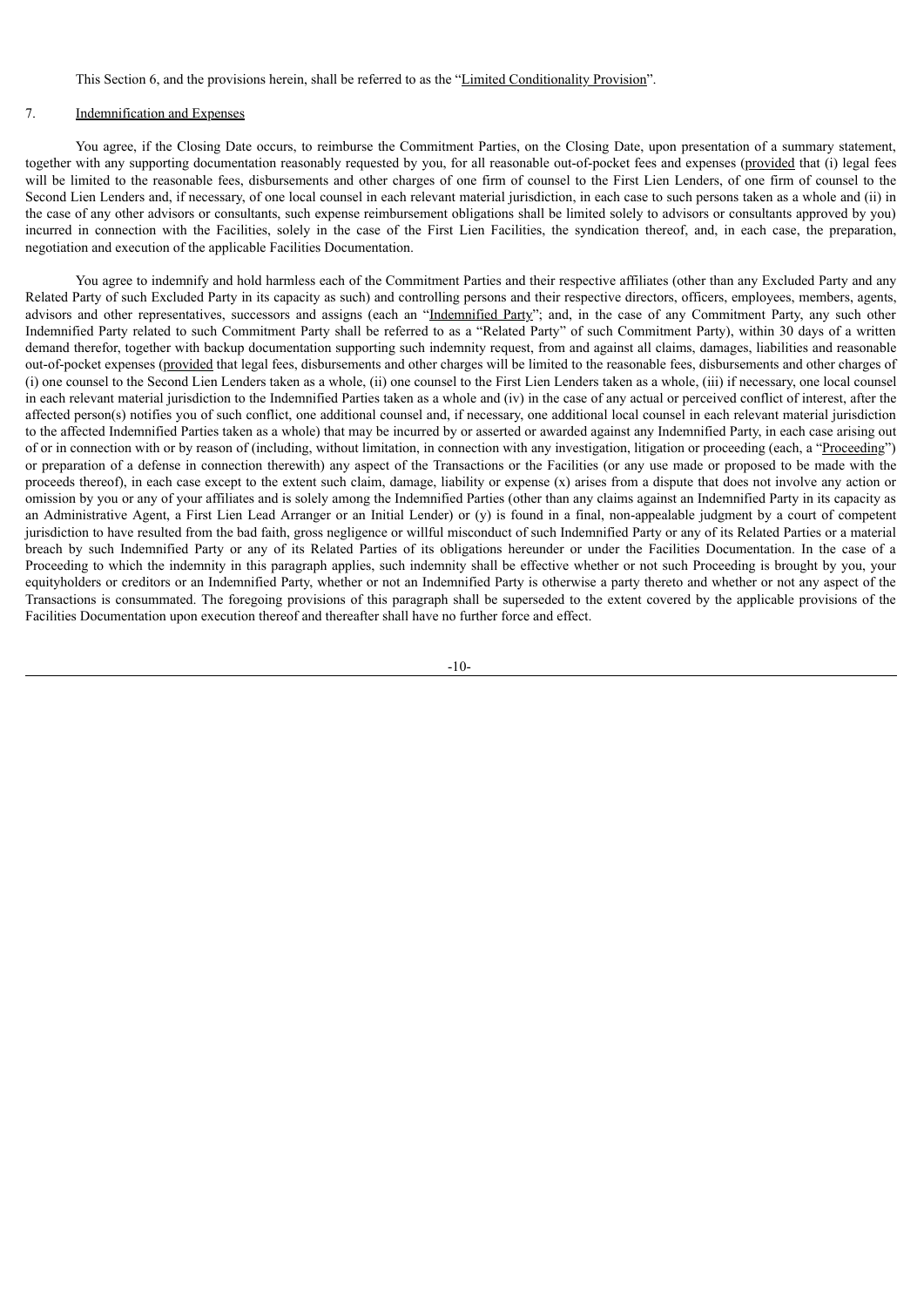No Indemnified Party shall have any liability (whether direct or indirect, in contract or tort or otherwise) to you or your subsidiaries or affiliates or to your or their respective equityholders or creditors arising out of, related to or in connection with any aspect of the Transactions, except to the extent of direct, as opposed to special, indirect, consequential or punitive, damages determined in a final, non-appealable judgment by a court of competent jurisdiction to have resulted from the bad faith, gross negligence or willful misconduct of such Indemnified Party or any of its Related Parties or a material breach by such Indemnified Party or any of its Related Parties of its obligations under this Commitment Letter, the First Amended and Restated Commitment Letter, the Original Commitment Letter or the Facilities Documentation. Notwithstanding anything herein to the contrary, none of you, the Sponsor, the other Investors, the Target or any of your or their affiliates shall be liable for any special, indirect, consequential or punitive damages (whether direct or indirect, in contract or tort or otherwise) arising out of, related to or in connection with, this Commitment Letter, the First Amended and Restated Commitment Letter, the Original Commitment Letter, the First Amended and Restated Fee Letter (as defined in the First Lien Fee Letter), the Original Fee Letter (as defined in the First Lien Fee Letter), the Fee and Closing Payment Letters or any aspect of the Transactions; provided that nothing contained in this sentence shall limit your indemnification and reimbursement obligations to the extent such special, indirect, consequential or punitive damages are included in any third party claim with respect to which such Indemnified Party is entitled to indemnification hereunder.

No Indemnified Party shall be liable for any damages arising from the use by others of information or other materials obtained through electronic telecommunications or other information transmission systems, other than for direct or actual damages resulting from the bad faith, gross negligence or willful misconduct of such Indemnified Party or any of its Related Parties, in each case as determined by a final and non-appealable judgment of a court of competent jurisdiction.

You shall not be liable for any settlement, compromise or consent to the entry of any judgment in any Proceeding (or expenses related thereto) effected without your written consent (which consent shall not be unreasonably withheld or delayed), but if settled, compromised or consented to with your written consent, or if there is a final and non-appealable judgment by a court of competent jurisdiction in any such Proceeding, you agree to indemnify and hold harmless each Indemnified Party in the manner and to the extent set forth above. You shall not effect any settlement of any pending or threatened proceedings in respect of which indemnity has been sought hereunder by an Indemnified Party without the prior written consent of such Indemnified Party (which consent shall not be unreasonably withheld, conditioned or delayed) unless such settlement (i) includes an unconditional release of such Indemnified Party in form and substance reasonably satisfactory to such Indemnified Party from all liability or claims that are the subject matter of such proceedings and (ii) does not include any statement as to or any admission of fault by or on behalf of any Indemnified Party.

Each Indemnified Party shall be severally obligated to refund or return any and all amounts paid to such Indemnified Party by you or any of your affiliates under this Section to the extent such Indemnified Party is not entitled to payment of such amounts in accordance with the terms hereof (as determined by a court of competent jurisdiction in a final and non-appealable judgment). In addition, you shall have no obligation to reimburse any Indemnified Party for fees or expenses unless such Indemnified Party provides to you a written undertaking in which such Indemnified Party agrees to refund and return any and all amounts paid by you to such Indemnified Party to the extent any of the foregoing exceptions in clauses  $(x)$  or  $(y)$  of the second paragraph of this Section 7 applies.

-11-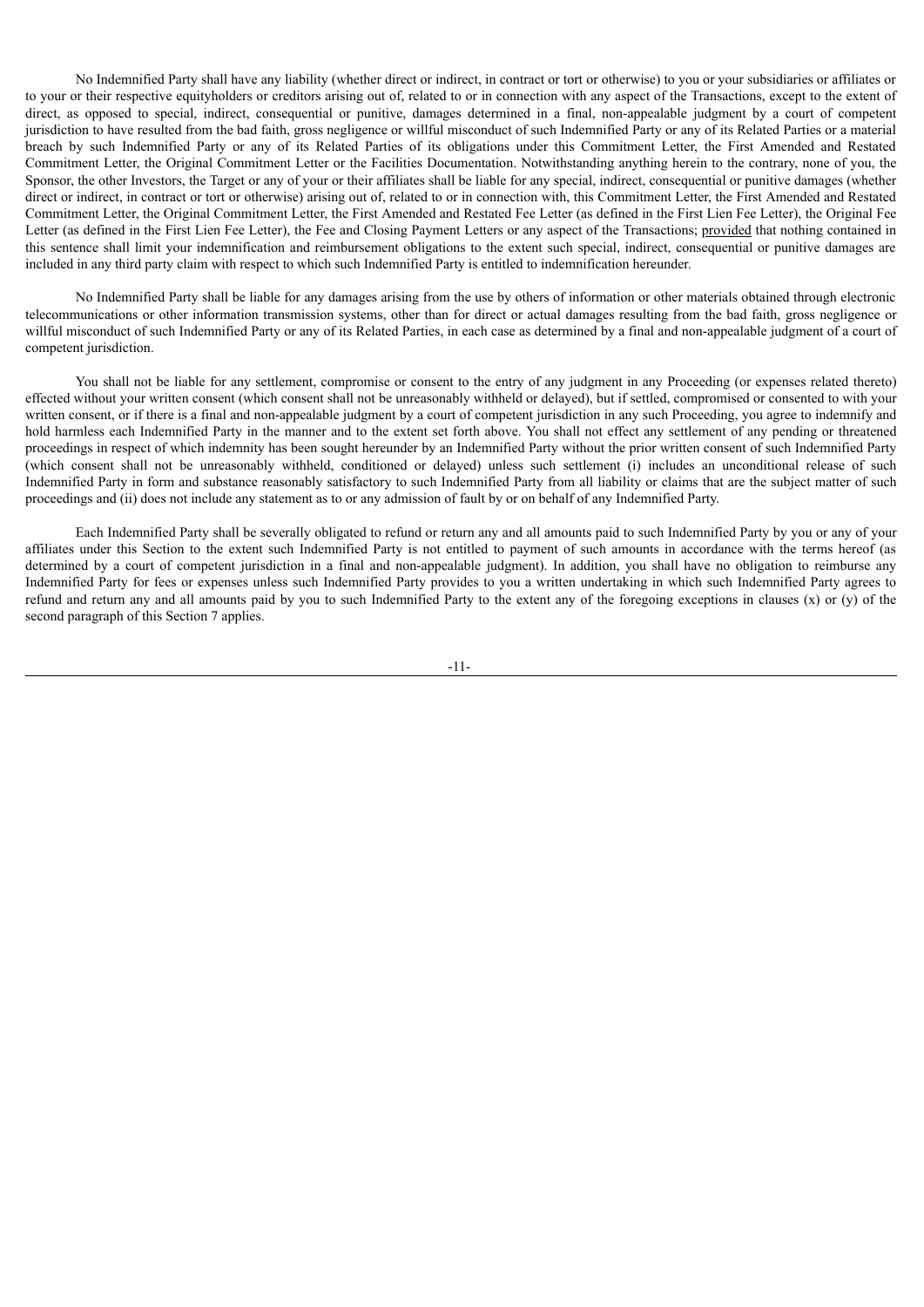#### 8. Sharing of Information, Absence of Fiduciary Relationship, Affiliate Activities

You acknowledge that each Commitment Party (other than the GS Principal Investors (but not their affiliates)) (together with its affiliates, each a "Financial Institution") is a full service securities firm engaged, either directly or through affiliates, in various activities, including securities trading, investment banking and financial advisory, investment management, principal investment, hedging, financing and brokerage activities and financial planning and benefits counseling for both companies and individuals. The Financial Institutions may have economic interests that conflict with those of you, the Target and your and its respective affiliates. In the ordinary course of these activities, each Financial Institution may make or hold a broad array of investments and actively trade debt and equity securities (or related derivative securities) and/or financial instruments (including bank loans) for its own account and for the accounts of its customers and may at any time hold long and short positions in such securities and/or instruments. Such investment and other activities may involve securities and instruments of you, the Target and your and its affiliates, as well as of other entities and persons and their affiliates which may (i) be involved in transactions arising from or relating to the engagement contemplated by this Commitment Letter, (ii) be customers or competitors of you, the Target or your or its respective subsidiaries or affiliates or (iii) have other relationships with you, the Target or your or its respective subsidiaries or affiliates. With respect to any securities and/or instruments so held by any Financial Institution or any of its customers, all rights in respect of such securities and instruments, including any voting rights, will be exercised by the holder of the rights, in its sole discretion. In addition, the Financial Institutions may provide investment banking, underwriting and/or financial advisory services to such other entities and persons. The Financial Institutions may also co-invest with, make direct investments in, and invest or co-invest client monies in or with funds or other investment vehicles managed by other parties, and such funds or other investment vehicles may trade or make investments in securities of you or the Target or such other entities. The transactions contemplated by this Commitment Letter may have a direct or indirect impact on the investments, securities or instruments referred to in this paragraph. NOTWITHSTANDING ANYTHING CONTAINED HEREIN OR IN THE FEE AND CLOSING PAYMENT LETTERS TO THE CONTRARY, NO GS PRINCIPAL INVESTOR IS ACTING AS AN UNDERWRITER, ARRANGER, TRUSTEE, AGENT OR IN A SIMILAR ROLE OR OTHERWISE PERFORMING ANY SERVICES HEREUNDER AND THE ROLE OF THE GS PRINCIPAL INVESTORS HEREUNDER AND UNDER THE FEE AND CLOSING PAYMENT LETTERS SHALL BE LIMITED TO THEIR COMMITMENT TO PROVIDE DEBT FINANCING AS A PRINCIPAL.

The Financial Institutions, in the course of such other activities and relationships, may acquire information about the transactions contemplated by this Commitment Letter or other entities and persons which may be the subject of the financing contemplated by this Commitment Letter. None of the Financial Institutions and none of their respective affiliates will use confidential information obtained from you or your affiliates or on your or their behalf by virtue of the transactions contemplated hereby in connection with the performance by the Financial Institutions of services for other companies or other persons and none of the Financial Institutions will furnish any such information to any of their other customers. You also acknowledge that the Financial Institutions have no obligation to use in connection with the transactions contemplated hereby, or to furnish to you, confidential information obtained from other companies or other persons.

-12-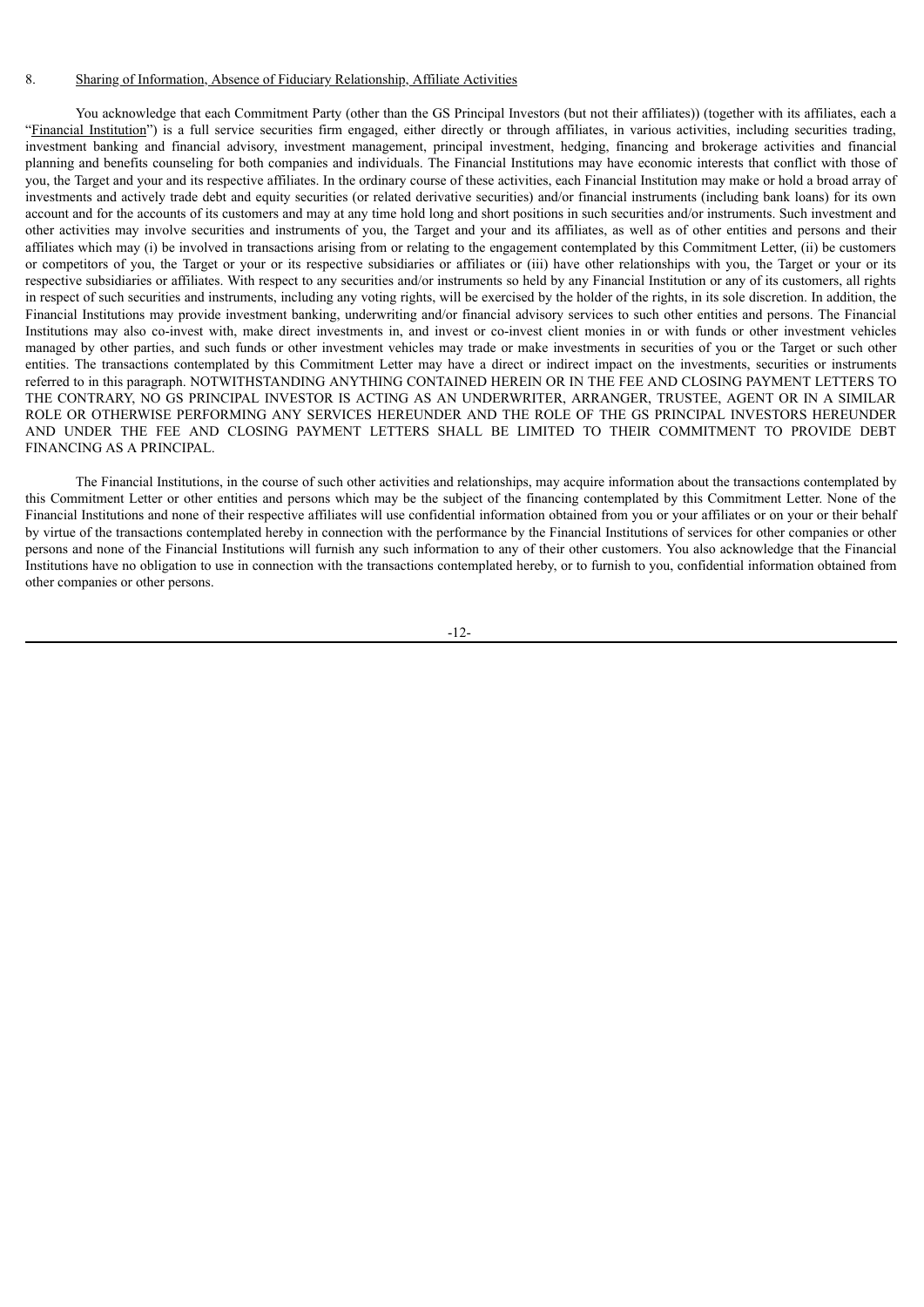You further acknowledge and agree that (i) no fiduciary, advisory or (except as expressly provided in the Facilities Documentation) agency relationship between you and the Financial Institutions is intended to be or has been created in respect of any of the transactions contemplated by this Commitment Letter, irrespective of whether the Financial Institutions have advised or are advising you on other matters, (ii) the Financial Institutions, on the one hand, and you, on the other hand, have an arm's length business relationship that does not directly or indirectly give rise to, nor do you rely on, any fiduciary duty on the part of the Financial Institutions (and you hereby waive and release, to the fullest extent permitted by law, any claims that you may have against the Commitment Parties and their respective affiliates with respect to any breach or alleged breach of fiduciary duty and agree that no Commitment Party shall have any liability (whether direct or indirect) to you in respect of such fiduciary duty claim or to any person asserting a fiduciary duty on behalf of or in right of you, including your equity holders, employees or creditors, in each case in connection with the transactions contemplated by this Commitment Letter), (iii) you are capable of evaluating and understanding, and you understand and accept, the terms, risks and conditions of the transactions contemplated by this Commitment Letter *and* (iv) you have been advised that the Commitment Parties are engaged in a broad range of transactions that may involve interests that differ from your interests and that the Financial Institutions have no obligation to disclose such interests and transactions to you by virtue of any fiduciary, advisory or agency relationship. In addition, please note that the Commitment Parties do not provide accounting, tax, investment, regulatory or legal advice.

This Section 8 shall not apply to or modify or otherwise affect any arrangement with any advisor (including any financial advisor) separately retained by you, the Sponsor or any of your or its affiliates in connection with the Acquisition, in its capacity as such.

## 9. Confidentiality

This Commitment Letter is delivered to you on the understanding that (i) you shall not disclose, directly or indirectly, to any other person the Original Fee Letter (as defined in the First Lien Fee Letter), the First Amended and Restated Fee Letter (as defined in the First Lien Fee Letter), the First Lien Fee Letter, the Second Lien Closing Payment Letter or the contents thereof or (x) prior to the Acceptance Date (as defined in the Original Commitment Letter), the Original Commitment Letter or the contents thereof or (y) prior to the Acceptance Date (as defined in the First Amended and Restated Commitment Letter), the First Amended and Restated Commitment Letter or the contents thereof or (z) prior to your acceptance hereof, the Commitment Letter or the contents hereof except (a) to the Sponsor and the other Investors, the Target, potential equity investors (including rollover investors), your and their respective affiliates and your and their respective officers, directors, employees, members, partners, stockholders, attorneys, accountants, auditors, agents and advisors, in each case, on a confidential basis, unless, in each case, the Commitment Parties otherwise consent in writing (such consent not to be unreasonably withheld) (provided that any disclosure of the Original Fee Letter (as defined in the First Lien Fee Letter), the First Amended and Restated Fee Letter (as defined in the First Lien Fee Letter), the First Lien Fee Letter, the Second Lien Closing Payment Letter or any of their respective terms or substance to the Target or their respective officers, directors, employees, affiliates, members, partners, stockholders, attorneys, accountants, auditors, agents or advisors shall be redacted, in a customary manner, in respect of the amounts, percentages and basis points of fees set forth therein, including, without limitation in the "flex" provisions thereof), (b) (1) in any legal, judicial or administrative proceeding or as otherwise required by law, court order, order of any administrative agency, regulation or any compulsory legal process or as requested by a governmental or regulatory authority (in which case you agree, to the extent practicable and permitted by law, to inform us promptly in advance thereof and, to the extent you may legally and practically do so, allow us a reasonable opportunity to object to such disclosure in such proceeding or process, and in any event to use commercially reasonable efforts to ensure that any such information so disclosed is accorded confidential treatment) or (2) to the extent necessary in connection with the exercise of any remedy or enforcement of any rights hereunder or under the Original Fee Letter (as defined in the First Lien Fee Letter), the First Amended and Restated Fee Letter (as defined in the First Lien Fee Letter) or any Fee and Closing Payment Letter, (c) you may disclose (1) [reserved] and (2) the Original Fee Letter (as defined in the First Lien Fee Letter), the First Amended and Restated Fee Letter (as defined in the First Lien Fee Letter) and/or any Fee and Closing Payment Letter and the contents thereof to the Target's auditors for customary accounting purposes, including accounting for deferred financing costs and (d) you may disclose the aggregate fee amount contained in the First Lien Fee Letter and the Second Lien Closing Payment Letter as part of the Projections, pro forma information or a generic disclosure of aggregate sources and uses related to fee amounts related to the Transactions to the extent customary or required in offering and marketing materials (including any prospectus or offering memorandum) for the First Lien Facilities (or any Notes issued in lieu thereof) or in any public or regulatory filing requirement related to the Transactions and (ii) the Commitment Letter and the contents hereof may be disclosed (a) on a confidential basis to potential Lenders and their respective officers, directors, employees, affiliates, members, partners, stockholders, attorneys, accountants, auditors, agents and advisors and to any rating agency in connection with the Transactions, (b) in any syndication of the Facilities (including in any Confidential Information Memorandum) or in any proxy statement or other public or regulatory filing in connection with the Transactions, (c) to the extent such information becomes publicly available other than by reason of improper disclosure by you in violation of any confidentiality obligations hereunder or (d) as may be required by the rules, regulations, schedules and forms of the Securities and Exchange Commission in connection with any filings with the Securities and Exchange Commission. The obligations under this paragraph with respect to the Original Commitment Letter, the First Amended and Restated Commitment Letter and this Commitment Letter (but not the Original Fee Letter (as defined in the First Lien Fee Letter), the First Amended and Restated Fee Letter (as defined in the First Lien Fee Letter), the First Lien Fee Letter nor the Second Lien Closing Payment Letter) shall terminate on the earlier of (i) to the extent covered thereby, the execution and delivery of the Facilities Documentation and (ii) the first anniversary of the date of the Original Commitment Letter.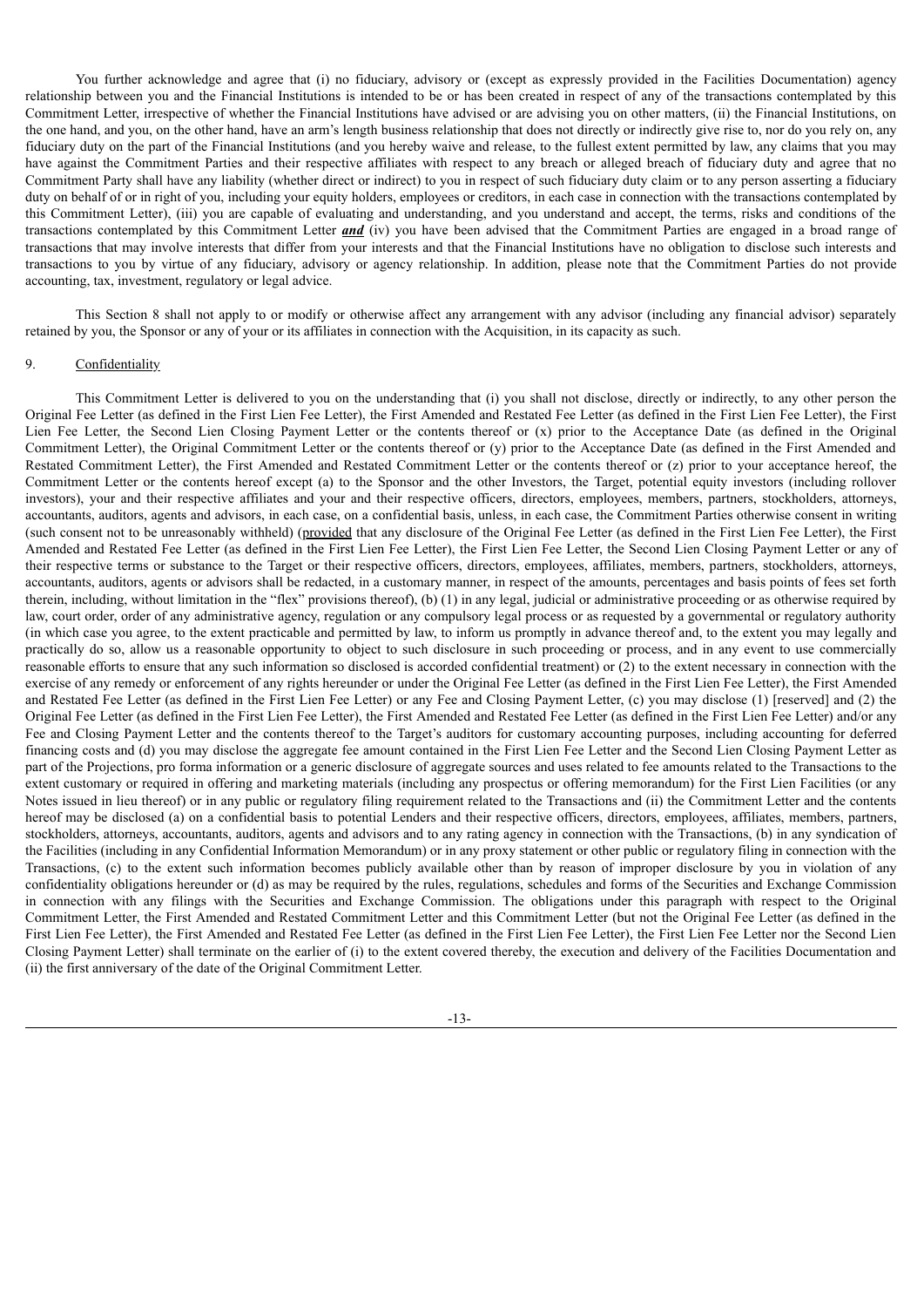Each Commitment Party, on behalf of itself and its affiliates, shall use all information received by it or them from (or on behalf of) you or the Sponsor in connection with the Acquisition and the related transactions (including any information obtained by it or them based on a review of any books and records relating to Holdings, the Lead Borrower or the Target or any of their respective subsidiaries or affiliates) solely for the purposes of providing the services that are the subject of this Commitment Letter and shall treat confidentially all such information and shall not publish, disclose or otherwise divulge such information; provided that nothing herein shall prevent any Commitment Party from disclosing any such information (other than to a Disqualified Institution) (i) in coordination with you, to rating agencies on a confidential basis in connection with the Transactions, (ii) to any actual or prospective Lenders, participants or direct or indirect contractual counterparties to any swap or derivative transaction relating to the Lead Borrower or any of its subsidiaries or its obligations under the Facilities, in each case, who are advised of the confidential nature of such information and agree to keep such information confidential (provided that no such disclosure shall be made to any Disqualified Institution), (iii) to the extent compelled by legal process in, or reasonably necessary to, the defense of such legal, judicial or administrative proceeding, in any legal, judicial or administrative proceeding or otherwise as required by applicable law, rule or regulation (in which case such Commitment Party shall promptly notify you, in advance, to the extent permitted by law (and if such Commitment Party is unable to notify you in advance of such disclosure, such notice shall be delivered to you promptly thereafter to the extent permitted by law) and, to the extent such Commitment Party may legally and practically do so, allow you a reasonable opportunity to object to such disclosure in such proceeding or process, and in any event use commercially reasonable efforts to ensure that any such information so disclosed is accorded confidential treatment), (iv) upon the request or demand of any regulatory authority (including any self-regulatory authority) having jurisdiction over such Commitment Party or its affiliates (in which case such Commitment Party shall, except with respect to any routine or ordinary course audit or examination conducted by bank accountants or any regulatory authority or self-regulatory authority exercising examination or regulatory authority, promptly notify you, in advance, to the extent permitted by law (and if such Commitment Party is unable to notify you in advance of such disclosure, such notice shall be delivered to you promptly thereafter to the extent permitted by law) and, to the extent such Commitment Party may legally and practically do so, allow you a reasonable opportunity to object to such disclosure, and in any event use commercially reasonable efforts to ensure that any such information so disclosed is accorded confidential treatment),  $(v)(x)$  in the case of the First Lien Lead Arrangers and the Initial First Lien Lenders (in each case on behalf of itself and its affiliates), on a confidential "need to know" basis and solely in connection with the transactions contemplated hereby, to the employees, directors, legal counsel, independent auditors, professionals and other experts or agents of such Commitment Party (collectively, the "First Lien Representatives") who are informed of the confidential nature of such information and agree to keep information of this type confidential in accordance with customary practices for syndicated loans (provided that such Commitment Party shall be responsible for its Representatives' compliance with this paragraph) and (y) in the case of the GS Principal Investors (in each case on behalf of itself and its affiliates), on a confidential "need to know" basis and solely in connection with the transactions contemplated hereby, to the limited partners, lenders, investors, managed accounts, employees, directors, officers, legal counsel, independent auditors, professionals and other experts or agents of such GS Principal Investor (collectively, the "Second Lien Representatives" and, together with the First Lien Representatives, the "Representatives") in connection with negotiating, evaluating, consummating, monitoring, financing or administering such GS Principal Investor's investment in the Second Lien Term Facility and who are informed of the confidential nature of such information and agree to keep information of this type confidential (provided that such Commitment Party shall be responsible for its Second Lien Representatives' compliance with this paragraph), (vi) on a confidential "need to know" basis and, other than with respect to the GS Principal Investors, solely in connection with the transactions contemplated hereby, to any of its respective affiliates (provided that no such disclosure shall be made to any affiliates that are engaged as principals primarily in private equity, mezzanine financing or venture capital or that are engaged directly or indirectly in a sale of the Target and its subsidiaries as sell-side representative or any such affiliate's Representatives including those providing advisory services, in each case other than a limited number of senior employees who are required, in accordance with industry regulations or such Commitment Party's internal policies and procedures, to act in a supervisory capacity and such Commitment Party's internal legal, compliance, risk management, credit and investment committee members (each, an "Excluded Party"); it being understood and agreed that this proviso shall not apply to the GS Principal Investors or any of their Representatives) or their Representatives (who are informed of the confidential nature of such information and agree to keep information of this type confidential in accordance with customary practices for syndicated loans) (provided that such Commitment Party shall be responsible for its affiliates' and Representatives' compliance with this paragraph), (vii) to the extent any such information becomes publicly available other than by reason of disclosure by any Commitment Party, its affiliates or its or their Representatives in violation of any confidentiality obligations owing to you, the Sponsor, the Target or any of your or their respective subsidiaries (including those set forth in this paragraph), (viii) to the extent such information was already in the possession of the Commitment Parties (except to the extent received in a manner restricted by this paragraph) or is independently developed by the Commitment Parties or their respective affiliates based exclusively on information the disclosure of which would not otherwise be restricted by this paragraph, (ix) to the extent such information was received by any Commitment Party from a third party that to such Commitment Party's knowledge is not subject to confidentiality obligations owing to you, the Sponsor, the Target or any of your or their respective subsidiaries, (x) for purposes of establishing a "due diligence" defense and (xi) to market data collectors, similar services providers to the lending industry, and service providers to the First Lien Lead Arrangers and the Lenders in connection with the administration and management of the Facilities; provided that the disclosure of any such information to any Lenders or prospective Lenders, participants or prospective participants or contractual counterparties, in each case referred to in clause (ii) above shall be made subject to the acknowledgment and acceptance by such Lender or prospective Lender, participant or prospective participant or such counterparty that such information is being disseminated on a confidential basis (on substantially the terms set forth in this paragraph or as is otherwise reasonably acceptable to you and each Commitment Party, including, without limitation, as agreed in the Confidential Information Memorandum or other marketing materials) in accordance with the standard syndication processes of such Commitment Party or customary market standards for dissemination of such type of information. In no event shall any disclosure of information referred to above be made to any person that is an Excluded Party or Disqualified Institution at the time of such disclosure. The obligations of the Commitment Parties under this Section 9 shall remain in effect until the earlier of (a) the second anniversary of the date of the Original Commitment Letter and (b) the date the definitive Facilities Documentation is entered into by the Commitment Parties, at which time any confidentiality undertaking in the definitive Facilities Documentation shall supersede this provision. Notwithstanding anything in this Section 9 to the contrary, we may place advertisements in financial and other newspapers and periodicals or on a home page or similar place for dissemination of information on the Internet or World Wide Web as we may choose, and circulate similar promotional materials, after the closing of the Transactions in the form of a "tombstone" or otherwise using your logos or describing the names of you, the Lead Borrower and your and its affiliates (or any of them), and the amount, type and closing date of the Transactions, all at our expense and with your prior approval (such approval not to be unreasonably withheld, conditioned or delayed).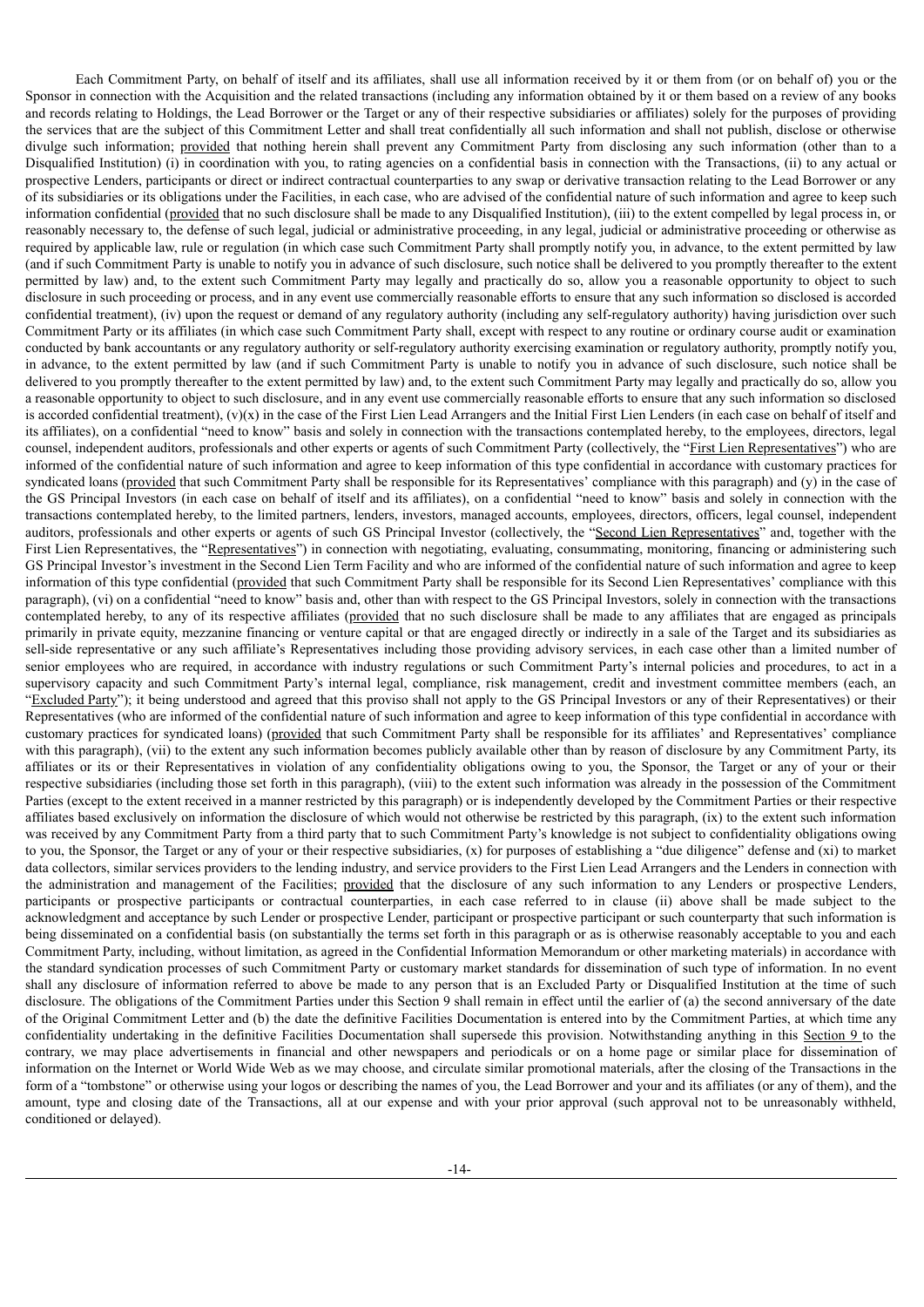## 10. Miscellaneous

This Commitment Letter shall not be assignable by any party hereto (except by (i) you to (a) a newly formed shell entity that is an affiliate controlled directly or indirectly by the Sponsor to effect the consummation of the Acquisition and is organized under the laws of the District of Columbia or any state of the United States of America or any other jurisdiction reasonably agreed by the Commitment Parties, (b) the Target (as a matter of law or otherwise substantially simultaneously with the consummation of the Acquisition on the Closing Date) or, with the consent (not to be unreasonably withheld, conditioned or delayed) of the Commitment Parties, a wholly-owned subsidiary or direct or indirect parent of the Target or (c) the Lead Borrower, in each case immediately prior to or otherwise substantially concurrently with the consummation of the Acquisition, (ii) [reserved] or (iii) with respect to assignments among Goldman Sachs Bank USA and Goldman Sachs Lending Partners LLC) without the prior written consent (such consent not to be unreasonably withheld, conditioned or delayed) of each other party hereto (and any purported assignment without such consent shall be null and void), is intended to be solely for the benefit of the parties hereto, the Sponsor and the Indemnified Parties and is not intended to and does not confer any benefits upon, or create any rights in favor of, any person other than the parties hereto and the Indemnified Parties to the extent expressly set forth herein, except to the extent that you and we otherwise agree in writing; provided, that notwithstanding anything to the contrary contained herein, each party hereto hereby agrees that each Initial GS Principal Investor shall have the right to (without the consent of any person or entity) reallocate, sell, assign or otherwise transfer its commitment in respect of the Second Lien Term Facility and/or any closing payment to (x) any other Initial GS Principal Investor, (y) any affiliated investment entity and/or other affiliate of Goldman Sachs  $\&$  Co. LLC or (z) any fund, investor, entity or account that is managed, sponsored or advised by Goldman Sachs & Co. LLC or its affiliates and, in each case, which is not a Disqualified Institution or a natural person (the persons described in clauses (y) and (z), collectively, the "Other GS Principal Investors"); provided, further, that no such re-reallocation, sale assignment or transfer shall reduce or release any such GS Principal Investor from its commitment in respect of the Second Lien Term Facility hereunder until the actual funding of the applicable portion of the Second Lien Term Facility by the relevant transferee on the Closing Date (it being understood and agreed that no Initial GS Principal Investor shall be relieved or novated from its obligations hereunder (including its obligation to fund the Second Lien Term Facility on the Closing Date) in connection with any such reallocation, sale assignment or transfer of the commitments in respect of the Second Lien Term Facility, including its commitments in respect thereof, until after the initial funding of the Second Lien Term Facility on the Closing Date). Subject to Section 3 above, the Commitment Parties reserve the right to employ the services of their affiliates or branches (other than any Disqualified Institution) in providing services contemplated hereby (and, in connection with such employment, the Commitment Parties may, subject to the confidentiality provisions hereof, exchange with such affiliates or branches information concerning you and your affiliates in connection with the Transactions and, to the extent so employed, such affiliates and branches shall be entitled to the benefits afforded to the Commitment Parties hereunder) and to allocate, in whole or in part, to their affiliates the fees payable to the Commitment Parties in such manner as the Commitment Parties and their affiliates may agree in their sole discretion, but no Commitment Party shall be relieved of its obligations under this Commitment Letter. Neither this Commitment Letter nor any Fee and Closing Payment Letter may be amended or any provision hereof waived or modified except by an instrument in writing signed by you and each party hereto or thereto. Each of the parties hereto agrees that (x) this Commitment Letter is a binding and enforceable agreement with respect to the subject matter contained herein (except as may be limited by applicable bankruptcy, insolvency and similar laws affecting creditors' rights generally, concepts of reasonableness, good faith and fair dealing and equitable principles of general applicability), it being understood and agreed that the commitments to provide the Facilities are subject to the conditions set forth in the Conditions Exhibit (and no other conditions) and (y) each Fee and Closing Payment Letter is a binding and enforceable agreement with respect to the subject matter contained therein (except as may be limited by applicable bankruptcy, insolvency and similar laws affecting creditors' rights generally, concepts of reasonableness, good faith and fair dealing and equitable principles of general applicability); provided that nothing contained in this Commitment Letter obligates you or any of your affiliates to consummate any portion of the Transactions. Any provision of this Commitment Letter or any Fee and Closing Payment Letter that provides for, requires or otherwise contemplates any consent, approval, agreement or determination by or consultation with you (or any Borrower referred to in any Term Sheet) on or prior to the Closing Date, shall also be construed as providing for, requiring or otherwise contemplating consent, approval, agreement or determination by or consultation with the Sponsor (unless the Sponsor otherwise notifies the parties hereto).

-15-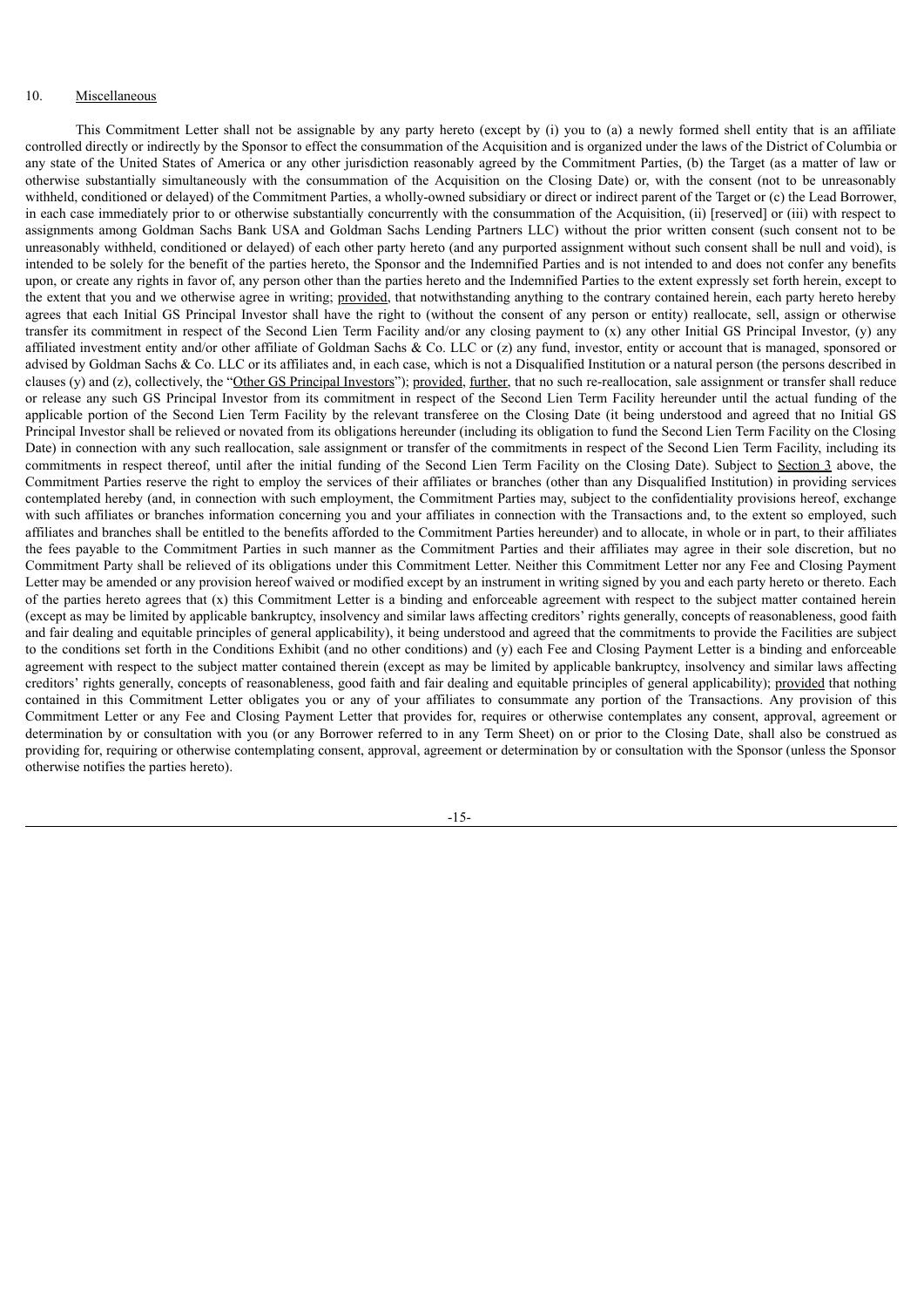Section headings used herein are for convenience of reference only and are not to affect the construction of, or to be taken into consideration in interpreting, this Commitment Letter. This Commitment Letter may be executed in any number of counterparts, each of which shall be an original, and all of which, when taken together, shall constitute one agreement. Delivery of an executed signature page of this Commitment Letter by facsimile or electronic transmission (e.g., "pdf" or "tif") shall be effective as delivery of a manually executed counterpart hereof. The words "execution," "signed," "signature," "delivery," and words of like import in this Commitment Letter shall be deemed to include electronic signatures or electronic records, each of which shall be of the same legal effect, validity or enforceability as a manually executed signature, physical delivery thereof or the use of a paper-based recordkeeping system, as the case may be, to the extent and as provided for in any applicable law, including the Federal Electronic Signatures in Global and National Commerce Act, the New York State Electronic Signatures and Records Act, or any other similar state laws based on the Uniform Electronic Transactions Act.

This Commitment Letter, the First Lien Fee Letter and the Second Lien Closing Payment Letter are the only agreements that have been entered into among us and you with respect to the Facilities and set forth the entire understanding of the parties with respect thereto. This Commitment Letter shall be governed by, and construed and interpreted in accordance with, the laws of the State of New York; provided that the governing law of the Acquisition Agreement (the "Acquisition Agreement Governing Law") shall govern in determining (i) the interpretation of a "Company Material Adverse Effect" (as defined in the Acquisition Agreement) and "Effect" (as defined in the Acquisition Agreement) and whether a "Company Material Adverse Effect" has occurred, (ii) the accuracy of any Specified Acquisition Agreement Representation and whether as a result of any inaccuracy thereof you or your applicable affiliate has the right or would have the right (taking into account any applicable cure provisions) to terminate your or its obligations under the Acquisition Agreement or to decline to consummate the Acquisition, in each case without resulting in  $(x)$  the payment of any fees, liquidated damages or other amounts under the Acquisition Agreement in accordance with the Acquisition Agreement or (y) liability to you (or such affiliate) under the Acquisition Agreement as a result of a breach of such Specified Acquisition Agreement Representation and (iii) whether the Acquisition has been consummated in accordance with the terms of the Acquisition Agreement (in each case, without regard to the principles of conflicts of laws thereof, to the extent that the same are not mandatorily applicable by statute and would require or permit the application of the law of another jurisdiction) (the matters referred to in this proviso, the "Acquisition Related Matters").

-16-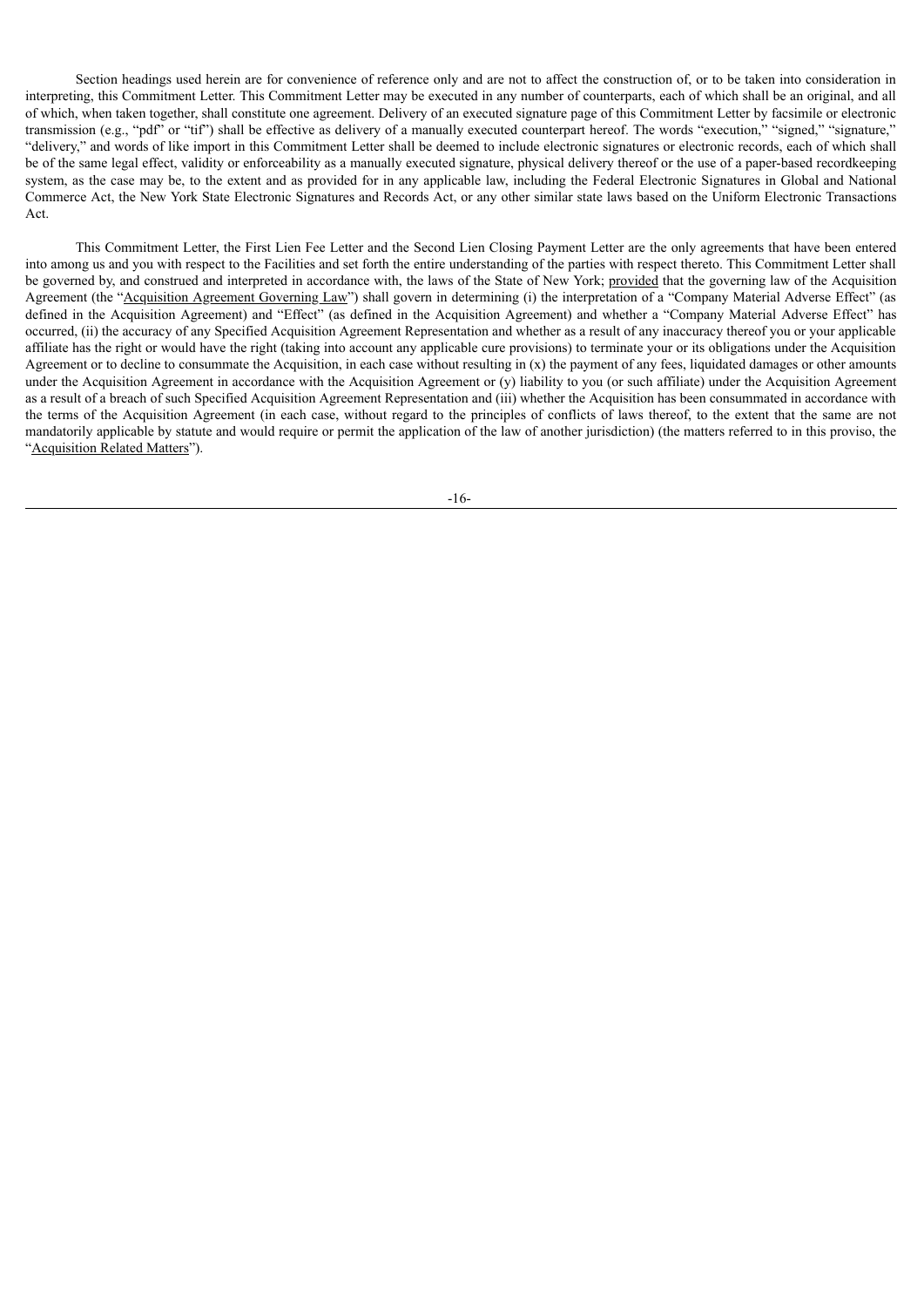You and we hereby irrevocably and unconditionally submit to the exclusive jurisdiction of any New York State or, to the fullest extent permitted under applicable law, federal court sitting in the Borough of Manhattan in The City of New York over any suit, action or proceeding arising out of or relating to the Transactions or the other transactions contemplated hereby, this Commitment Letter, the First Lien Fee Letter or the Second Lien Closing Payment Letter or the performance of services hereunder or thereunder and agree that any such suit, action or proceeding shall be brought in such courts. Service of any process, summons, notice or document by registered mail addressed to you or us shall be effective service of process for any suit, action or proceeding brought in any such court. You and we hereby irrevocably and unconditionally waive, to the fullest extent permitted under applicable law, any objection to the laying of venue of any such suit, action or proceeding brought in any such court and any claim that any such suit, action or proceeding has been brought in any inconvenient forum. You and we hereby irrevocably agree to waive, to the fullest extent permitted under applicable law, trial by jury in any suit, action, proceeding, claim or counterclaim brought by or on behalf of any party related to or arising out of the Transactions, this Commitment Letter, the First Lien Fee Letter or the Second Lien Closing Payment Letter or the performance of services hereunder or thereunder. A final judgment in any such suit, action or proceeding shall be conclusive and may be enforced in other jurisdictions by suit on the judgment or in any other manner provided by law.

Each of the Commitment Parties hereby notifies you that, pursuant to the requirements of the USA PATRIOT Act, Title III of Pub. L. 107-56 (signed into law on October 26, 2001) (as amended, the "PATRIOT Act") and the requirements of 31 C.F.R. §1010.230 (the "Beneficial Ownership Regulation"), it and each Lender is required to obtain, verify and record information that identifies the Lead Borrower and each Guarantor, which information includes names, addresses, tax identification numbers and other information that will allow such Commitment Party and such Lender to identify the Lead Borrower and each Guarantor in accordance with the PATRIOT Act and the Beneficial Ownership Regulation. This notice is given in accordance with the requirements of the PATRIOT Act and the Beneficial Ownership Regulation and is effective for the Commitment Parties and each Lender. You hereby acknowledge and agree that the Commitment Parties shall be permitted to share any or all such information with the Lenders.

The indemnification, expense reimbursement (if applicable in accordance with the terms hereof and the applicable Fee and Closing Payment Letter), jurisdiction, waiver of jury trial, governing law, service of process, venue, absence of fiduciary duty, affiliate activities, syndication, information and confidentiality provisions contained herein shall remain in full force and effect regardless of whether definitive financing documentation shall be executed and delivered and notwithstanding the termination of this Commitment Letter or the commitments hereunder; provided that your obligations under this Commitment Letter (other than (a) your obligations with respect to information (which shall survive as provided herein) and syndication (including the Flex Provisions in the First Lien Fee Letter, which shall survive until the expiration of the Syndication Period) and (b) your obligations with respect to confidentiality of the First Lien Fee Letter and the Second Lien Closing Payment Letter and the contents thereof) shall automatically terminate and be superseded by the provisions of the Facilities Documentation upon the initial funding thereunder, and you shall automatically be released from all liability in connection therewith at such time. You may terminate this Commitment Letter and the commitments of the Commitment Parties hereunder with respect to any Facility (or a portion thereof pro rata among the Commitment Parties under any given Facility) at any time upon written notice to the Commitment Parties from you, subject to your surviving obligations as set forth in this paragraph.

-17-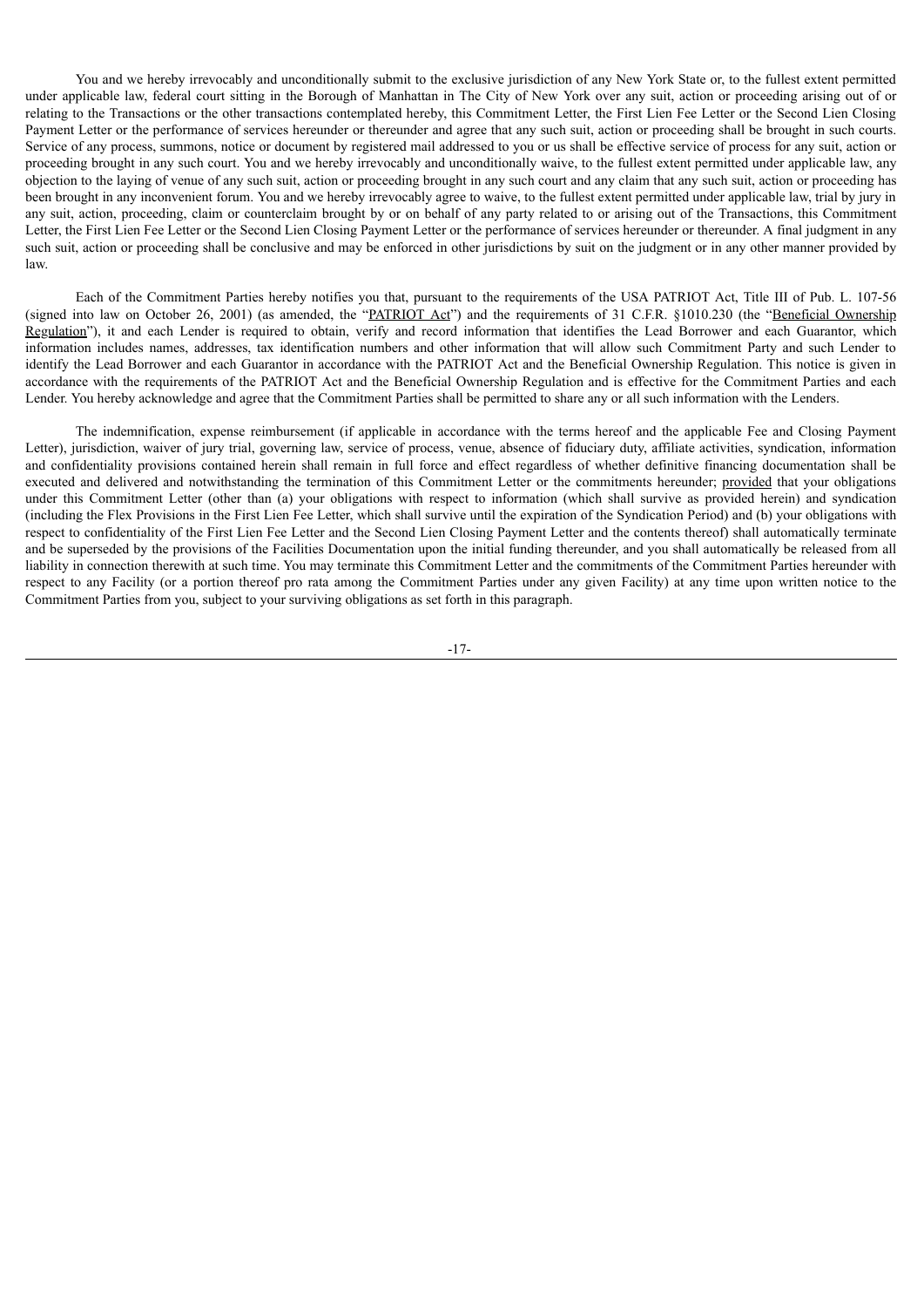If the foregoing correctly sets forth our agreement, please indicate your acceptance of the terms of this Commitment Letter, the First Lien Fee Letter and the Second Lien Closing Payment Letter by returning to us executed counterparts of this Commitment Letter and the First Lien Fee Letter not later than 11:59 p.m., New York City time, on May 6, 2022. This offer will automatically expire at such time if we have not received such executed counterparts in accordance with the preceding sentence (the date of receipt by us of such executed counterparts, the "Acceptance Date"). In the event that the initial borrowing under the Facilities does not occur on or before the Expiration Time (as defined below), then this Commitment Letter and the commitments hereunder shall automatically terminate unless we shall, in our discretion, agree to an extension. "Expiration Time" means 11:59 p.m., New York City time, on the day that is the earliest of (i) the Closing Date, (ii) the termination by you of the Acquisition Agreement in accordance with its terms prior to the closing of the Acquisition, (iii) the closing of the Acquisition without the use of any of the Facilities and (iv) five business days following the "Termination Date" (as defined in the Acquisition Agreement as in effect on the date of the Original Commitment Letter and determined after giving effect to any extensions thereto as set forth in the Acquisition Agreement as in effect on the date of the Original Commitment Letter); provided that the termination of any commitment pursuant to this sentence does not, subject to the other provisions of this Commitment Letter, prejudice your rights and remedies in respect of any prior breach or repudiation of this Commitment Letter.

## **[THE REMAINDER OF THIS PAGE IS INTENTIONALLY LEFT BLANK]**

#### -18-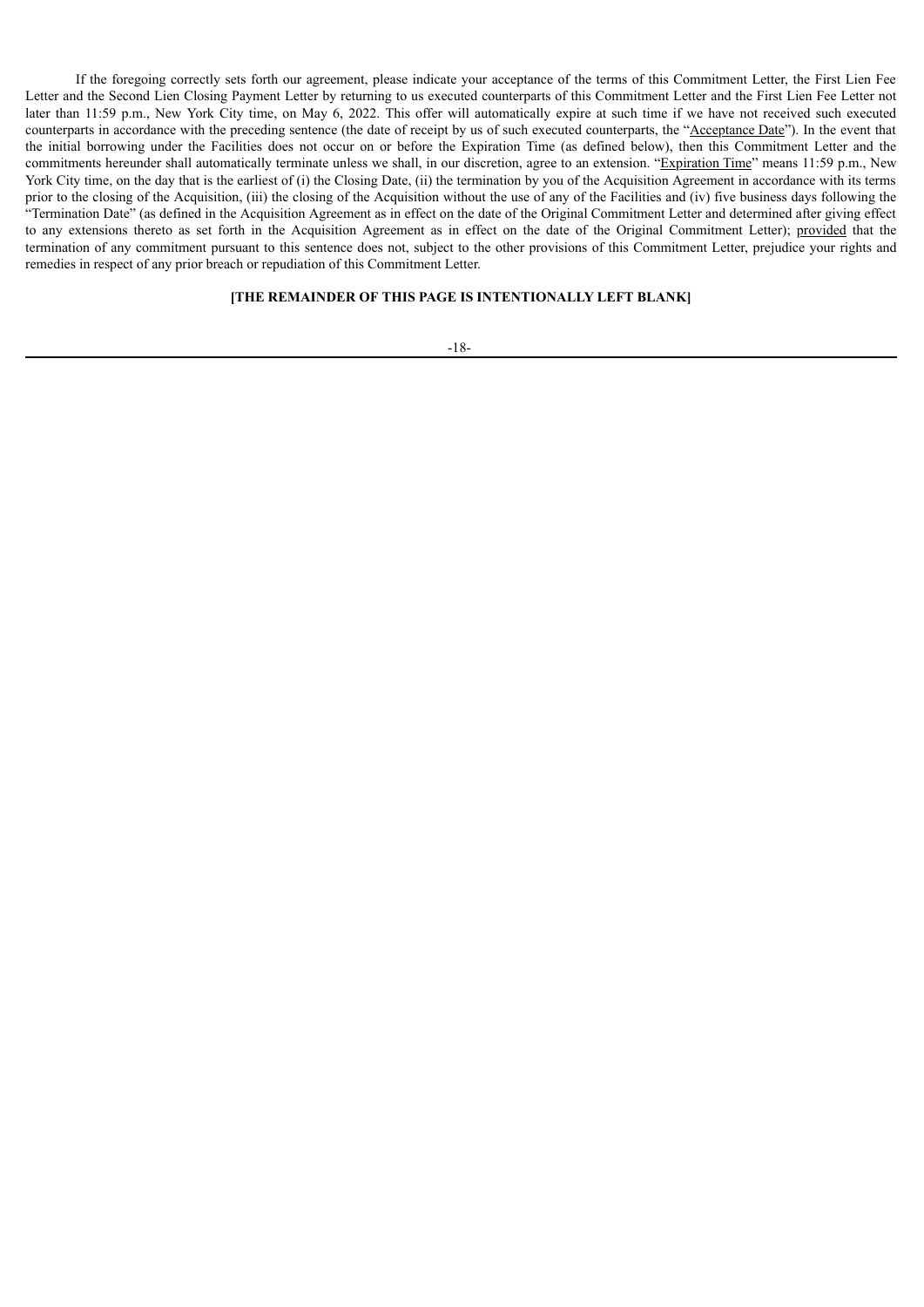Very truly yours,

CREDIT SUISSE AG, CAYMAN ISLANDS BRANCH

By: /s/ Mikhail Faybusovich

Name: Mikhail Faybusovich Title: Authorized Signatory

By: /s/ Michael Wagner

Name: Michael Wagner Title: Authorized Signatory

CREDIT SUISSE LOAN FUNDING LLC

By: /s/ Samarth Chaturvedi

Name: Samarth Chaturvedi Title: Managing Director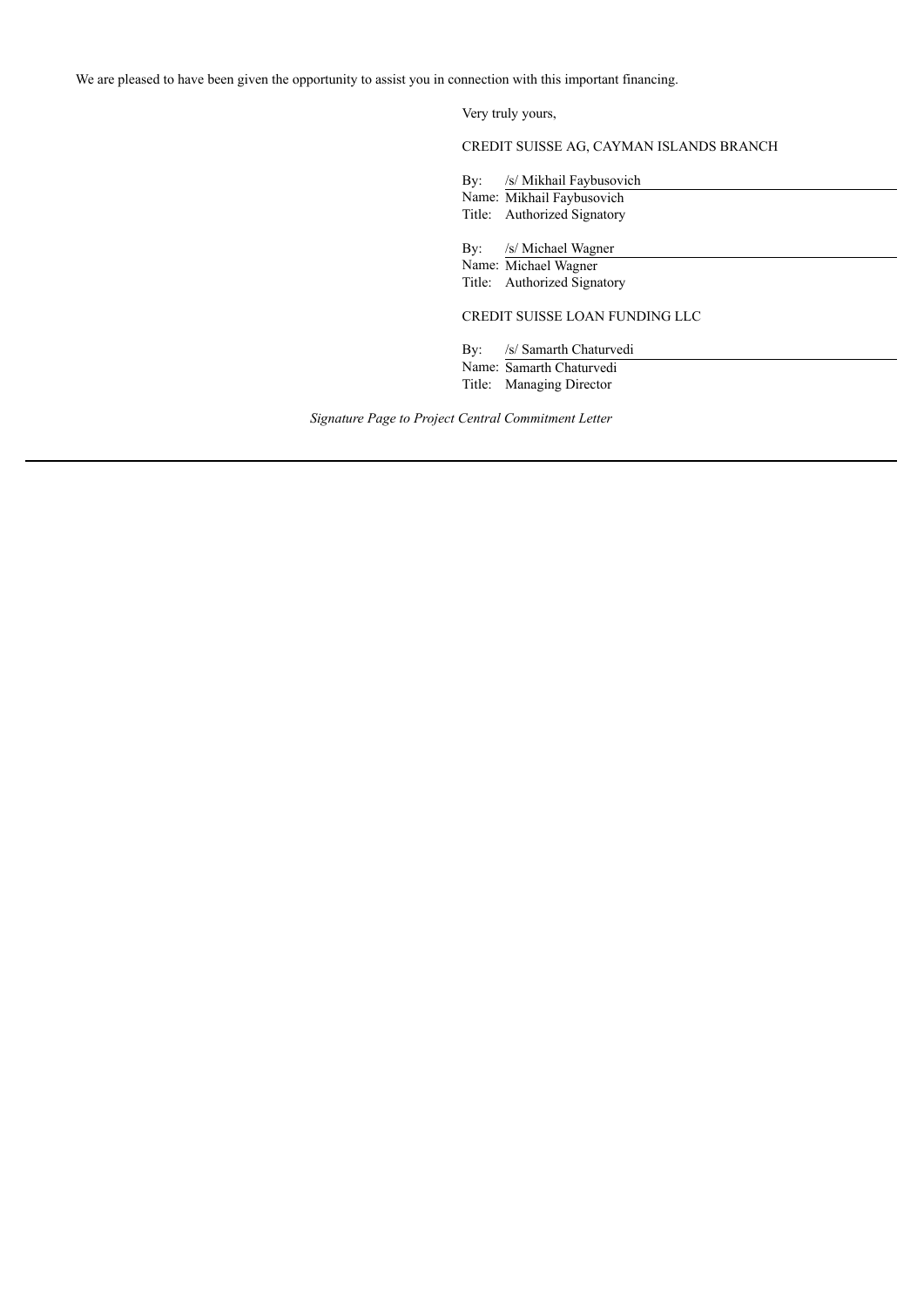Very truly yours,

GOLDMAN SACHS BANK USA

By: /s/ Robert Ehudin

Name: Robert Ehudin Title: Authorized Signatory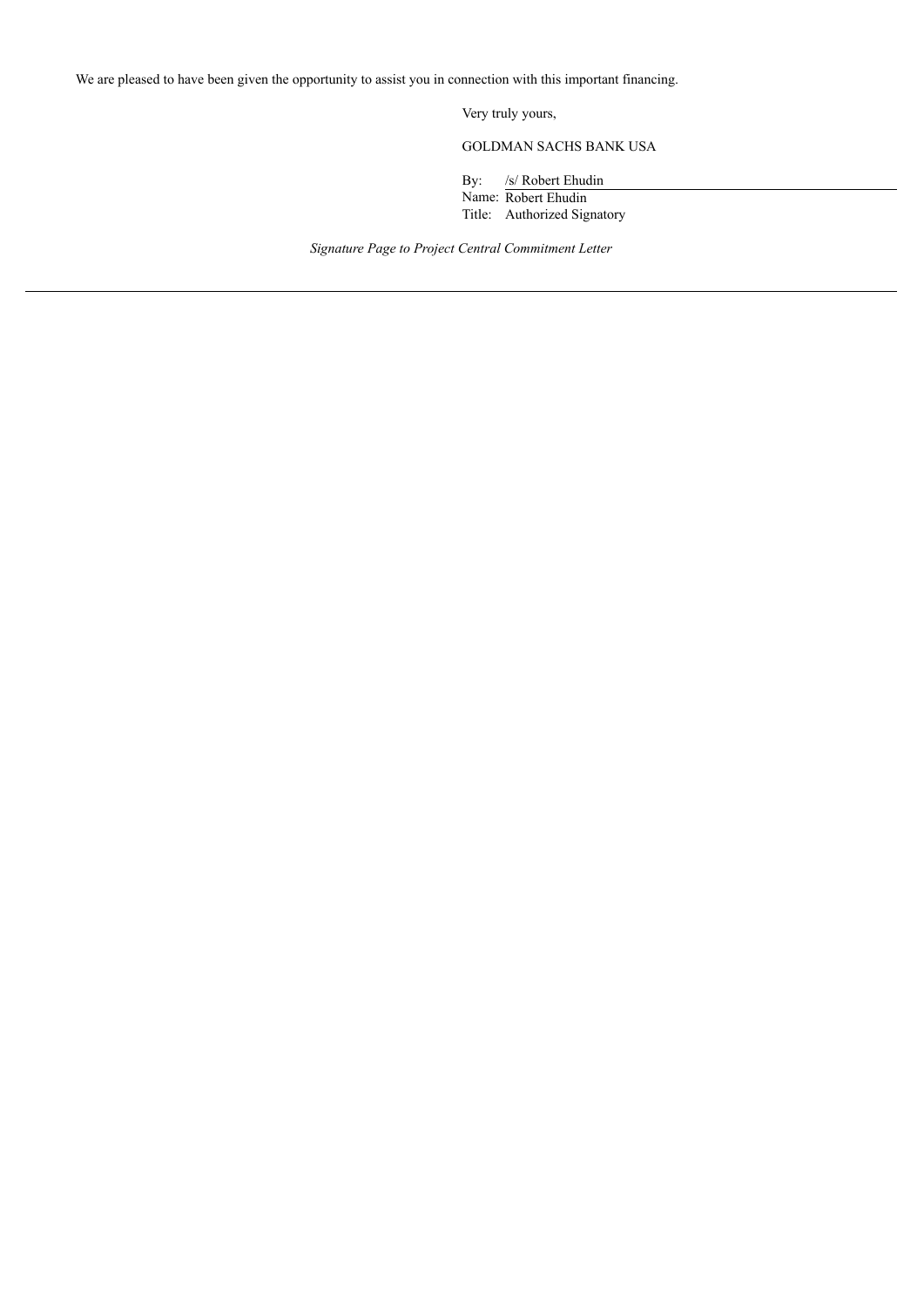Very truly yours,

BANK OF MONTREAL

By: /s/ Mark Trudell

Name: Mark Trudell Title: Managing Director

BMO CAPITAL MARKETS CORP.

By: /s/ Mark Trudell

Name: Mark Trudell Title: Managing Director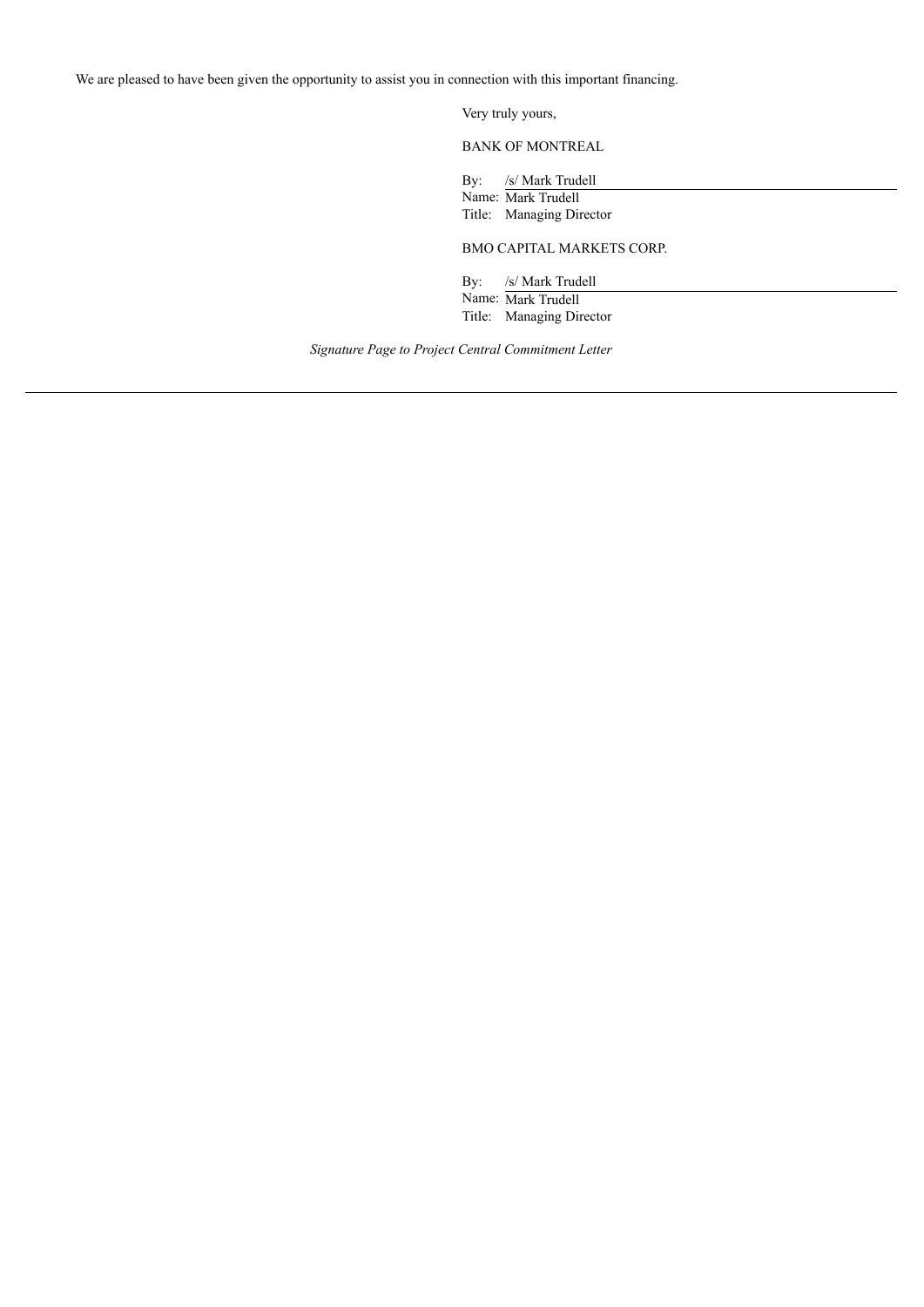Very truly yours,

BARCLAYS BANK PLC

By: /s/ George Lee

Name: George Lee Title: Managing Director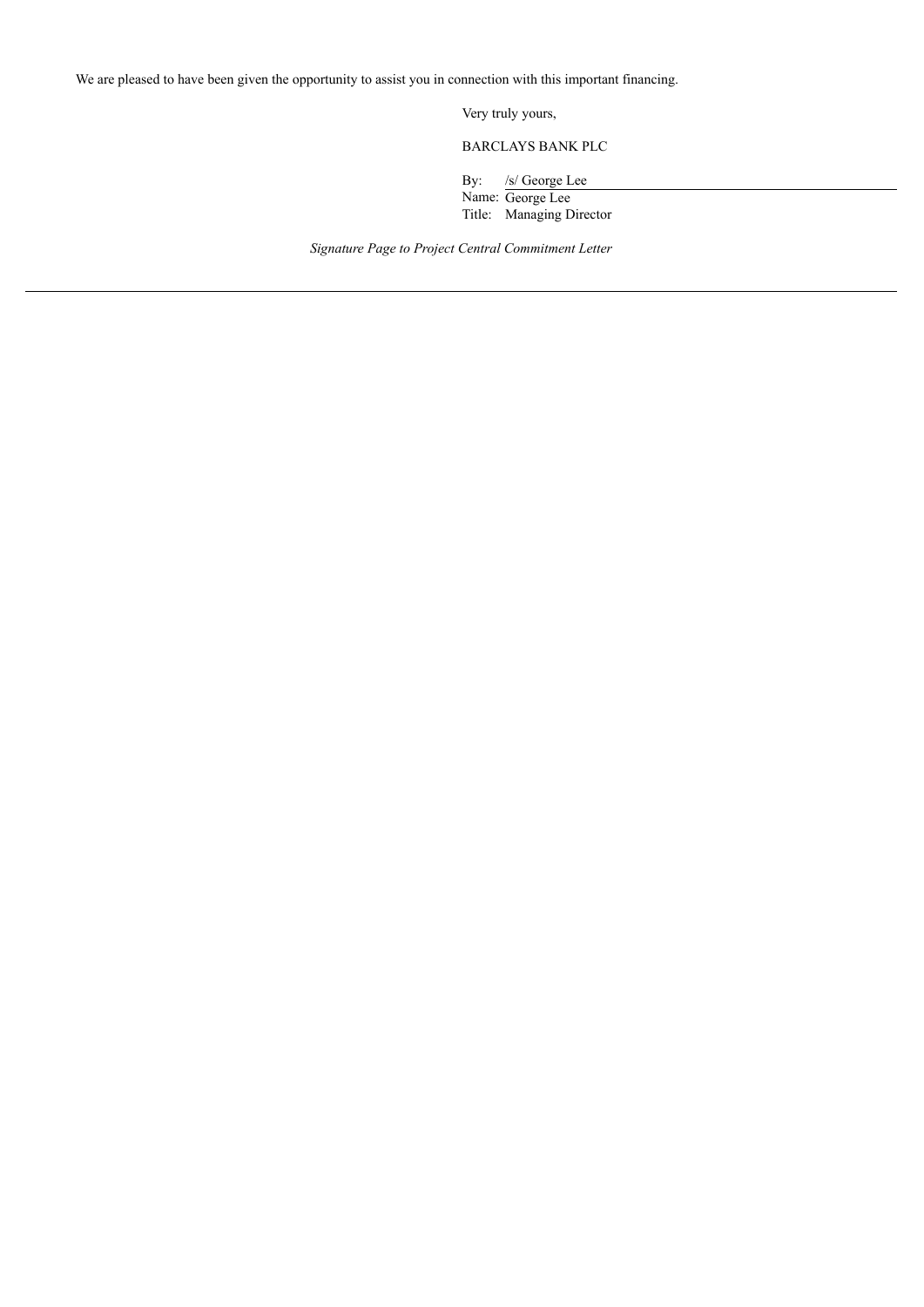Very truly yours,

## DEUTSCHE BANK AG NEW YORK BRANCH

By: /s/ Alvin Varughese Name: Alvin Varughese Title: Managing Director

By: /s/ Shaun Ryan

Name: Shaun Ryan Title: Director

#### DEUTSCHE BANK AG CAYMAN ISLANDS BRANCH

By: /s/ Alvin Varughese

Name: Alvin Varughese Title: Managing Director

By: /s/ Shaun Ryan

Name: Shaun Ryan Title: Director

## DEUTSCHE BANK SECURITIES INC.

By: /s/ Alvin Varughese Name: Alvin Varughese Title: Managing Director

By: /s/ Shaun Ryan

Name: Shaun Ryan Title: Director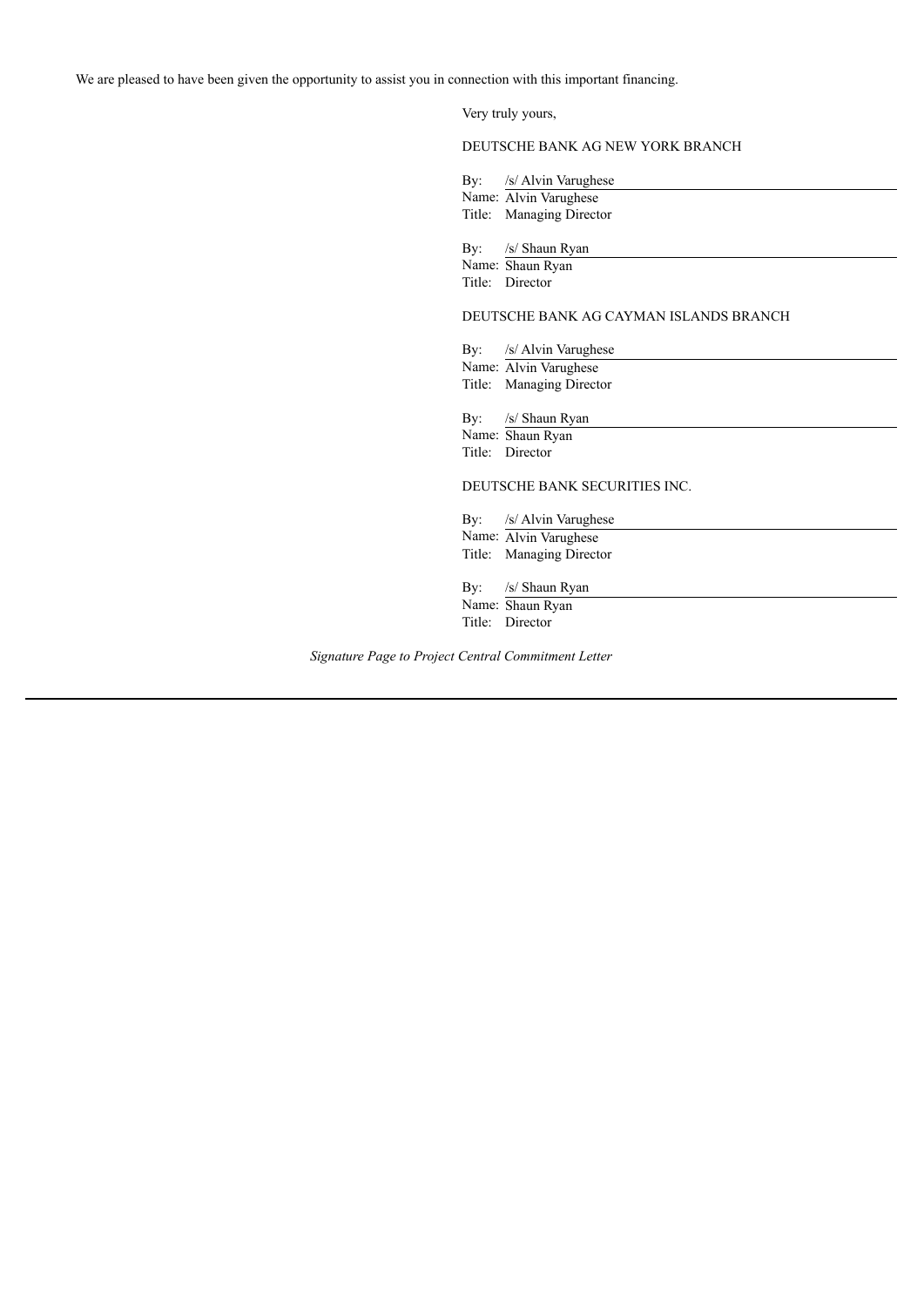Very truly yours,

ROYAL BANK OF CANADA

By: /s/ Charles Smith

Name: Charles Smith Title: Managing Director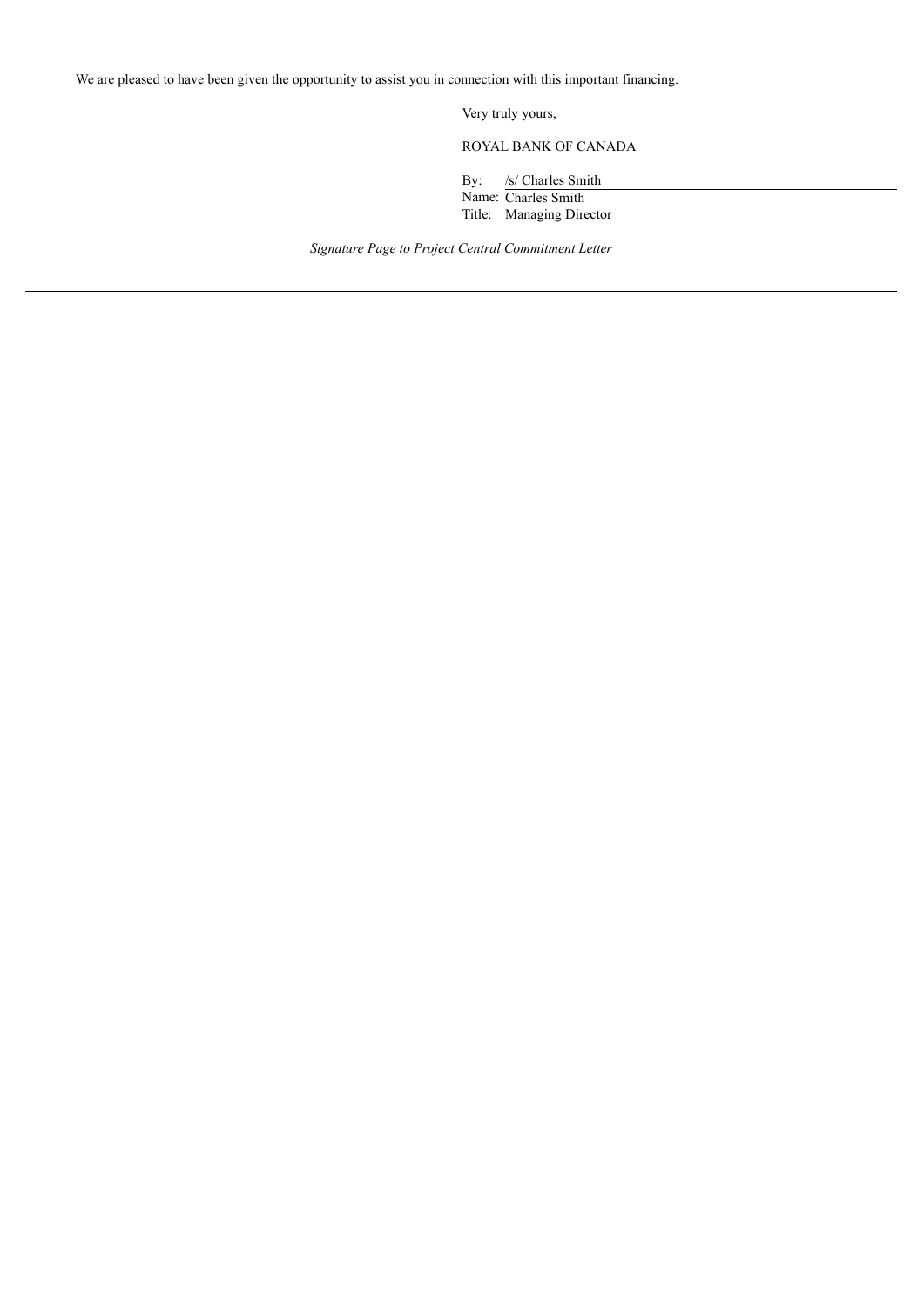Very truly yours,

TD SECURITIES (USA) LLC

By: /s/ Cecile Baker

Name: Cecile Baker

Title: Managing Director

THE TORONTO-DOMINION BANK, NEW YORK BRANCH

By: /s/ Jon Colquhoun Name: Jon Colquhoun Title: Managing Director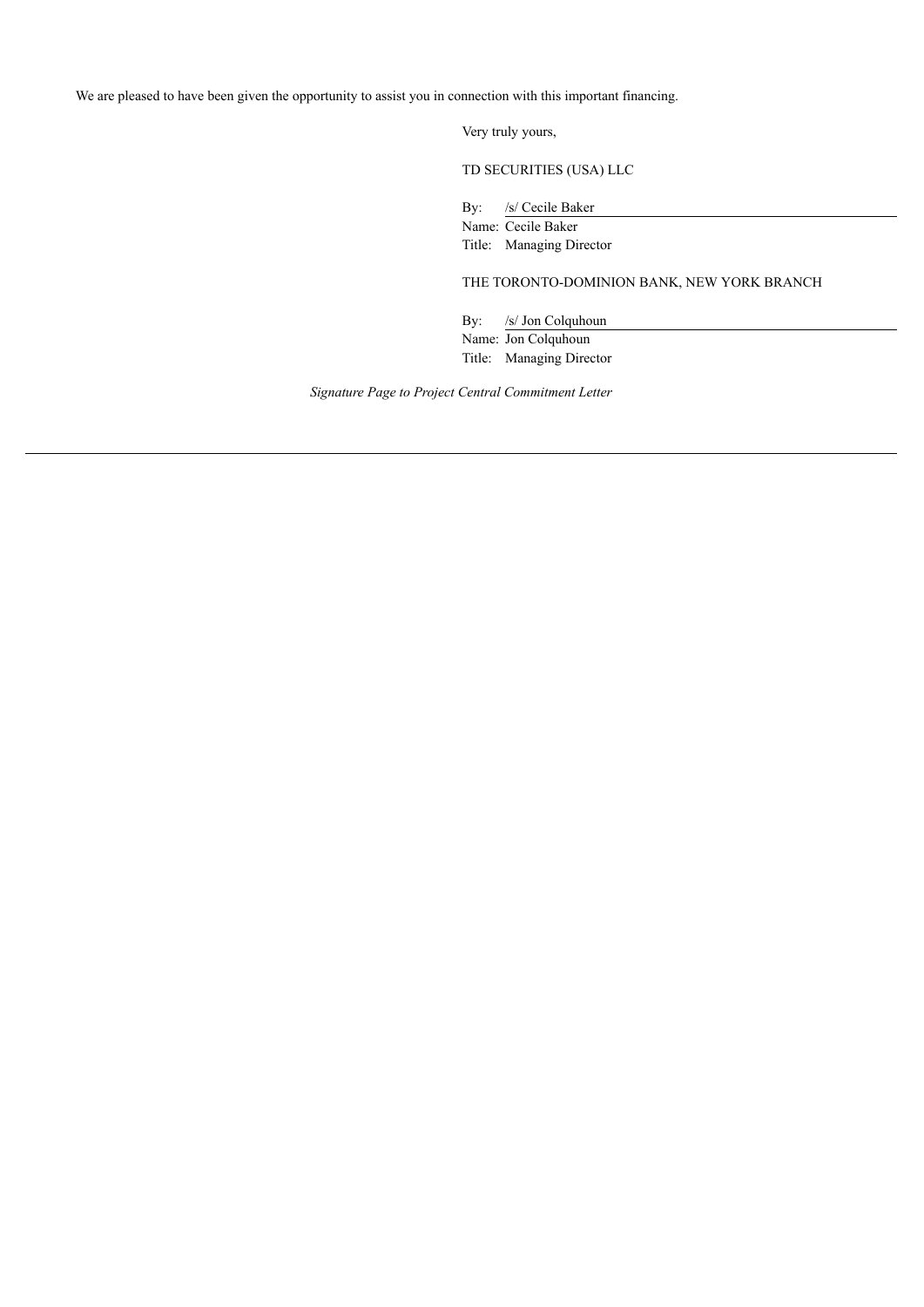Very truly yours,

WELLS FARGO BANK, NATIONAL ASSOCIATION

By: /s/ Evan Waschitz Name: Evan Waschitz

Title: Director

WELLS FARGO SECURITIES, LLC

By: /s/ Mitch Williams Name: Mitch Williams Title: Director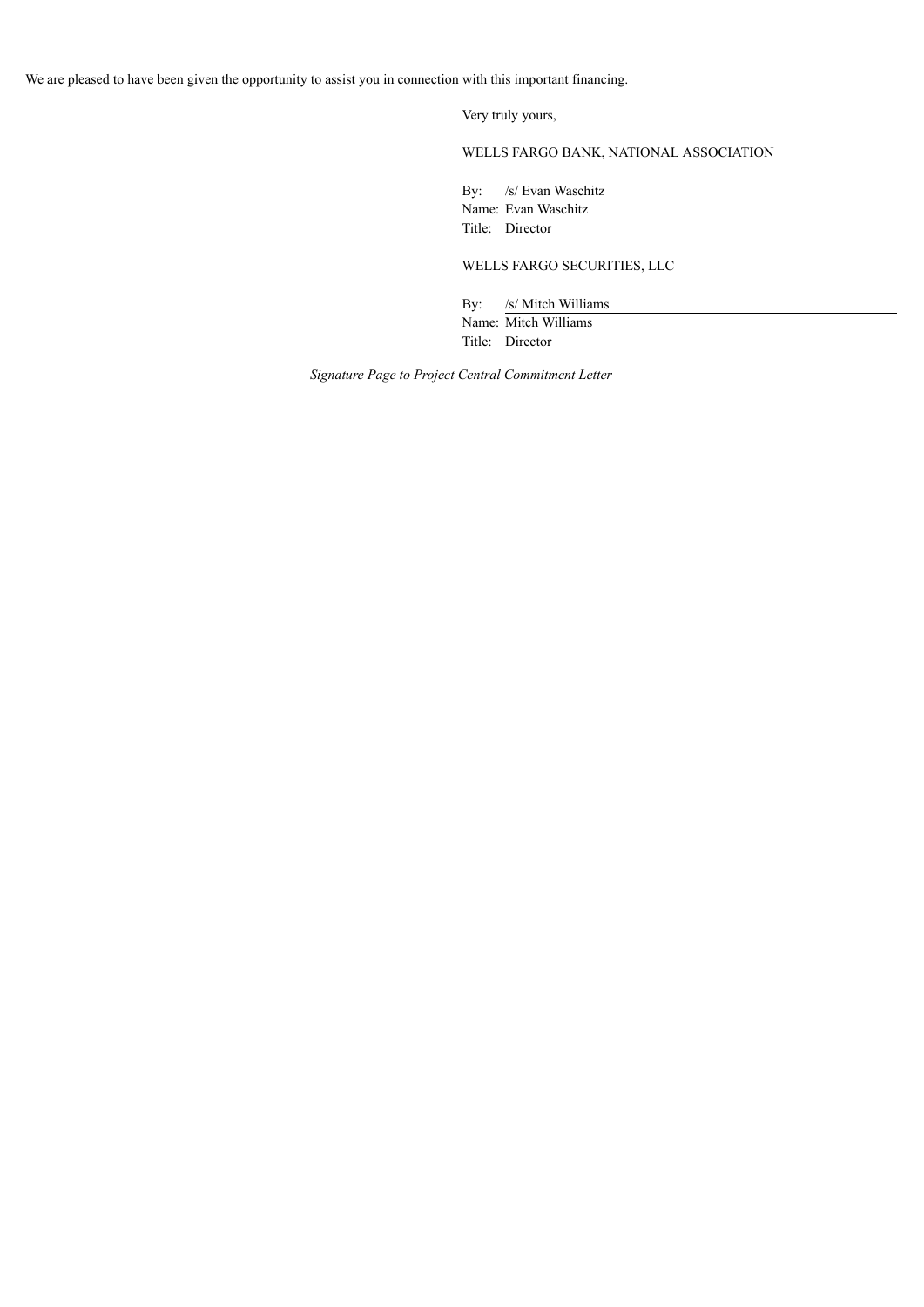Very truly yours,

BANK OF AMERICA, N.A.

By: /s/ Reagan C. Philipp Name: Reagan C. Philipp

Title: Managing Director

BOFA SECURITIES,INC.

By: /s/ Reagan C. Philipp Name: Reagan C. Philipp Title: Managing Director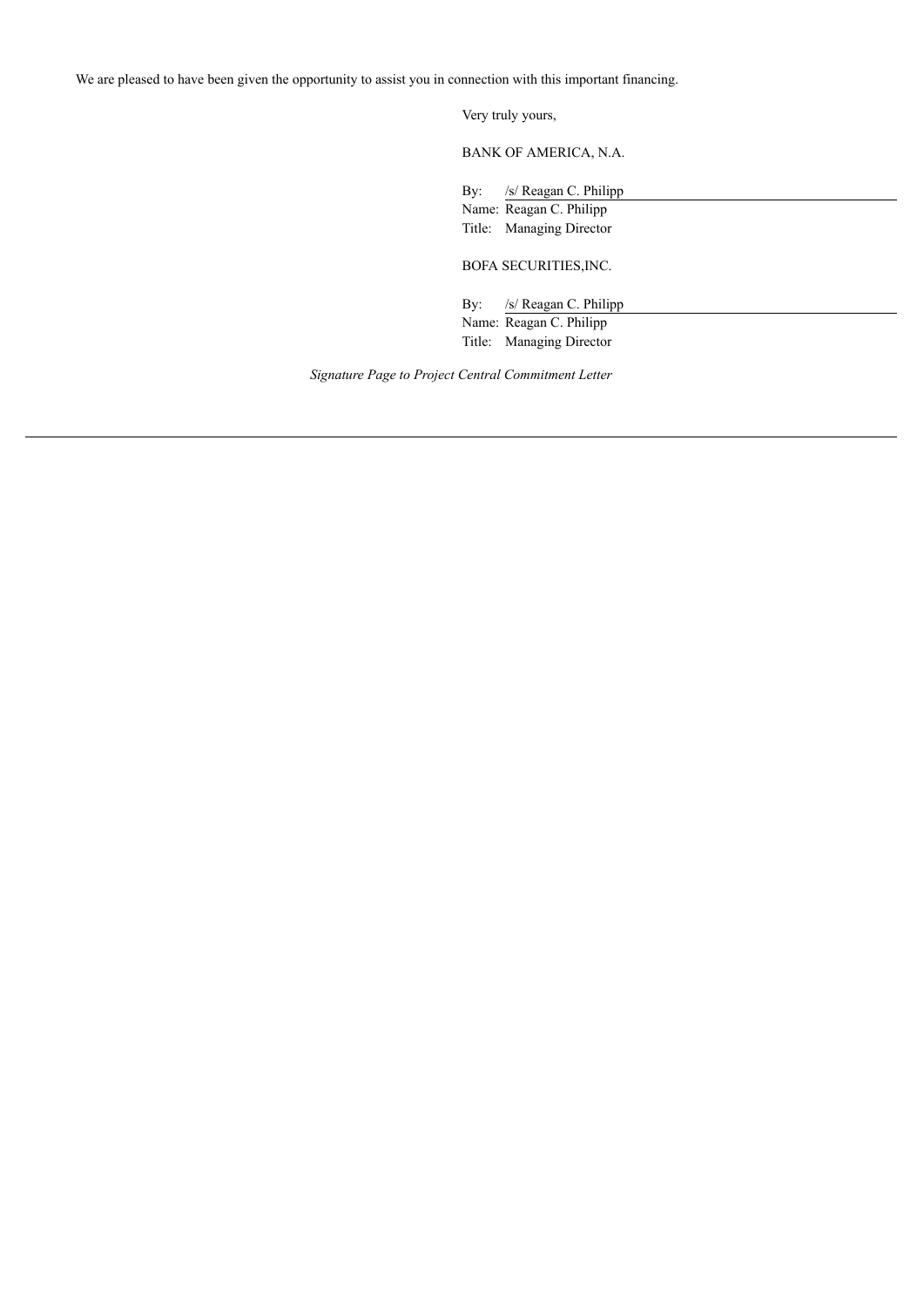|     | Very truly yours,                              |
|-----|------------------------------------------------|
|     | <b>BNP PARIBAS</b>                             |
|     | By: /s/ David Berger                           |
|     | Name: David Berger<br>Title: Managing Director |
|     | By: /s/ Bilal Nizami                           |
|     | Name: Bilal Nizami                             |
|     | Title: Director                                |
|     | <b>BNP PARIBAS SECURITIES CORP.</b>            |
|     | By: /s/ David Berger                           |
|     | Name: David Berger                             |
|     | Title: Managing Director                       |
| By: | /s/ Bilal Nizami                               |
|     | Name: Bilal Nizami                             |
|     | Title: Director                                |
|     |                                                |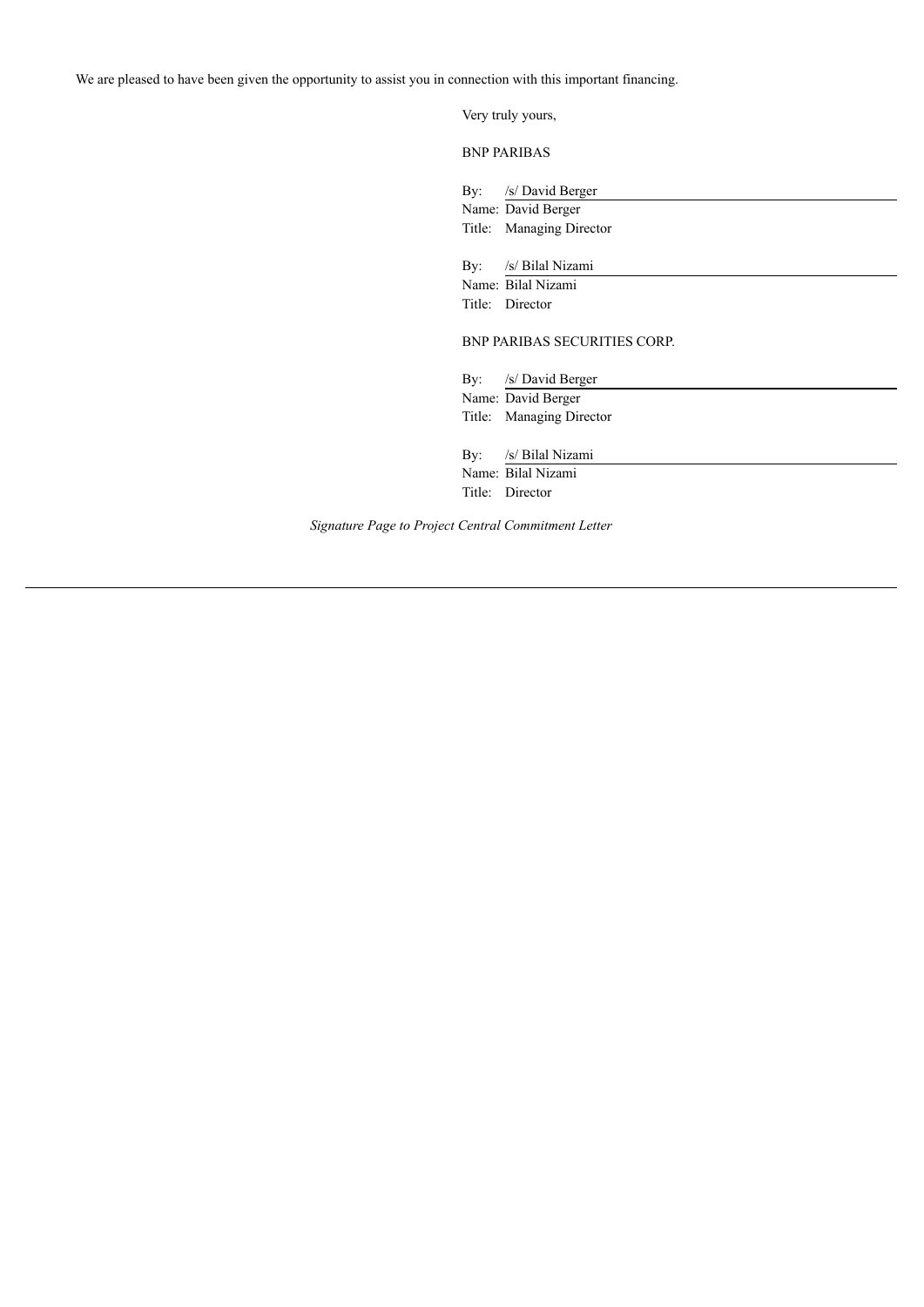Very truly yours,

CANADIAN IMPERIAL BANK OF COMMERCE, NEW YORK BRANCH

By: /s/ Marc Mainelli

Name: Marc Mainelli Title: Authorized Signatory By: /s/ Pallavi Nanda Name: Pallavi Nanda

Title: Director

CIBC WORLD MARKETS CORP.

By: /s/ Onur Kalar

Name: Onur Kalar Title: Exeuctive Director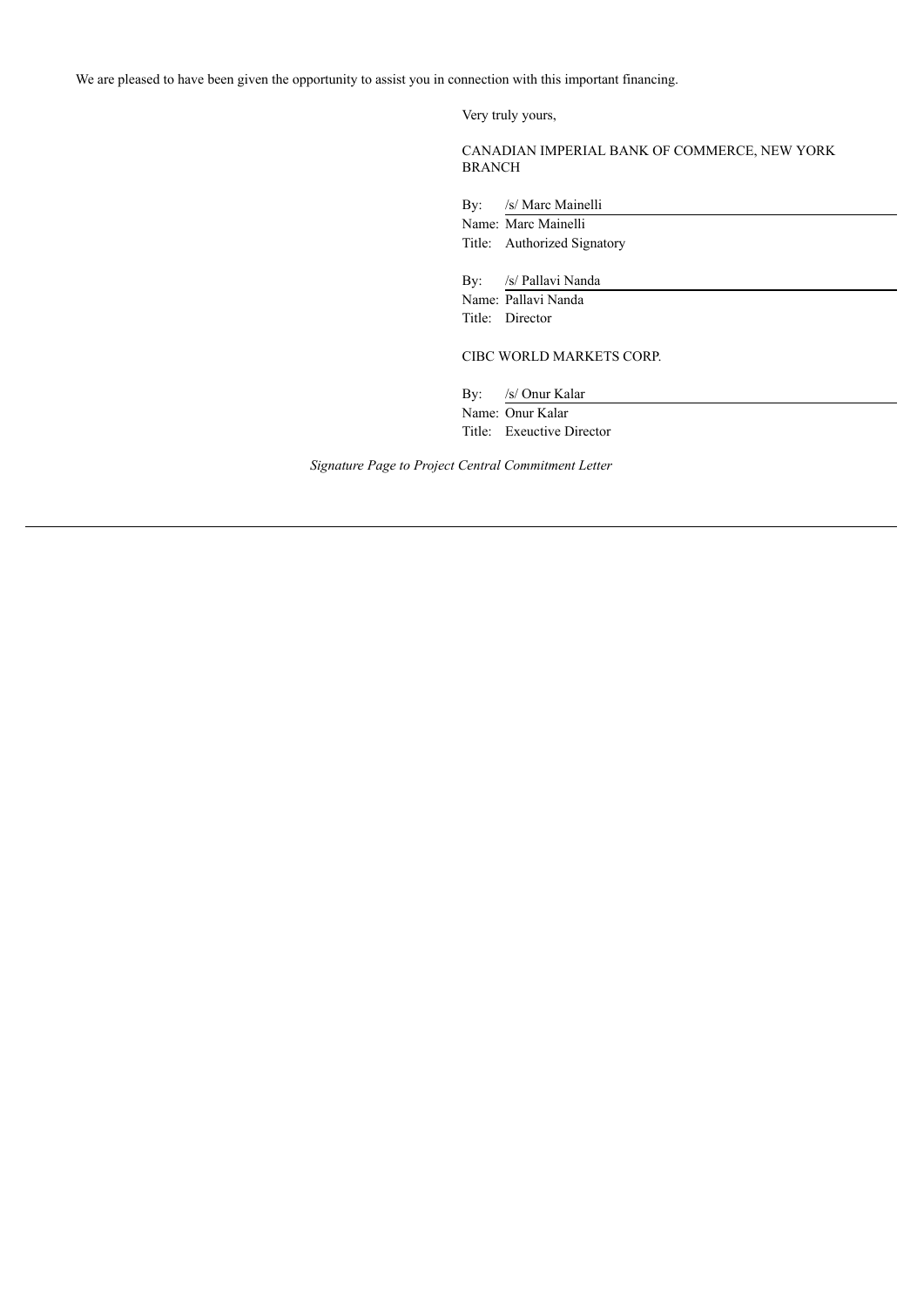Very truly yours,

## CRÉDIT AGRICOLE CORPORATE AND INVESTMENT BANK

By: /s/ Amin Issa Name: Amin Issa Title: Director

By: /s/ Gordon Yip Name: Gordon Yip Title: Director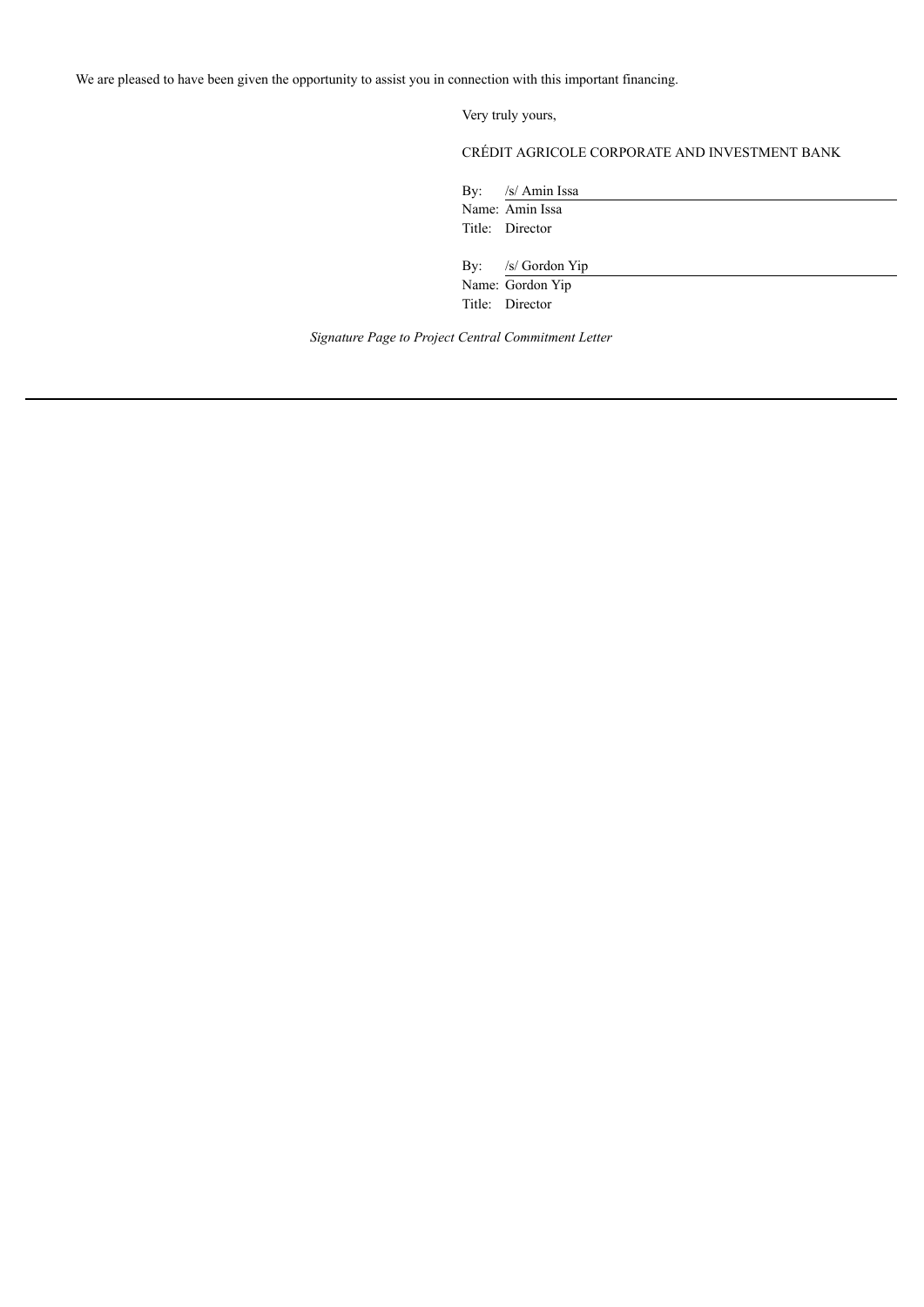Very truly yours,

GOLUB CAPITAL LLC

By: /s/ Robert G. Tuchscherer Name: Robert G. Tuchscherer Title: Senior Managing Director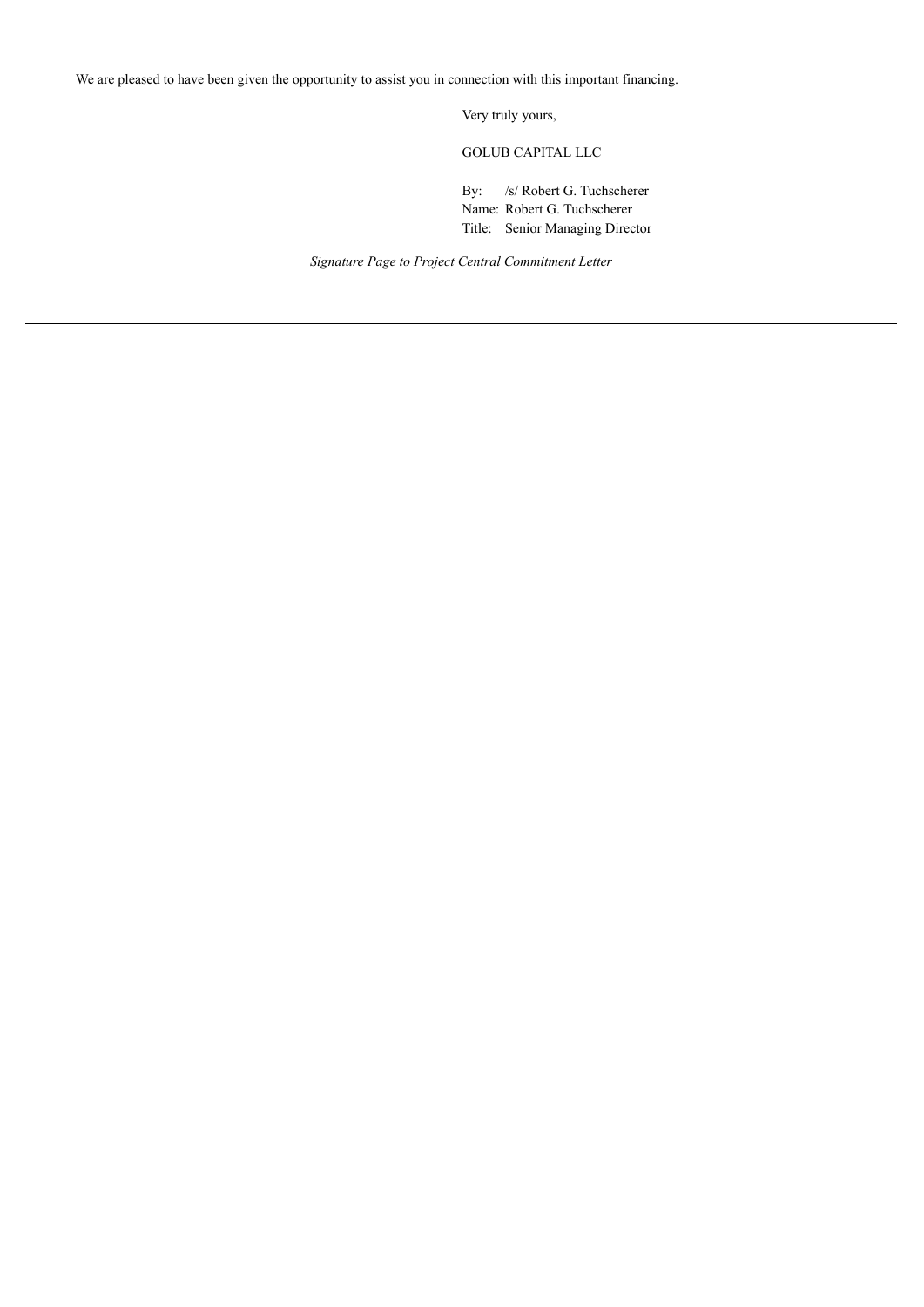Very truly yours,

MUFG BANK,LTD.

By: /s/ Timothy Dilworth

Name: Timothy Dilworth Title: Managing Director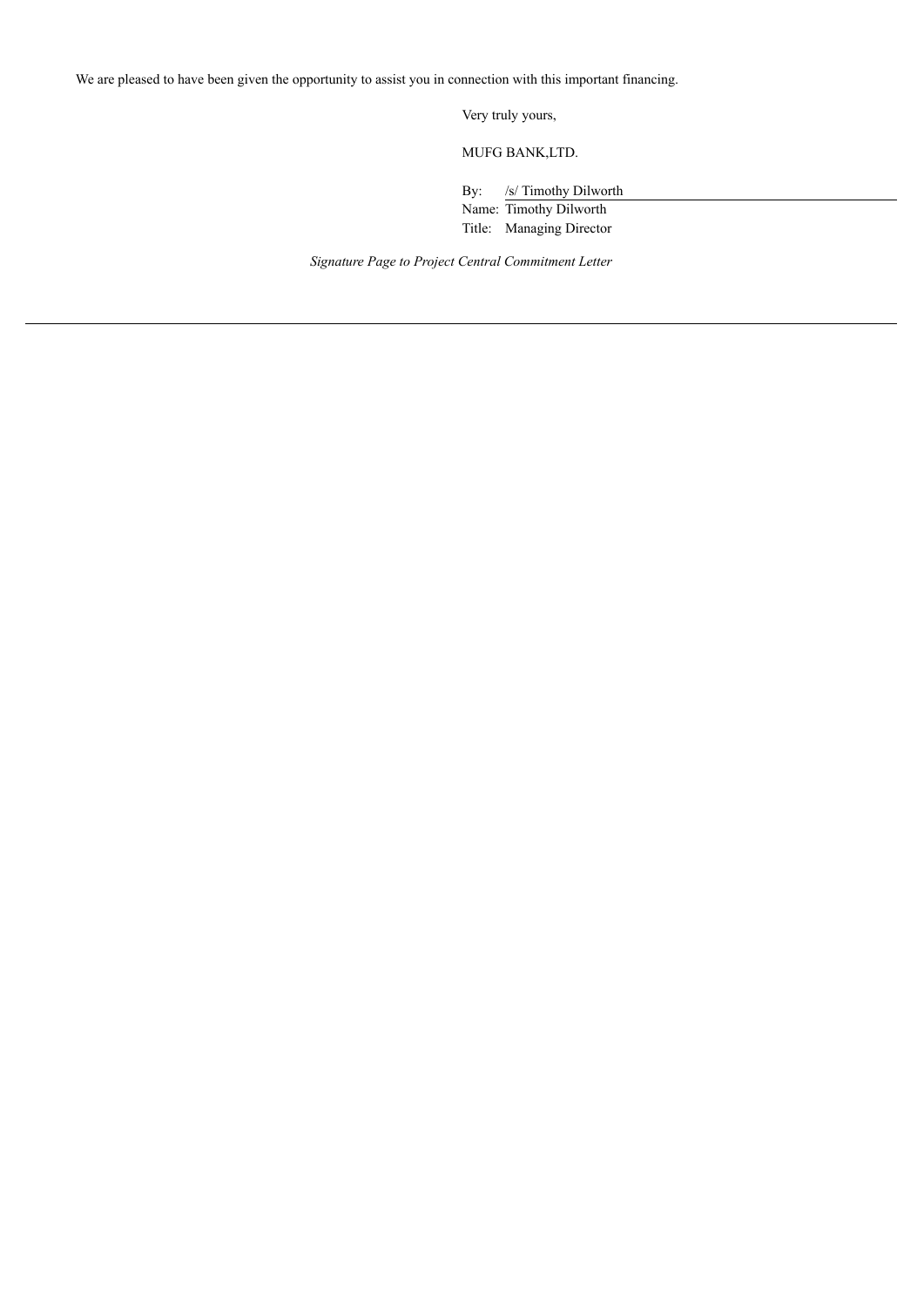Very truly yours,

THE BANK OF NOVA SCOTIA

By: /s/ James Rhee Name: James Rhee Title: Managing Director

By: /s/ Robert Palmer Name: Robert Palmer Title: Associate Director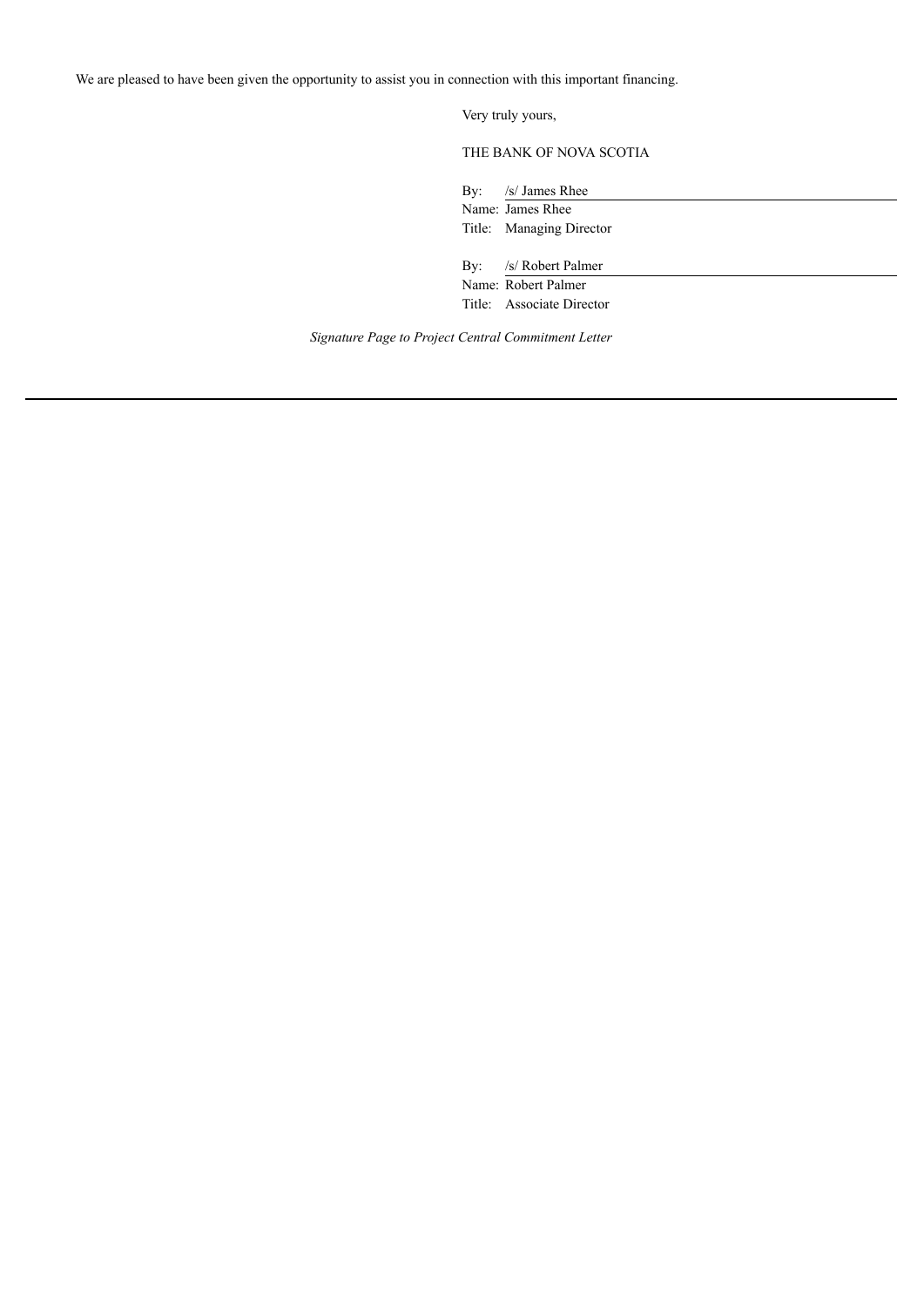Very truly yours,

SOCIÉTÉ GÉNÉRALE

By: /s/ Pranav Chandra

Name: Pranav Chandra Title: Managing Director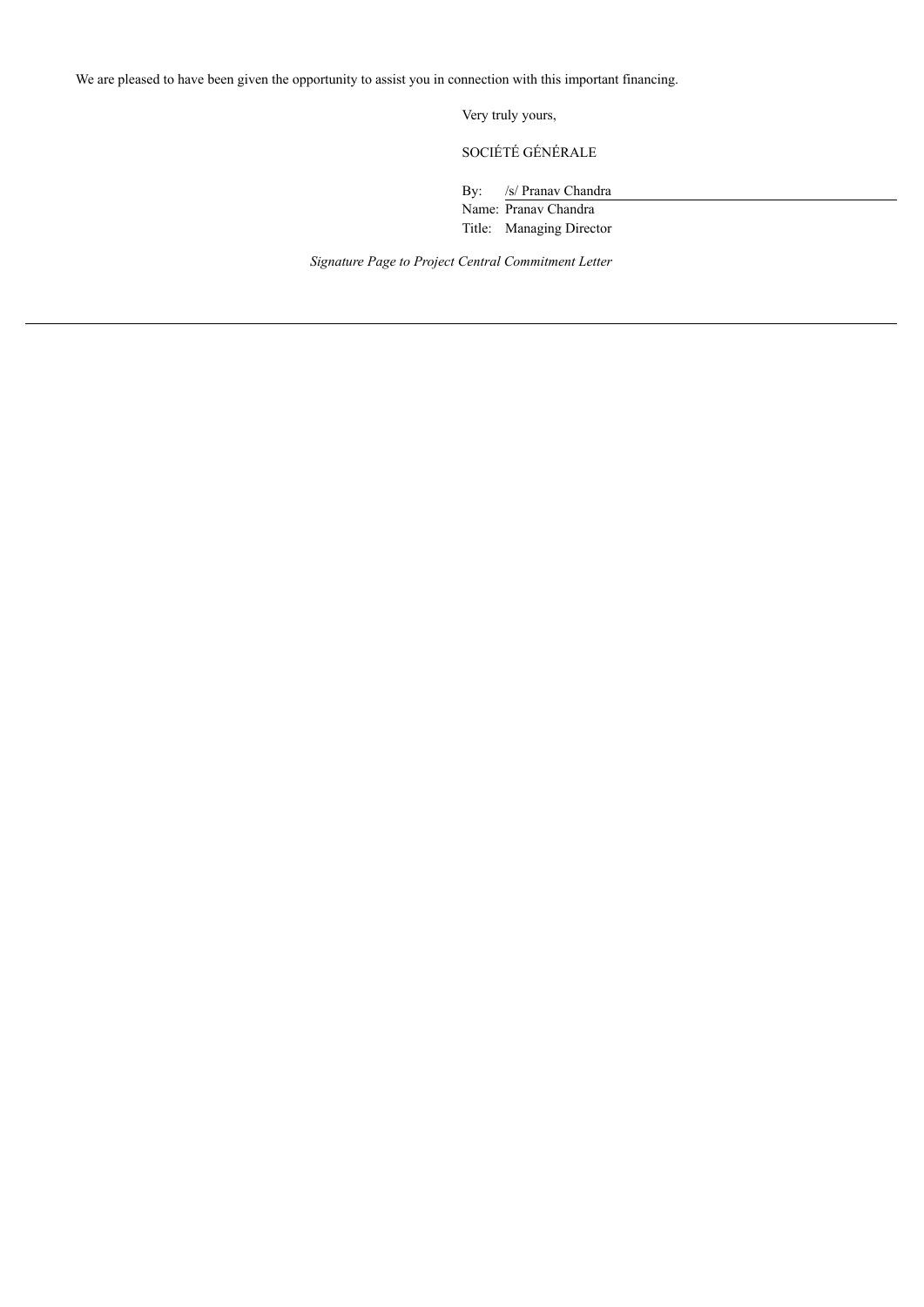Very truly yours,

WSMP VIII INVESTMENTS J, LP

- By: Goldman Sachs Asset Management, L.P., as Investment Manager
- By: /s/ Matthew Baker
- Name: Matthew Baker
- Title: Managing Director

#### WSMP VIII INVESTMENTS L, SLP

- By: Goldman Sachs Asset Management, L.P., as Investment Manager
- By: /s/ Matthew Baker
- Name: Matthew Baker
- Title: Managing Director

## WSMP VIII INVESTMENTS HOLDINGS D, LP

- By: Goldman Sachs Asset Management, L.P., as Investment Manager
- By: /s/ Matthew Baker
- Name: Matthew Baker
- Title: Managing Director

## WSMP VIII INVESTMENTS Q, LLC

- By: Goldman Sachs Asset Management, L.P., as Investment Manager
- By: /s/ Matthew Baker
- Name: Matthew Baker
- Title: Managing Director

#### BROAD STREET CREDIT HOLDINGS LLC

By: /s/ Matthew Baker

Name: Matthew Baker Title: Vice President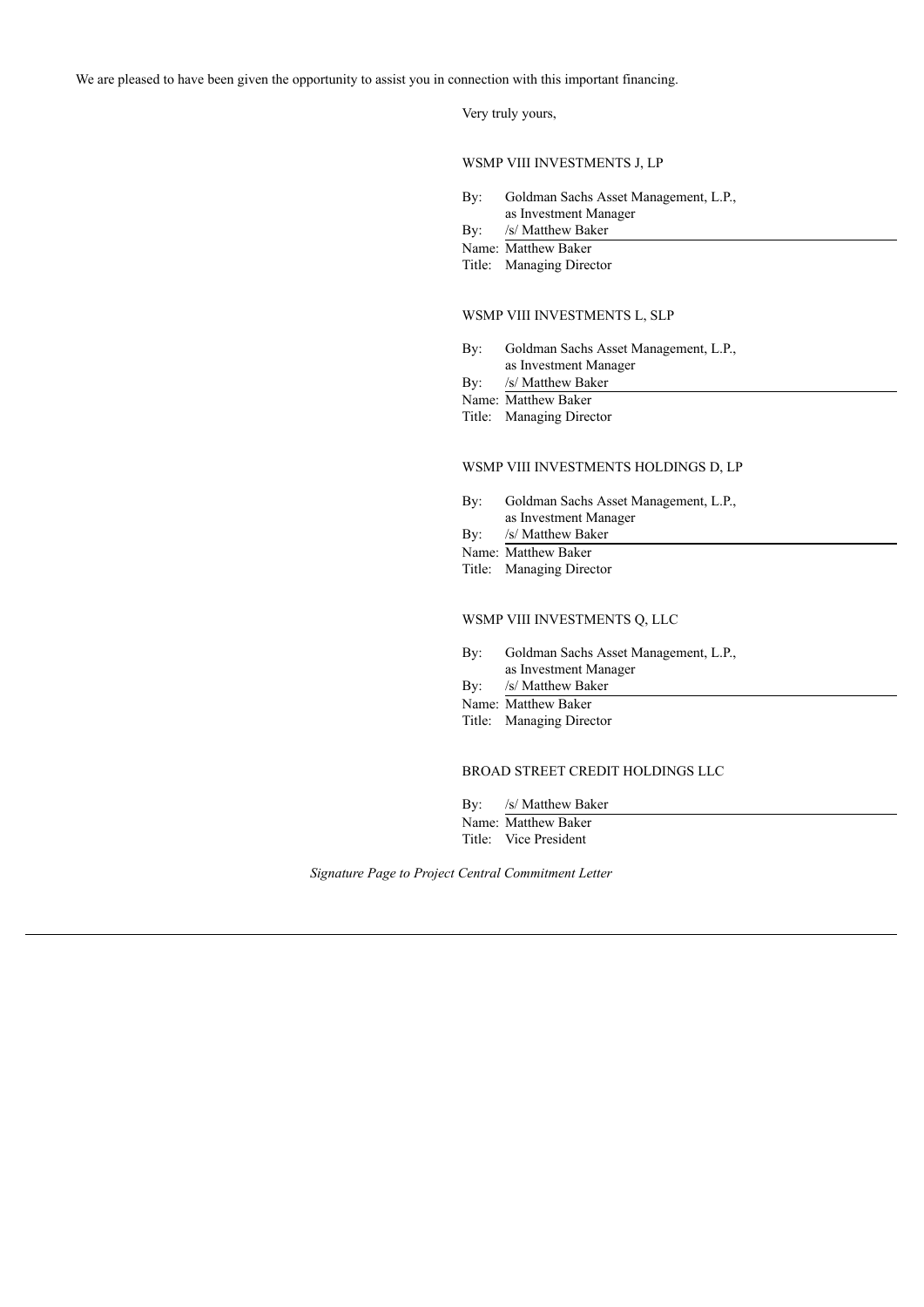The provisions of this Commitment Letter are accepted and agreed to as of the date first written above:

CENTRAL PARENT LLC

By: /s/ David Gregory

Name: David Gregory Title: Managing Partner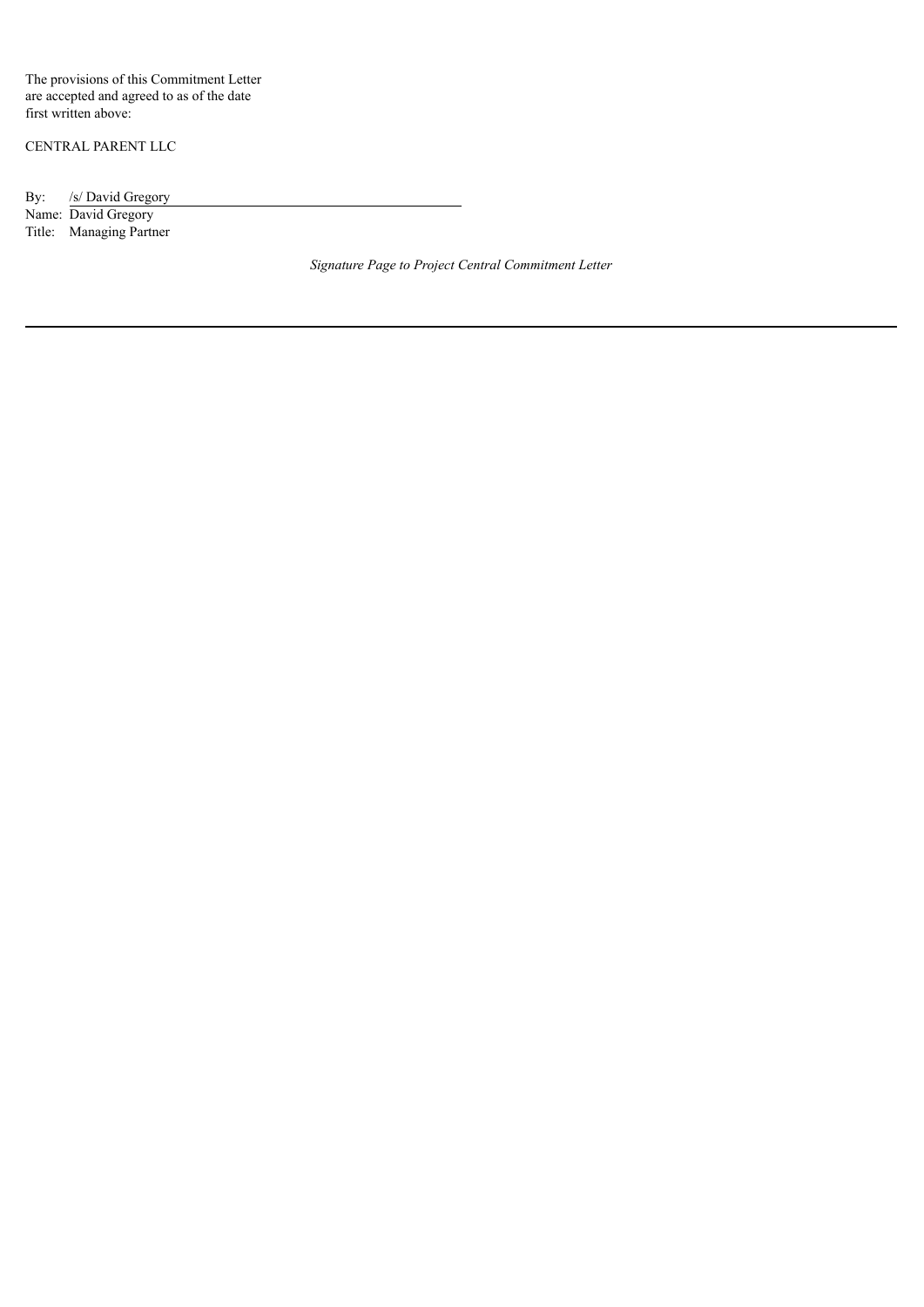## **COMMITMENTS SCHEDULE**

|                        | First Lien Facilities Commitment | Second Lien Term Facility     |
|------------------------|----------------------------------|-------------------------------|
| <b>Initial Lenders</b> | Percentages                      | <b>Commitment Percentages</b> |
| <b>CSAG</b>            | 15.0%                            | $0.0\%$                       |
| <b>GS</b>              | $15.0^{2}\%$                     | $0.0\%$                       |
| <b>BOM</b>             | 8.5%                             | $0.0\%$                       |
| <b>Barclays</b>        | 8.5%                             | $0.0\%$                       |
| <b>DBNY</b>            | 8.5%                             | $0.0\%$                       |
| Royal Bank             | 8.5%                             | $0.0\%$                       |
| <b>TDNY</b>            | 8.5%                             | $0.0\%$                       |
| <b>WFB</b>             | 8.5%                             | $0.0\%$                       |
| <b>Bank of America</b> | $5.0\%$                          | $0.0\%$                       |
| <b>Broad Street</b>    | $0.0\%$                          | 20.0000%                      |
| <b>WSMP</b> Holdings   | $0.0\%$                          | 0.7188%                       |
| <b>WSMPLP</b>          | $0.0\%$                          | 41.2780%                      |
| <b>WSMP SLP</b>        | $0.0\%$                          | 4.7923%                       |
| <b>WSMP LLC</b>        | $0.0\%$                          | 33.2109%                      |
| <b>BNP</b>             | $3.0\%$                          | $0.0\%$                       |
| <b>CIBC</b> Bank       | $3.0\%$                          | $0.0\%$                       |
| <b>CA-CIB</b>          | 1.5%                             | $0.0\%$                       |
| Golub                  | $1.0\%$                          | $0.0\%$                       |
| <b>MUFG</b>            | 1.5%                             | $0.0\%$                       |
| ScotiaBank             | 2.5%                             | $0.0\%$                       |
| SocGen                 | 1.5%                             | $0.0\%$                       |
| Total:                 | $100\%$                          | $100\%$                       |

 $^2$  GS Bank with respect to the First Lien Term Facility. GSLP with respect to the Revolving Facility.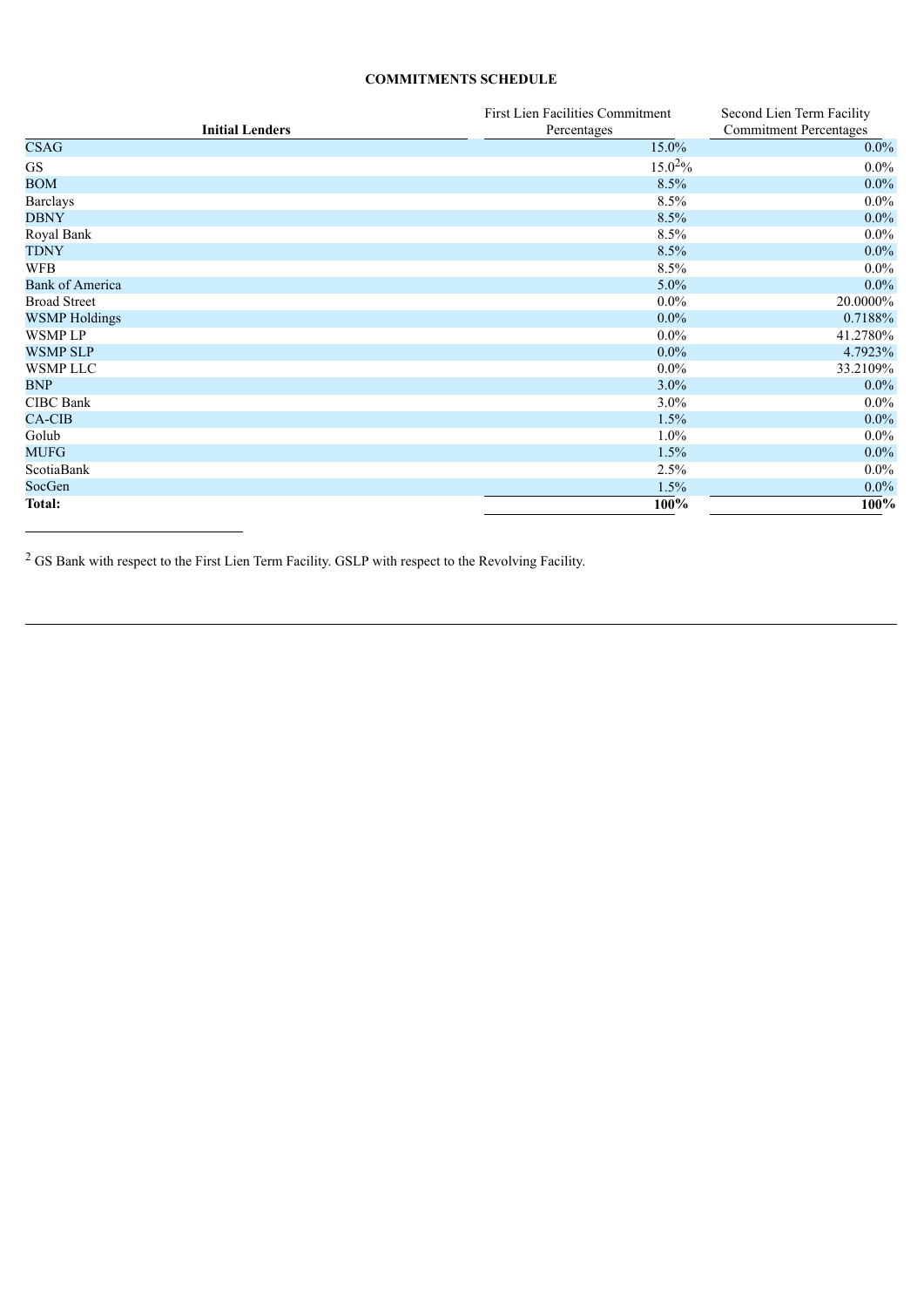#### PROJECT CENTRAL

Capitalized terms used but not defined in this Transaction Summary shall have the meanings set forth in the other Exhibits and Annexes (including the Definitions Annex) to the Commitment Letter to which this Transaction Summary is attached (the "Commitment Letter") or in the Commitment Letter. In the case of any such capitalized term that is subject to multiple and differing definitions, the appropriate meaning thereof in this Transaction Summary shall be determined by reference to the context in which it is used.

Central Merger Sub Inc., a Delaware corporation ("Merger Sub"), a direct or indirect wholly owned subsidiary of Central Parent LLC, a Delaware limited liability company ("Holdings"), each directly or indirectly formed at the direction of (or of funds advised by) Brookfield Capital Partners LLC and its affiliates (collectively with the funds, partnerships or other co-investment vehicles managed, advised or controlled thereby, the "Sponsor") and certain limited partners thereof or other investors (which may include existing shareholders, board members, management and/or other rollover investors of the Target referred to below) (collectively with the Sponsor, the "Investors"), intend to acquire (the "Acquisition"), directly or indirectly, all of the outstanding shares of common stock of the entity previously identified to the Commitment Parties as "CENTRAL" (the "Target"), pursuant to the Acquisition Agreement referred to below. In connection therewith, it is intended that:

(a) Pursuant to the Agreement and Plan of Merger dated as of the date of the Original Commitment Letter (together with the exhibits and schedules thereto, as amended, supplemented, otherwise modified, or consented to or waived, the "Acquisition Agreement") by and among the Target, Holdings, as Parent, Merger Sub, as Merger Sub, Merger Sub will commence a tender offer to acquire all of the issued and outstanding shares of common stock of the Target and, upon and subject to the completion of the tender offer in accordance with the terms of the Acquisition Agreement, Merger Sub will be merged with and into the Target with the Target continuing after the merger as the surviving entity and a wholly-owned subsidiary of Holdings (the "Merger").

(b) The Investors will directly or indirectly make cash contributions to Holdings (or a parent company thereof) (with all such contributions that are made to the Lead Borrower to be in the form of (i) common equity, (ii) "qualified" preferred equity or (iii) other preferred equity or other instruments having terms reasonably acceptable to the Commitment Parties (any such equity or other instruments, together, "Permitted Equity")). Such cash contributions shall be in an aggregate amount that, when taken together with all equity interests (including restricted stock or options) retained, rolled over or directly or indirectly invested in Permitted Equity of Holdings (or a parent company thereof) and all Permitted Equity of Holdings (or a parent company thereof) issued to, or otherwise directly or indirectly held or acquired by, any existing shareholders, board members and/or management of the Target (as modified in accordance with paragraph 1 of the Conditions Exhibit, together, the "Equity Contribution") will be not less than 25% (the "Minimum Equity Percentage") of the sum of (i) the aggregate principal amount of the Facilities funded on the Closing Date (excluding (A) the effects of any exercise of the "flex" provisions of the First Lien Fee Letter, including any amounts incurred or borrowed under the Facilities to fund any "flex" OID or fees, (B) amounts drawn under the Revolving Facility on the Closing Date for working capital purposes and/or purchase price adjustments, to fund Transaction Costs or to replace, backstop or cash collateralize existing letters of credit, bank guarantees, bankers' acceptances and similar documents and instruments and (C) any letters of credit, bank guarantees, bankers' acceptances and similar documents and instruments outstanding on the Closing Date) plus (ii) the Equity Contribution plus (iii) the Rollover Notes Amount (as defined below) minus (iv) the aggregate amount of cash on hand at the Target and its subsidiaries on the Closing Date; provided that, on the Closing Date, immediately after giving effect to the Acquisition, the Sponsor shall directly or indirectly, by contract or otherwise, control at least a majority of the outstanding voting equity interests of Holdings.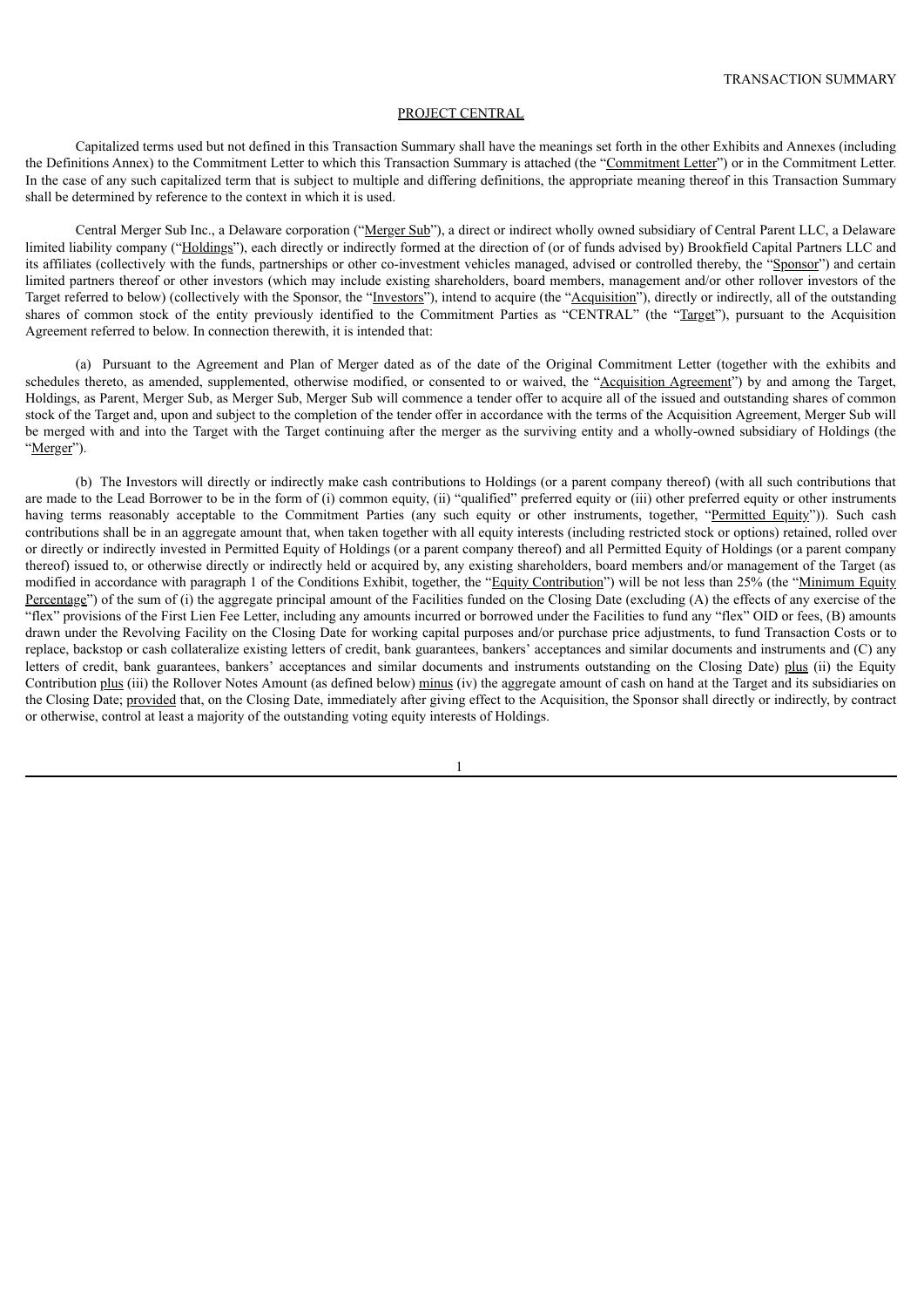(c) Prior to, or substantially contemporaneously with, the initial fundings of the Facilities, (i) the principal, accrued and unpaid interest, fees, premium, if any, and other amounts (other than (x) obligations not then due and payable or that by their terms survive the termination thereof and (y) certain existing letters of credit, bank guarantees, bankers' acceptances and similar documents and instruments outstanding under the Existing Credit Facility (as defined below) that on the Closing Date will be grandfathered into, or backstopped by, the Revolving Facility or cash collateralized in a manner satisfactory to the issuing banks thereof) under that certain Revolving Credit Agreement, dated as of May 24, 2021, among the Target, the borrowing subsidiaries of the Target party thereto from time to time, the lenders party thereto and Bank of America, N.A. as administrative agent (as amended, supplemented or otherwise modified from time to time prior to the date of the Original Commitment Letter, the "Existing Credit Facility") will be repaid in full and all commitments to extend credit thereunder will be terminated and any security interests and guarantees in connection therewith shall be terminated and/or released (or arrangements for such repayment, termination and release shall have been made) and (ii)(A) the 4.50% Senior Notes due 2024 (the "Existing 4.50% Notes") issued under that certain Indenture dated as of October 14, 2014 (as amended, supplemented or otherwise modified from time to time prior to the date of the Original Commitment Letter, the "4.50% Indenture") among the Target, as issuer, the guarantors party thereto and U.S. Bank National Association, as trustee (in such capacity, the "4.50% Notes Trustee"), (B) the 4.875% Senior Notes due 2027 (the "Existing 4.875% Notes") issued under that certain Indenture dated as of May 15, 2017 (as amended, supplemented or otherwise modified from time to time prior to the date of the Original Commitment Letter, the "4.875% Indenture") among the Target, as issuer, the guarantors party thereto and U.S. Bank National Association, as trustee (in such capacity, the "4.875% Notes Trustee") and (C) the 5.25% Senior Notes due 2029 (the "Existing 5.25% Notes" and, together with the Existing 4.50% Notes and the Existing 4.875%, collectively, the "Existing Notes") issued under that certain Indenture dated as of May 15, 2019 (as amended, supplemented or otherwise modified from time to time prior to the date of the Original Commitment Letter, the "5.25% Indenture" and, collectively, the 4.50% Indenture and the 4.875% Indenture, collectively, the "Existing Indentures") among the Target, as issuer, the guarantors party thereto and U.S. Bank National Association, as trustee (in such capacity, the "5.25% Notes Trustee" and, together with the 4.50% Notes Trustee and the 4.875% Notes Trustee, each, a "Trustee"), will in each case of (A), (B) and (C) either, at the Lead Borrower's election, (x) be redeemed within 60 days after the Closing Date (with an irrevocable notice of redemption being delivered (and deposit of cash in an amount sufficient to redeem the Existing Notes in full being made) on or prior to the Closing Date), (y) be irrevocably defeased or satisfied and discharged on or prior to the Closing Date in accordance with the terms of the Existing Indentures or (z) be redeemed, repurchased and/or tendered subject to a change of control offer, tender offer, consent solicitation or other liability management transaction (including any such consent solicitation and/or liability management transaction that removes the lien covenant requiring such Existing Notes to be secured "equally and ratably" on the Closing Date in connection with the Transactions), the redemption, repurchase and/or tender in respect of which is commenced prior to the Closing Date and closes on the Closing Date (any Existing Notes that are not so redeemed, repurchased and/or tendered on the Closing Date (but excluding those referred to in clauses (x) and (y)), the "Rollover Notes"; the aggregate principal amount of Rollover Notes (if any) that remain outstanding on the Closing Date is referred to herein as the "Rollover Notes Amount"; any such Rollover Notes that are subject to a consent solicitation and/or other liability management transaction that successfully removes the requirement for such Rollover Notes to be secured "equally and ratably" with the First Lien Facilities are referred to herein as the "Unsecured Rollover Notes" and the aggregate principal amount thereof, the "Unsecured Rollover Notes Amount"; and any Rollover Notes other than any Unsecured Rollover Notes are referred to herein as the "Secured Rollover Notes" and the aggregate principal amount thereof, the "Secured Rollover Notes Amount"); provided that any Secured Rollover Notes will be secured equally and ratably with (and shall have the same collateral and guarantees as) the First Lien Facilities to the extent required by the applicable Existing Indenture governing such Secured Rollover Notes (the transactions contemplated by the foregoing clauses (i) and (ii), together, the "Refinancing"). For the avoidance of doubt, letters of credit, bank guarantees, bankers' acceptances and similar documents and instruments outstanding on the Closing Date no longer available to the Target or its subsidiaries may be backstopped or replaced by letters of credit, bank guarantees, bankers' acceptances and similar documents and instruments issued under the Revolving Facility on the Closing Date or may be cash collateralized.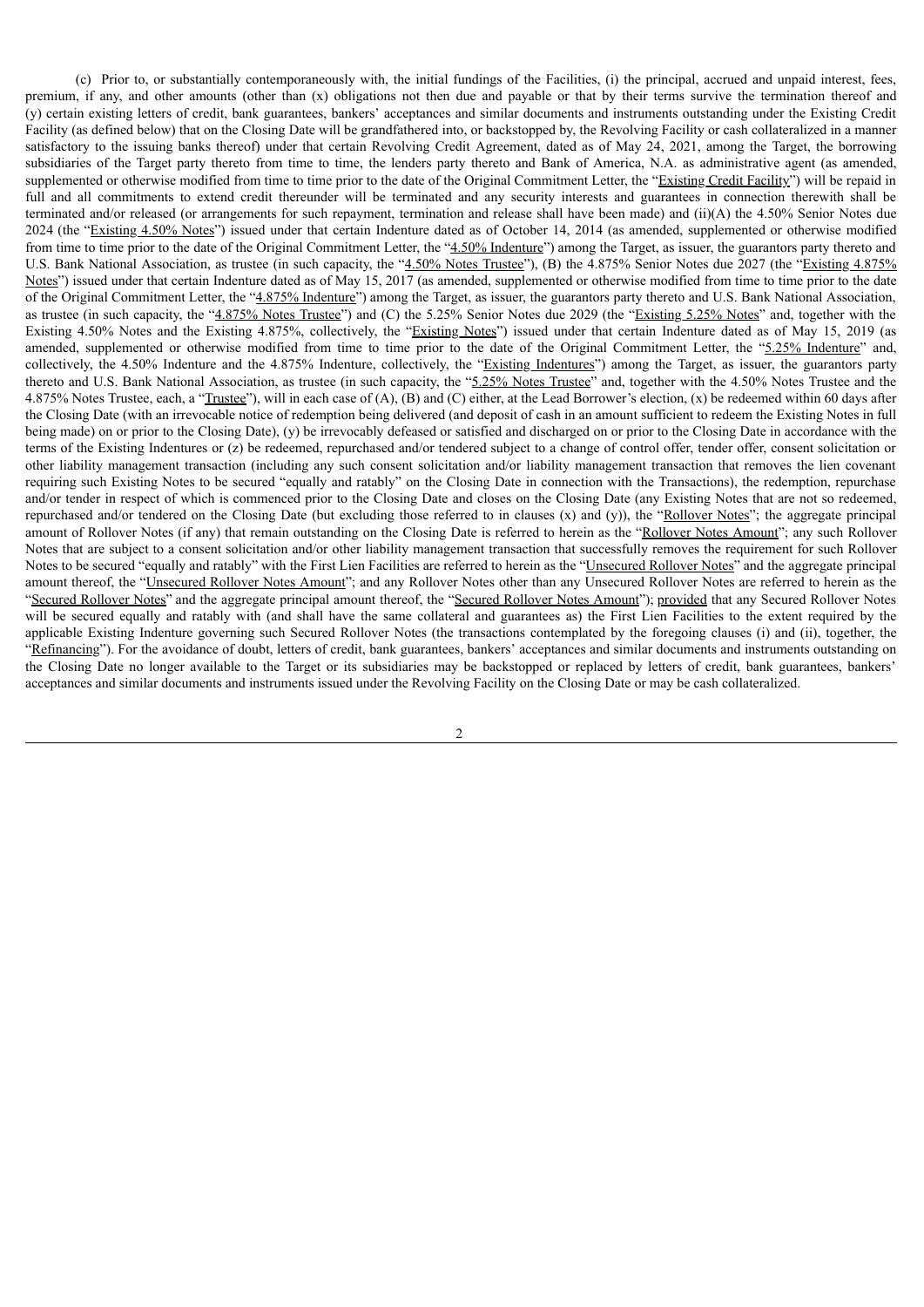(d) All fees, premiums, expenses and other transaction costs incurred in connection with the Transactions (the "Transaction Costs") will be paid.

(e) Merger Sub will obtain the First Lien Term Facility and Revolving Facility as described in the First Lien Facilities Term Sheet (or, at the sole option of Merger Sub, (x) Permitted Equity in lieu of all or any portion of the First Lien Facilities or (y) first lien pari passu notes in lieu of all or any portion of the First Lien Term Facility).

(f) The Borrower (as defined in the Second Lien Term Sheet) will obtain the Second Lien Term Facility as described in the Second Lien Term Sheet (or, at the sole option of Merger Sub, (x) Permitted Equity in lieu of all or any portion of the Second Lien Term Facility or (y) a replacement second lien term facility on terms not materially adverse to the Borrower (or its subsidiaries) (taken as a whole) than the Second Lien Term Facility as of the date hereof (provided that any such replacement second lien term facility (i) shall have a final maturity date not earlier than eight years after the Closing Date, (ii) shall not benefit from guarantees by any persons that are not "Loan Parties" with respect to the First Lien Facilities, (iii) shall not have a principal amount in excess of \$865 million and (iv) shall be secured on a junior basis to the First Lien Facilities) in lieu of all of the Second Lien Term Facility).

The transactions described above are collectively referred to herein as the "Transactions". For purposes of the Commitment Letter and the Fee and Closing Payment Letters, "Closing Date" shall mean the date of the initial funding of the Facilities.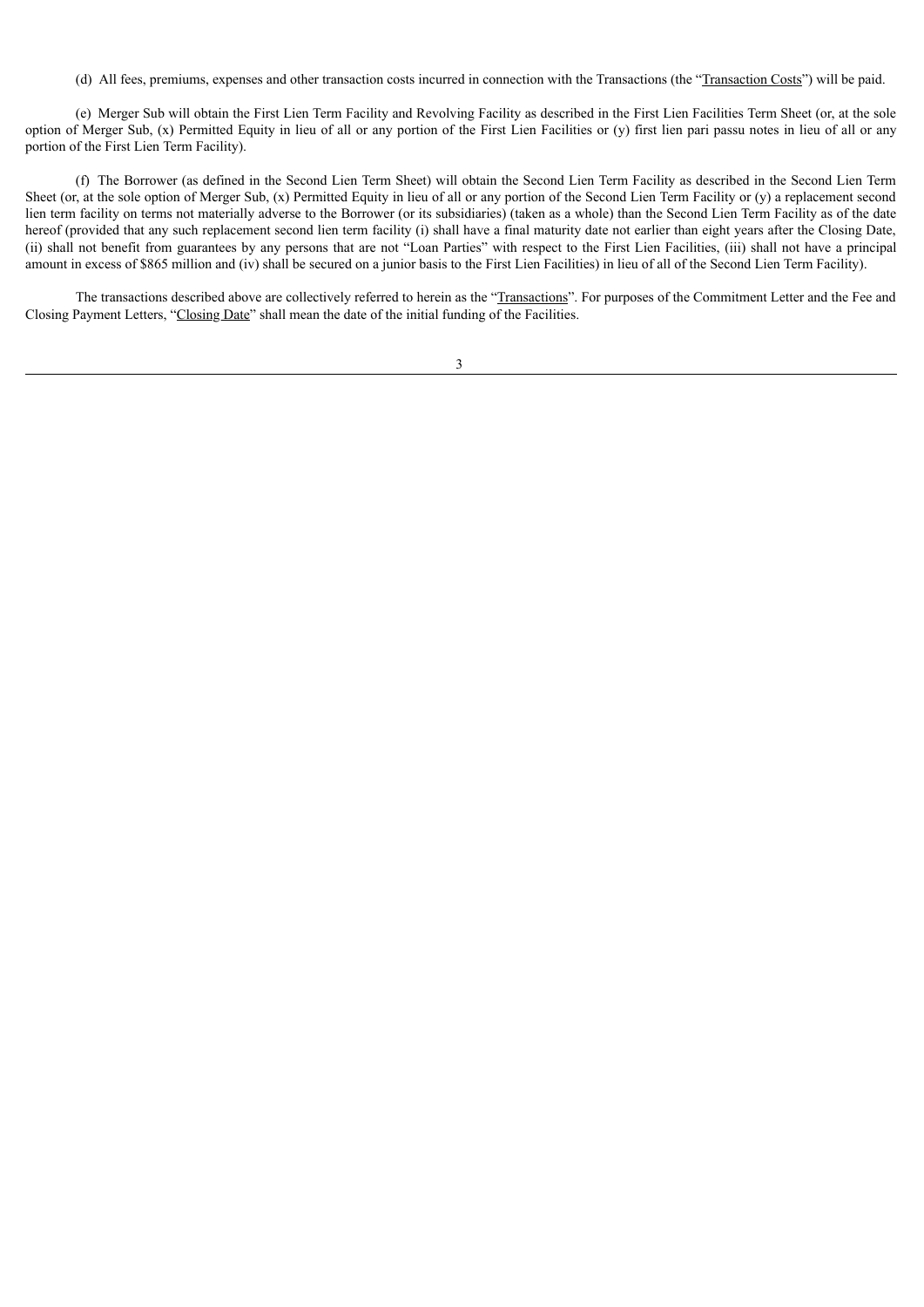#### PROJECT CENTRAL Conditions

The availability and funding of each Facility on the Closing Date shall be subject solely to the satisfaction (or waiver by the Initial Lenders in respect of such Facility) of each of the following conditions applicable to such Facility (subject in all cases to the Limited Conditionality Provision). Capitalized terms used but not defined in this Conditions Exhibit shall have the meanings set forth in the other Exhibits and Annexes (including the Definitions Annex) to the Commitment Letter to which this Conditions Exhibit is attached (the "Commitment Letter"), in the Commitment Letter or, where applicable under paragraph 5 and paragraph 6 below, the Acquisition Agreement. In the case of any such capitalized term that is subject to multiple and differing definitions, the appropriate meaning thereof in this Conditions Exhibit shall be determined by reference to the context in which it is used.

1. The Acquisition shall have been, or substantially concurrently with the initial fundings of the Facilities shall be, consummated in all material respects in accordance with the terms of the Acquisition Agreement, after giving effect to any modifications, amendments, consents or waivers thereto, other than those modifications, amendments, consents or waivers by you (or your affiliates) that are materially adverse to the interests of the Lenders in their capacities as such, unless consented to in writing by the Initial Lenders for the applicable Facility (such consent not to be unreasonably withheld, delayed or conditioned; provided that such Initial Lenders shall be deemed to have consented to such modification, amendment, consent or waiver (whether proposed or executed) unless they object thereto in writing within two business days of receipt of written notice of such modification, amendment, consent or waiver); it being understood and agreed that (a) any substantive change to the definition of Company Material Adverse Effect (as defined in the Acquisition Agreement) shall be deemed materially adverse, (b) any reduction in the purchase price of less than 20% or in accordance with the Acquisition Agreement (as in effect on the date of the Original Commitment Letter) (including pursuant to any purchase price and/or working capital (or similar) adjustment provision set forth in the Acquisition Agreement (as in effect on the date of the Original Commitment Letter)) shall be deemed not to be materially adverse (provided that the Equity Contribution is not reduced to less than the Minimum Equity Percentage), (c) any other reduction in the purchase price shall be deemed not to be materially adverse so long as such decrease is allocated first to reduce the Equity Contribution to the Minimum Equity Percentage, with any excess allocated to reduce the Equity Contribution, the First Lien Term Facility and the Second Lien Term Facility on a pro rata, dollar-for-dollar basis (provided that the Equity Contribution is not reduced to less than the Minimum Equity Percentage) and (d) any increase in the purchase price shall be deemed not to be materially adverse so long as such increase is funded by cash of the Target, an increase in the Equity Contribution or amounts available to be drawn under the Revolving Facility on the Closing Date or such increase is pursuant to any working capital and/or purchase price (or similar) adjustment provision set forth in the Acquisition Agreement (as in effect on the date of the Original Commitment Letter).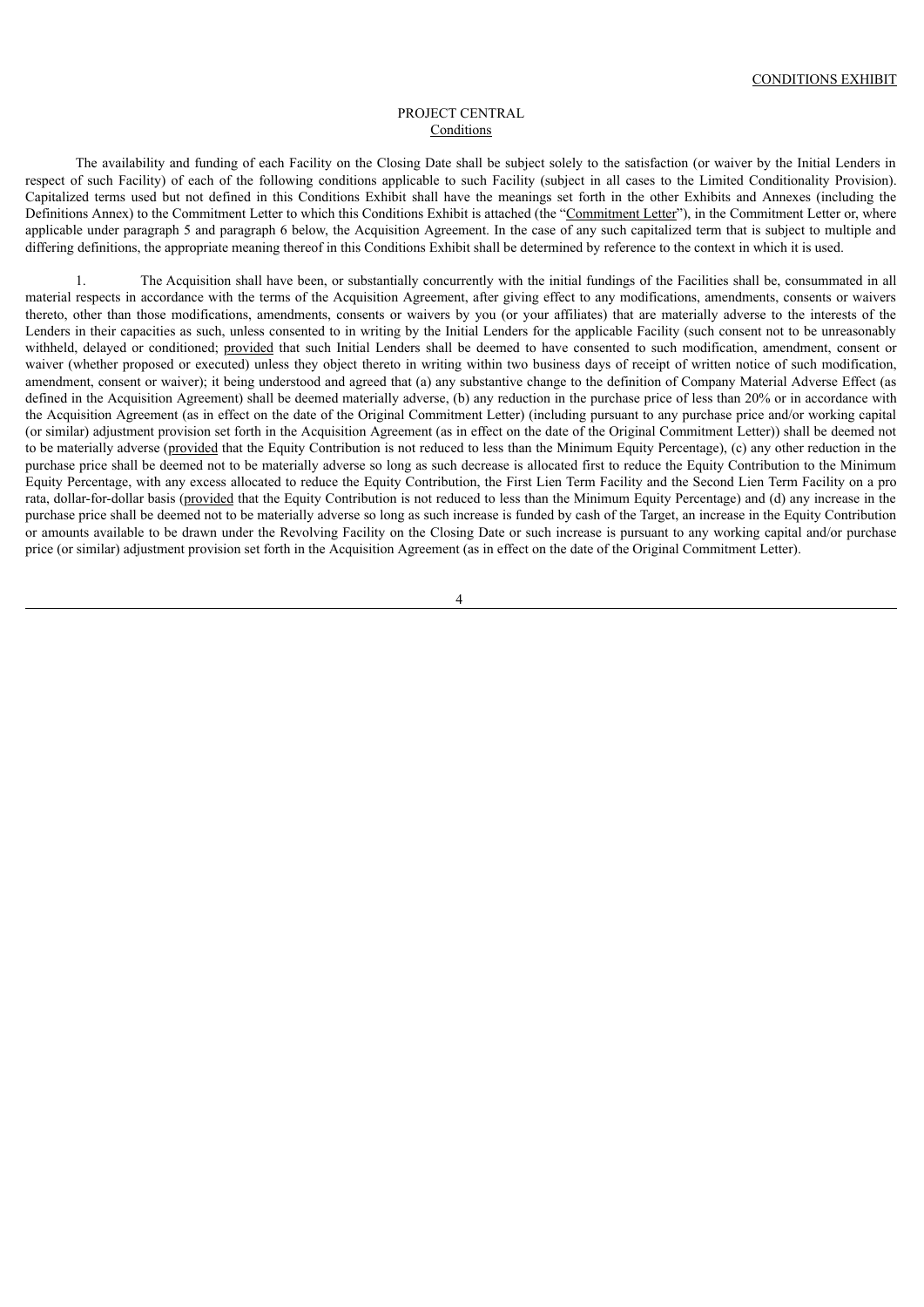2. With respect to the Facilities Documentation, (i) the execution and delivery by Holdings (if a party thereto), the Lead Borrower and, immediately after giving effect to the Acquisition, the other Guarantors of the applicable Facilities Documentation for such Facility to which such person is a party, which shall, in each case, be in all material respects in accordance with the terms of the Commitment Letter and the applicable Term Sheet, (ii) subject in all respects to the Limited Conditionality Provision and the Collateral and Guarantee Principles, the execution and delivery by Holdings (if a party thereto), the Lead Borrower and, immediately after giving effect to the Acquisition, the other Guarantors of all documents and instruments reasonably required to create and perfect the applicable Administrative Agent's security interest in the Collateral in respect of such Facility and which shall, if applicable, be in proper form for filing and (iii) delivery to the applicable Administrative Agent of a customary borrowing notice and customary legal opinions, customary officer's closing certificates, organizational documents, customary evidence of authorization and good standing certificates in the jurisdiction of organization (if applicable), in each case with respect to each Loan Party (to the extent applicable) and a solvency certificate substantially in the form of Annex I hereto from the chief financial officer (or other officer with reasonably equivalent duties) of Holdings (or, at the option of Holdings, a third party opinion as to the solvency of Holdings and its subsidiaries on a consolidated basis issued by a nationally recognized firm); provided, that (I) the scope and substance of the foregoing shall be consistent with the Limited Conditionality Provision and (II) none of the foregoing shall be required to include any representation or statement as to  $(x)$  the absence (or existence) of any default or event of default as of the Closing Date or  $(y)$  the accuracy of the Specified Acquisition Agreement Representations or the absence (or existence) of any "Company Material Adverse Effect" (as defined in the Acquisition Agreement).

3. Prior to, or substantially concurrently with, the initial fundings of the Facilities, the Refinancing shall be consummated and the Equity Contribution shall have been made substantially in the manner and in at least the amount set forth in the Transaction Summary (subject to adjustment pursuant to paragraph 1 above) to the extent not otherwise applied to the Transactions.

4. The Specified Acquisition Agreement Representations shall be true and correct in all material respects as of the Closing Date solely to the extent required by the Limited Conditionality Provision and the Specified Representations shall be true and correct in all material respects as of the Closing Date (except in the case of any Specified Representation which expressly relates to a given date or period, such representation and warranty shall be true and correct in all material respects as of the respective date or for the respective period, as the case may be).

5. Since the date of the Acquisition Agreement there shall not have been any Effect that has had, or would reasonably be expected to have, a Company Material Adverse Effect that is continuing at the scheduled Expiration Time and that results in a failure of a condition precedent to your (or your affiliates') obligations to consummate the Acquisition pursuant to the terms of the Acquisition Agreement.

6. The First Lien Lead Arrangers and the Initial GS Principal Investors shall have received, to the extent Holdings has received the same under the Acquisition Agreement,  $(a)(x)$  the audited consolidated balance sheets of the Target and its consolidated subsidiaries as of June 30, 2021 and 2020, and the related consolidated statements of operations, comprehensive income, stockholders' (deficit) equity, and cash flows, for each of the three years in the period ended June 30, 2021 and (y) if the Closing Date occurs after September 30, 2022, the audited consolidated balance sheet of the Target and its consolidated subsidiaries as of June 30, 2022, and the related consolidated statements of operations, comprehensive income, stockholders' (deficit) equity, and cash flows, for the fiscal year period then ending (in each case of this clause (a), together with the notes and schedules thereto) and (b)(x) the unaudited consolidated balance sheets of the Target and its consolidated subsidiaries as of December 31, 2021, and the related consolidated statements of operations, comprehensive income, stockholders' (deficit) equity, and cash flows, for the fiscal quarter period then ended and for the portion of the fiscal year to date and (y) if the Closing Date occurs after May 10, 2022, the unaudited consolidated balance sheets of the Target and its consolidated subsidiaries as of March 31, 2022, and the related consolidated statements of operations, comprehensive income, stockholders' (deficit) equity, and cash flows, for the fiscal quarter period then ending and for the portion of the fiscal year to date. The First Lien Lead Arrangers and the Initial GS Principal Investors hereby acknowledge receipt of the financial statements referred to in clause  $(a)(x)$  above and the financial statements referred in clause  $(b)(x)$  and further acknowledge that the conditions set forth in clauses (a)(x) and (b)(x) of this paragraph 6 are satisfied as of the Acceptance Date. It is understood and agreed that the condition set forth in this paragraph 6, (x) shall be satisfied by the filing of any of the foregoing financial statements on form 10-K and/or form 10- Q filed with the Securities and Exchange Commission within the specified time periods and (y) shall be deemed to have been delivered on the earliest date on which (i) the Target posts such documents, or provides a link thereto, on the Target's website on the Internet; (ii) such documents are posted on the Target's behalf on IntraLinks/IntraAgency or another website to which the Commitment Parties have access; or (iii) such financial statements and/or other documents are posted on the SEC's website on the internet at www.sec.gov.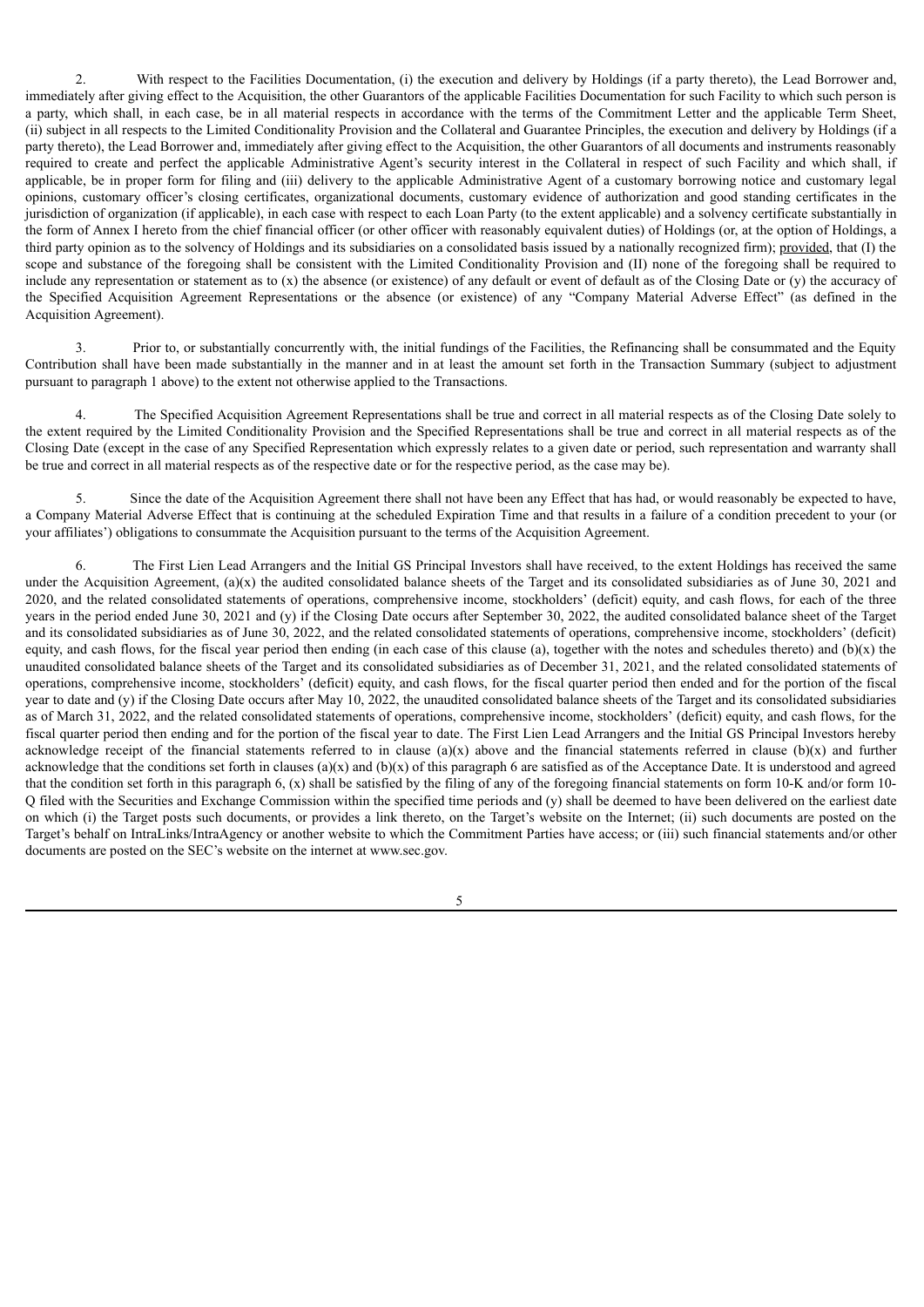7. The First Lien Lead Arrangers and the Initial GS Principal Investors shall have received, to the extent Holdings has received the corresponding information described in paragraph 6 above under the Acquisition Agreement, an unaudited pro forma consolidated balance sheet and related unaudited pro forma statement of income of the Lead Borrower as of the last day of the most recently completed four-fiscal quarter period for which historical financial statements are provided pursuant to paragraph 6 above (if any), prepared after giving effect to the Transactions as if the Transactions had occurred as of such date (in the case of such balance sheet) or at the beginning of such period (in the case of such statement of income), which need not be prepared in compliance with Regulation S-X of the Securities Act of 1933, as amended, or include adjustments for purchase accounting (including adjustments of the type contemplated by Financial Accounting Standards Board Accounting Standards Codification 805: Business Combinations (formerly SFAS 141R), tax adjustments, deferred taxes or similar pro forma adjustments) (it being understood that any purchase accounting adjustments may be preliminary in nature and be based only on estimates and allocations determined by the Lead Borrower).

8. Each Administrative Agent shall have received, at least two Business Days (as defined in the Acquisition Agreement) prior to the Closing Date, all documentation and other information about any Loan Party required by applicable regulatory authorities under applicable "know your customer" and anti-money laundering rules and regulations, including the PATRIOT Act, and if the Lead Borrower qualifies as a "legal entity customer" under the "Beneficial Ownership Regulations" (31 CFR §1010.230), a Beneficial Ownership Certification in relation to the Lead Borrower, as is reasonably requested in writing by such Administrative Agent at least eleven Business Days (as defined in the Acquisition Agreement) prior to the Closing Date. "Beneficial Ownership Certification" means a certification regarding individual beneficial ownership solely to the extent required by 31 CFR §1010.230.

9. All fees and closing payments required to be paid on the Closing Date pursuant to the Fee and Closing Payment Letters and reasonable out-of-pocket expenses required to be paid on the Closing Date pursuant to the Commitment Letter, to the extent, in the case of expenses, a reasonably detailed invoice has been delivered to the Lead Borrower at least three business days prior to the Closing Date (except as otherwise reasonably agreed by the Lead Borrower) shall have been paid (or shall be paid from or offset against the proceeds of the initial fundings under the Facilities).

10. Without the prior consent of the First Lien Lead Arrangers, the Closing Date shall not have occurred prior to June 1, 2022; provided that in the event the Lead Borrower and First Lien Lead Arrangers shall agree to an earlier Closing Date, the GS Principal Investors shall have received 15 days prior notice thereof.